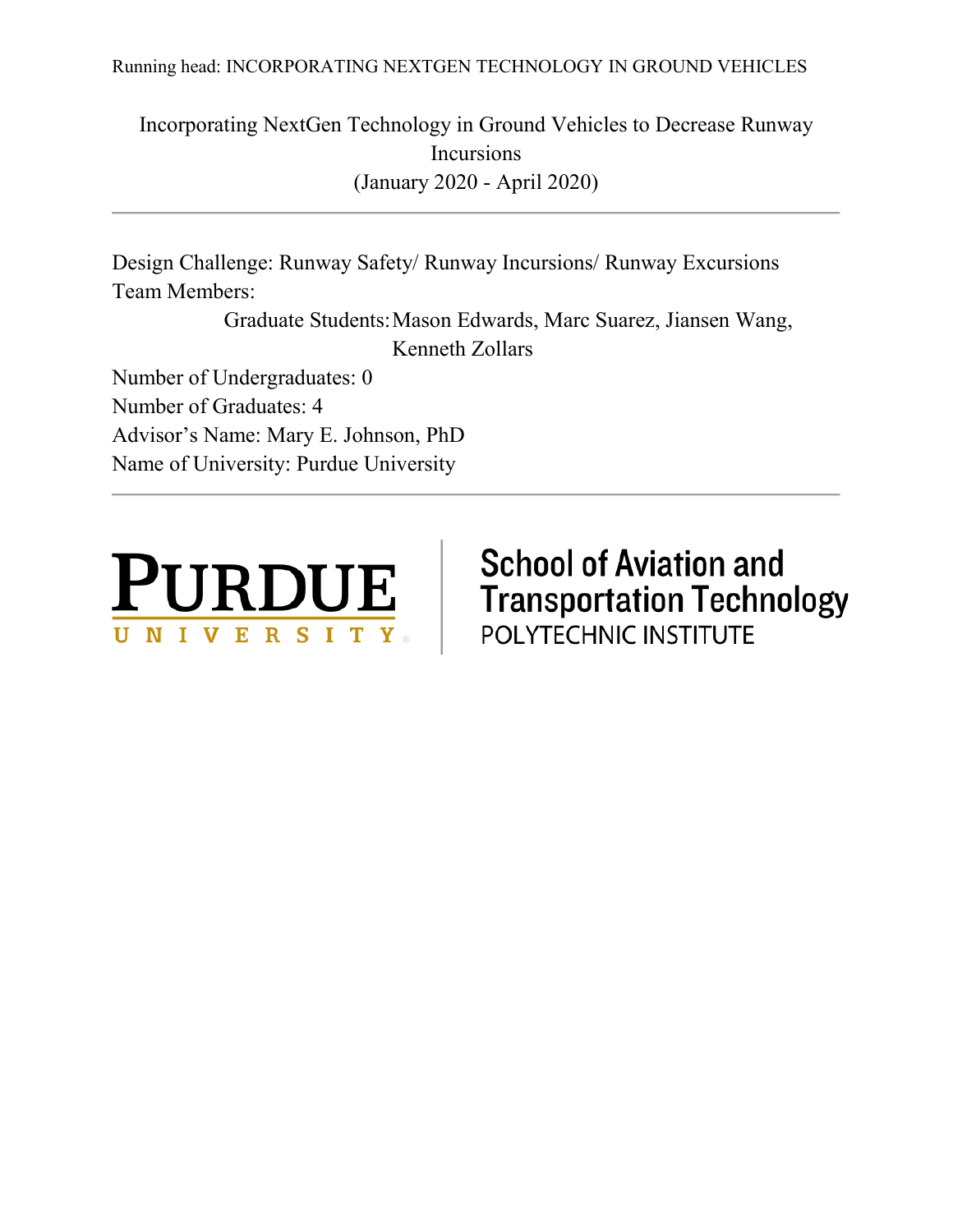### **Executive Summary**

Runway incursions are a significant safety issue for commercial aviation. The Federal Aviation Agency (FAA) and other safety organizations have taken steps to promote mitigation strategies and help reduce the severity of incursions. Airports consider runway incursions a major issue as evidenced by the ACRP University Design Competition challenge category addressing runway incursions. A thorough literature review was performed to better understand the issue of runway incursions, their prevalence, and current mitigation technologies. One such technology is ASDE-X. However, in its current state it does not address one of the significant contributing factors: ground vehicle related runway incursions. This design team developed a solution to address this gap in technology for challenge topic F of "expanding the situational awareness of pilots and ground operators on the airfield" in the Competition Guidelines.

The design team identified three possible technologies that could mitigate ground vehicles as a contributing factor. The team ran through two iterations of comparison between currently used technologies, basing judgement criteria off published documents from the FAA and personal experiences. The team decided to implement ASDE-X into ground vehicles by way of a multifunction display. The team developed a technical description of how the units would function and then performed a sustainability analysis of the proposed solution.

This analysis was performed via the EONS framework. The operational, economic, environmental, and social impacts of the solution were theorized and discussed. Additionally, the team performed a risk-hazard assessment to determine possible issues with implementing the system. After reviewing the proposed design, the team believes that implementing ASDE-X into airport ground vehicles can prove a viable method to combating runway incursions with a costbenefit ratio of 281:1.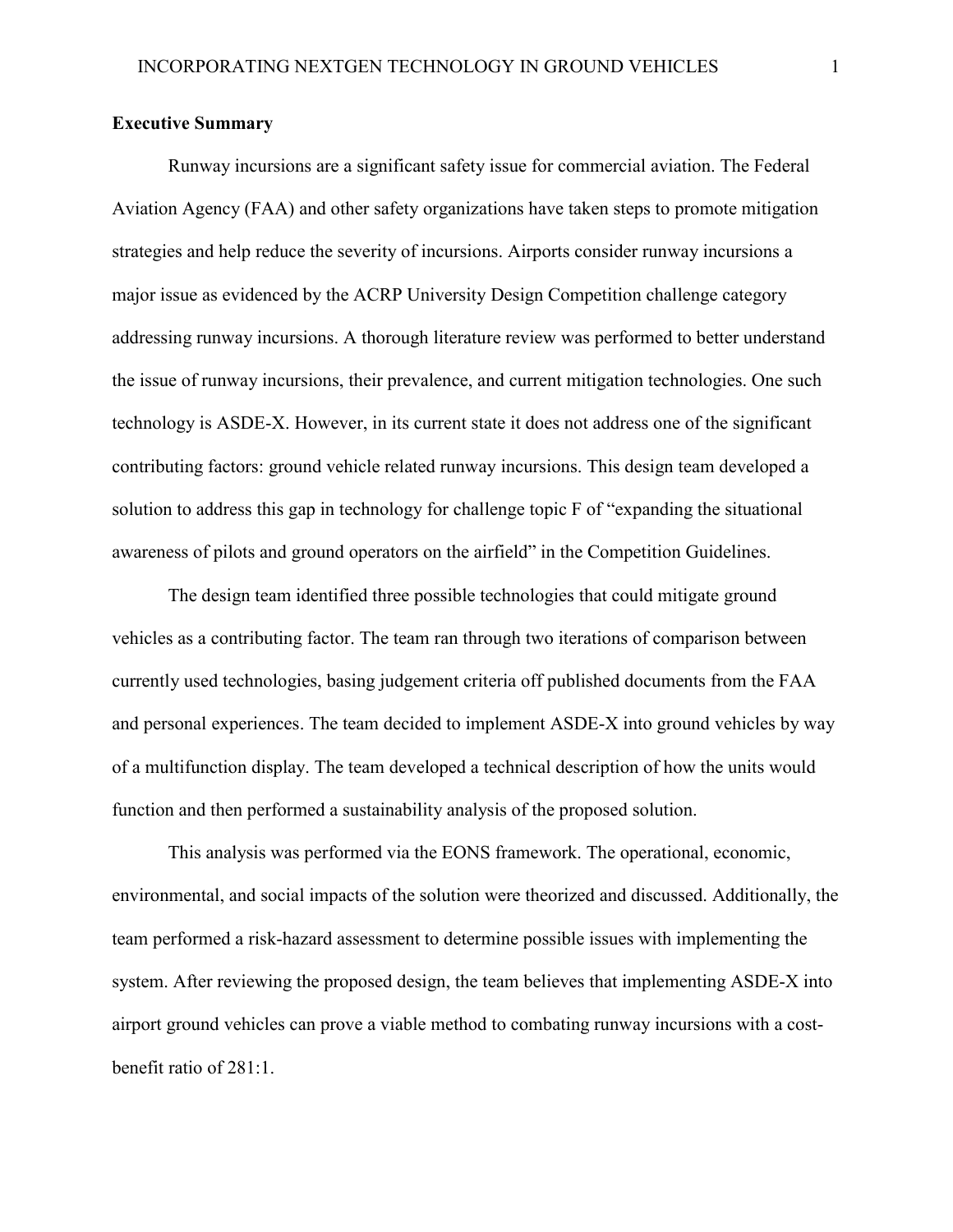## **Table of Contents**

| $1_{-}$                                                        |  |
|----------------------------------------------------------------|--|
| 2.                                                             |  |
|                                                                |  |
|                                                                |  |
|                                                                |  |
|                                                                |  |
|                                                                |  |
| 3.1. Comparison between implementation of RAAS versus ASDE-X14 |  |
| 3.2. Comparison of Different Implementations for ASDE-X16      |  |
|                                                                |  |
|                                                                |  |
|                                                                |  |
|                                                                |  |
|                                                                |  |
|                                                                |  |
|                                                                |  |
|                                                                |  |
|                                                                |  |
|                                                                |  |
|                                                                |  |
|                                                                |  |
|                                                                |  |
|                                                                |  |
|                                                                |  |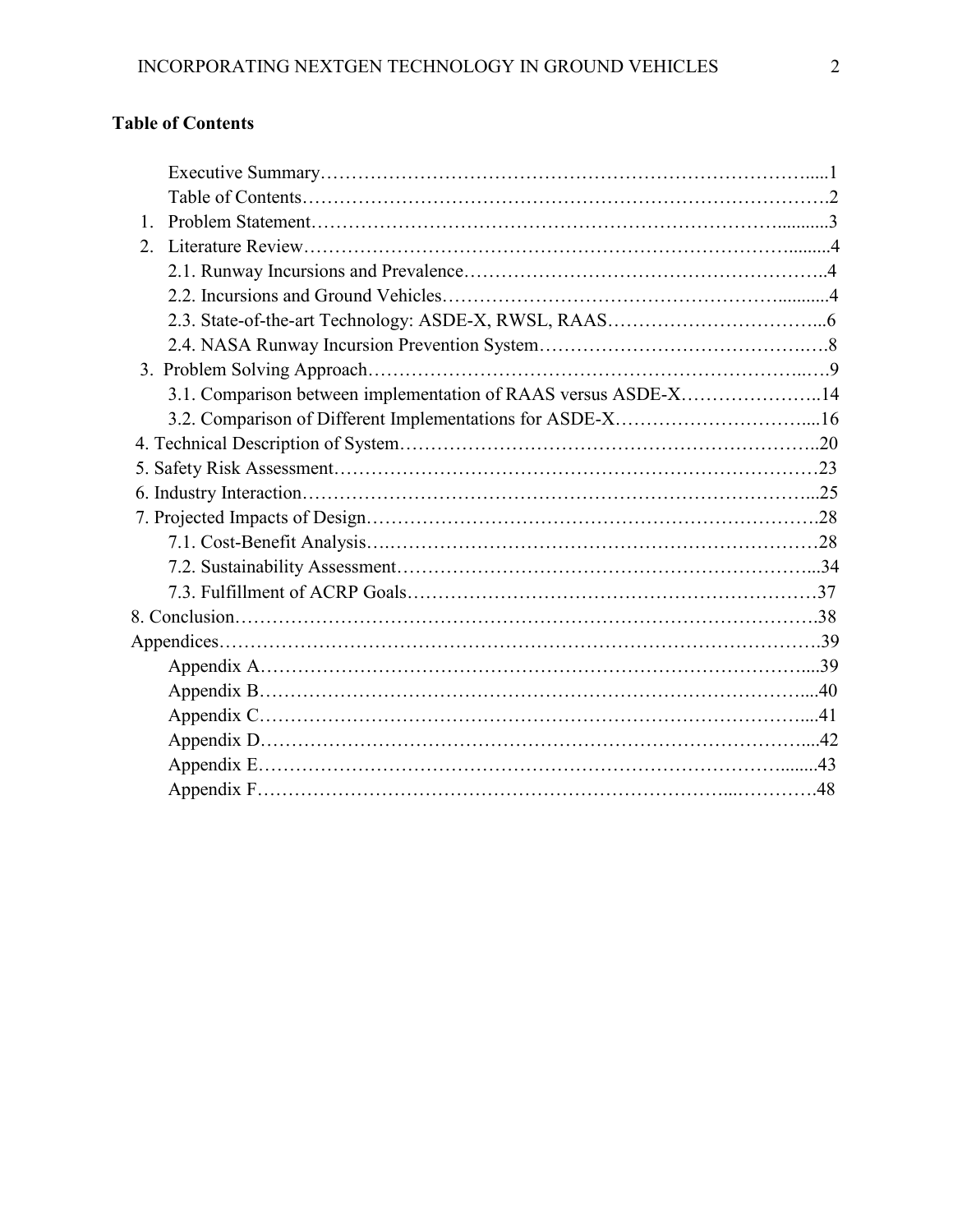### **1. Problem Statement**

According to the International Civil Aviation Organization (ICAO) definition that the Federal Aviation Administration (FAA) (2015c) began to use in 2007, "a runway incursion is any occurrence at an airport involving the incorrect presence of an aircraft, vehicle, or person on the protected area of a surface designated for the landing and take-off of aircraft" (para. 2). According to the FAA (2015c), in fiscal year 2013, towered airports reported a total of 1,241 runway incursions which is an increase of 91 from fiscal year 2012. These same airports reported a total of 1264 runway incursions in 2014, an increase of 23 from fiscal year 2013 (FAA, 2015c). There is solid evidence pointing towards an increasing trend in the occurrences of runway incursions.

According to the FAA (2014a), "Runway incursions are classified by the FAA into three categories by their types: Operational Incidents, Pilot Deviations, and Vehicle /Pedestrian Deviations." Research reported in 2007 showed that 62% of runway incursions were caused by pilots and 35% due to air traffic controllers (Prinzel, 2007). More recently, in 2017 the FAA found that over 20% of all runway incursions annually are caused by ground vehicle deviations (FAA, 2017). Such statistics point to human factors as a significant role in the cause of runway incursions.

To decrease both the impact and frequency of runway incursions, the FAA has implemented a variety of techniques and technologies. One of these pieces of technology is the ASDE-X system. It uses multiple inputs from other navigation sources to allow ATC to create live feed maps of surface and near airport movements of aircraft (FAA, 2014a). However, this technology (and by extension many of the FAA efforts) focus mainly on the Air Traffic Control (ATC) side of the operation and not on the personnel working in the high traffic ground areas.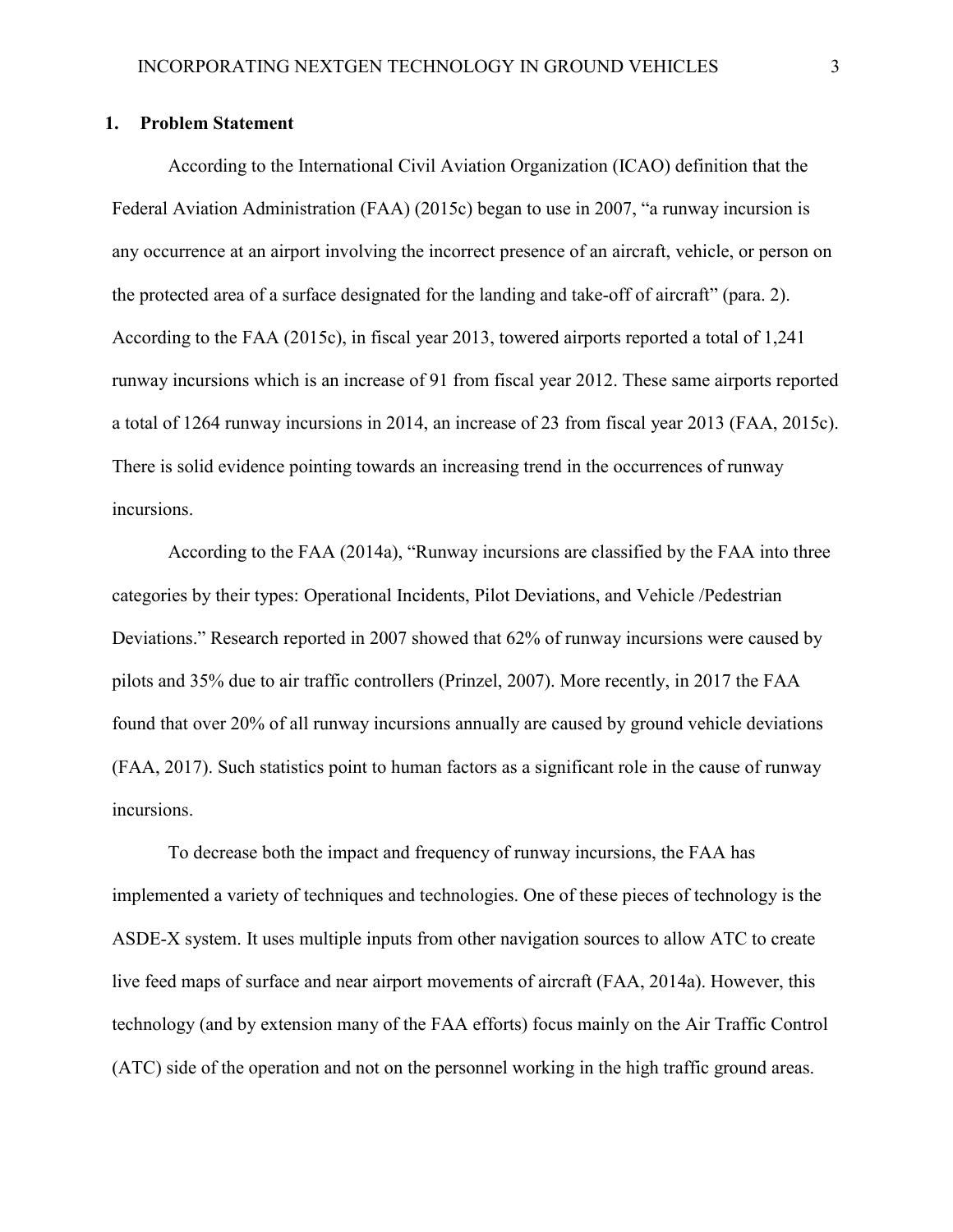Many navigation systems for traffic management are primarily designed for the air traffic controllers' use. This information has inspired the team to incorporate aspects of ASDE-X into the ground vehicles of airport operations to provide increased situational awareness for personnel and help reduce the frequency of runway incursions due to Vehicle/Pedestrian Deviations.

### **2. Literature Review**

### **2.1. Runway Incursions and Prevalence**

Dating as far back as the early 2000s, runway incursions have been a significant factor affecting the safety of the aviation industry (FAA, 2005a). As the FAA stated, "Although they are not a new problem, with increasing air traffic, runway incursions have been on the rise" (FAA, 2012a, p. 2). Prior to 2011, the number of reported incidents had slightly fluctuated, but increased slowly. The number of FAA reported runway incursion related incidents had trended upwards quickly between the years of 2012 and 2016, going from nearly 50 cases to almost 80 cases between the respective years (Werfelman, 2017). According to this same report, the fiscal year of 2017 had nearly 1,341 FAA reported runway incursions, of which the FAA places eight in the most severe categories (FAA, 2014b).

### **2.2. Incursions and Ground Vehicles**

According to the FAA's *2015-2017 National Runway Safety Plan*, the key metrics of runway safety are frequency, severity, and type (FAA, n.d.b). Frequency is measured by number of events, and type is broken down to the three aforementioned "causes". Severity is measured on a scale of categories, from A (most severe) to D (least severe) (FAA, 2015a). Through the combined implementation of incursion mitigating technologies, the number of category A and B incursions has dropped significantly from 67 in 2000 to only 8 in 2017 (of which only three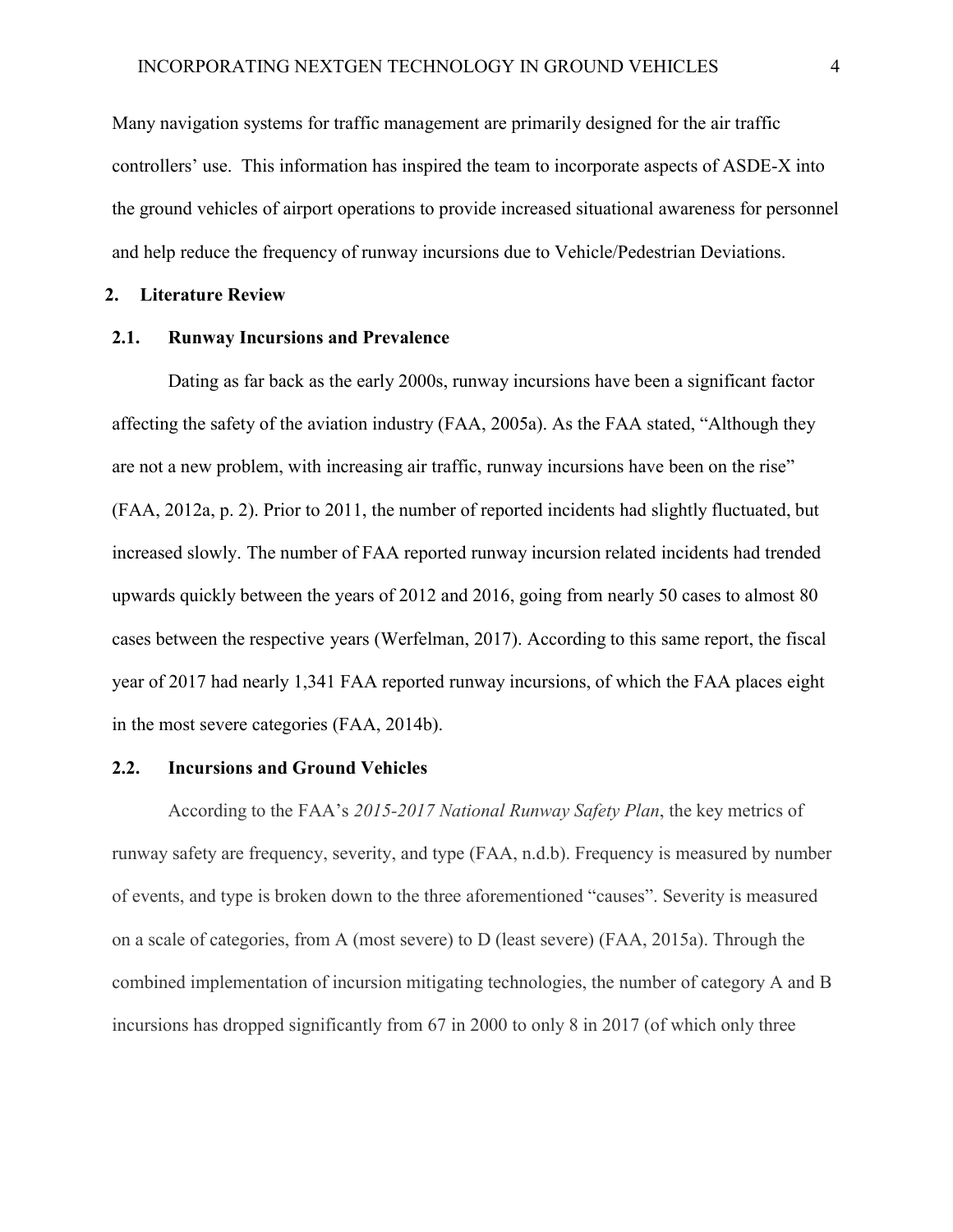involved commercial aircraft) (FAA, 2018a). Yet, while the severity of incursions has been reduced, the overall frequency of incursions per operations continues to rise (FAA, 2020a). Integral to this issue is the recurrence of one specific type of incursion: Vehicle/Pedestrian Deviation (VPD).

VPD is defined as "any entry or movement on the movement area by a vehicle (including aircraft operated by nonpilots) or pedestrian that has not been authorized by air traffic control" (FAA, n.d.c., p. 1). When looking at national runway incursion statistics provided by the FAA, one begins to see VPD contributing significantly. Of the 1764 runway incursions in the fiscal year of 2019, VPD was accountable for 293 (FAA, 2020b). This was nearly 16% of national runway incursions and falls in line with the FAA's claim that nearly 20% of annual runway incursions are caused by ground vehicles (FAA, 2017). The most current statistics show that of the 663 runway incursions reported, 117 were due to VPD (FAA, 2020b).

Linda Werfelman (2017) found the largest contributing factors to pilot related runway incursions were errors in communication, distractions and pilot inattention. While the least utilized prevention barrier was ASDE-X. Though the implementation of ASDE-X has been beneficial for ATC, its implementation does not address one of the most significant factors contributing to runway incursions: awareness (Prinzel & Jones, 2007). These findings may be extended to apply to VPD related runway incursions, specifically communication errors and inattention.

There is a disconnect in communication between ATC and ground crews that can influence the chances of runway incursions. Additionally, as ground personnel are not as aware of the airport surface traffic as ATC, the importance of proper communication between the two is stressed. When there are obstacles to effective communication, and information is not relayed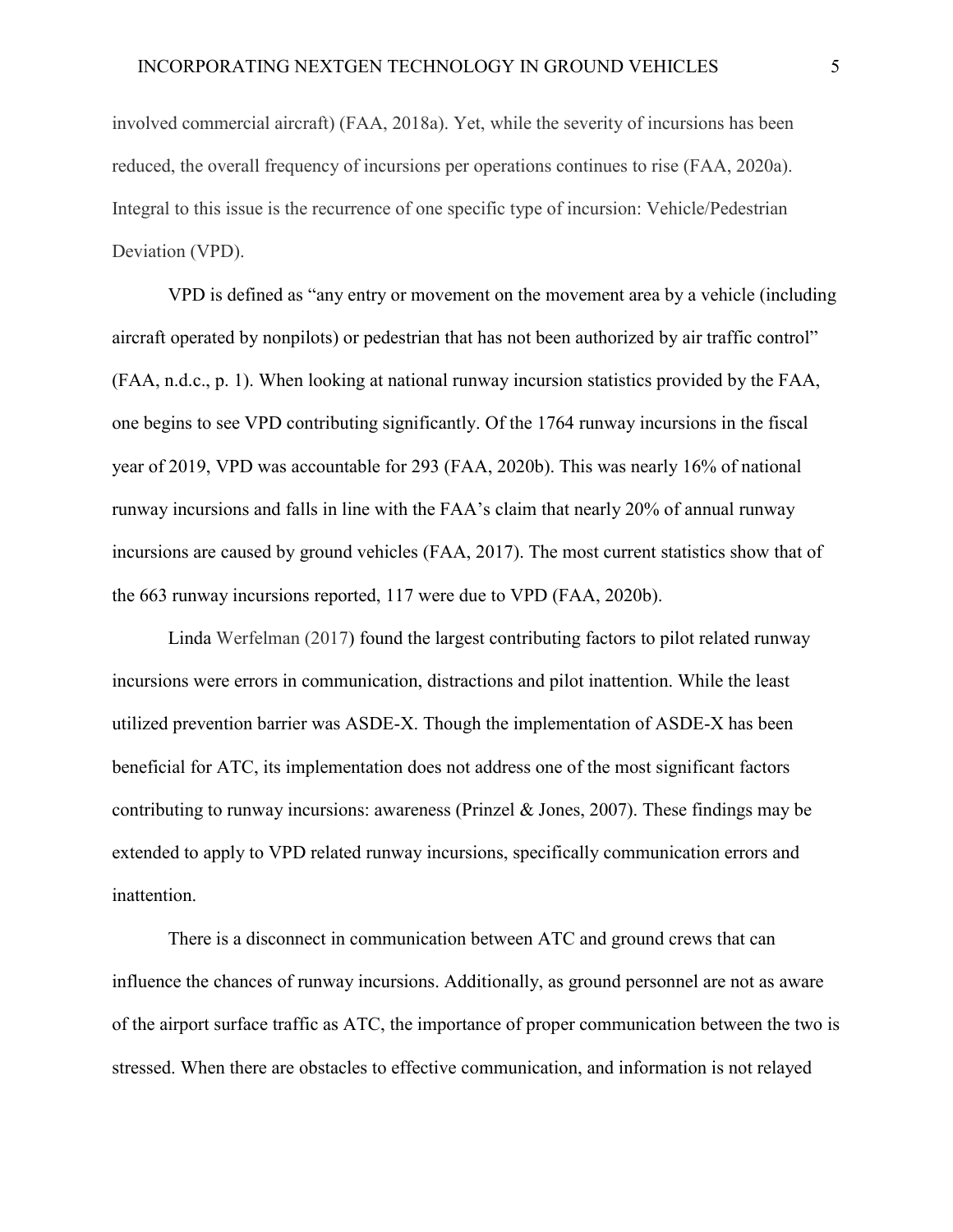clearly, the barriers designed to prevent runway incursions break down. Due to the steady rise in runway incursions, there has been an increased focus on mitigating runway incursion via different technologies, allowing for multiple forms of barriers to runway incursions.

### **2.3. State-of-the-art Technology: ASDE-X, RWSL, RAAS**

Though the commercial airport industry uses several technologies, there is one that remains at the forefront: the Airport Surface Detection Equipment, Model 3 (ASDE-3) (FAA, 2014b). Specifically, this system utilizes a software known as the Airport Movement Area Safety System (AMASS). Together, the ASDE-3 radar and AMASS software provide visual and auditory alerts to ATC personnel when the system detects potential runway collisions (FAA, 2014c). However, the ASEDE-3/AMASS is only operational at nine airports. The wider impact of this system can be seen when considering its most recent modification.

The most recent modification to ASDE-3 is known as the Airport Surface Detection Equipment, Model X (ASDE-X) and is in-use at 35 major airports in the United States (FAA, 2014a). ASDE-X provides a highly precise tracking of ground movements while providing a visual and audio alert to ATC if potential collisions are detected (FAA, 2014c). This is because the system is capable of multimodal data acquisition. To clarify, the system receives information from a myriad of sources including: local ATC surveillance radars, Automatic Dependent Surveillance Broadcast (ADS-B) sensors, terminal automation systems (flight plan data), multilateral data sensors, as well as many other airport specific systems. As the system compiles information from a multitude of other positioning systems, it allows ATC more accurate and precise location information for ground traffic.

While the importance of ASDE-X cannot be overstated, it is not the only mitigating technology in use. In fact, the system has a significant shortcoming; the information is available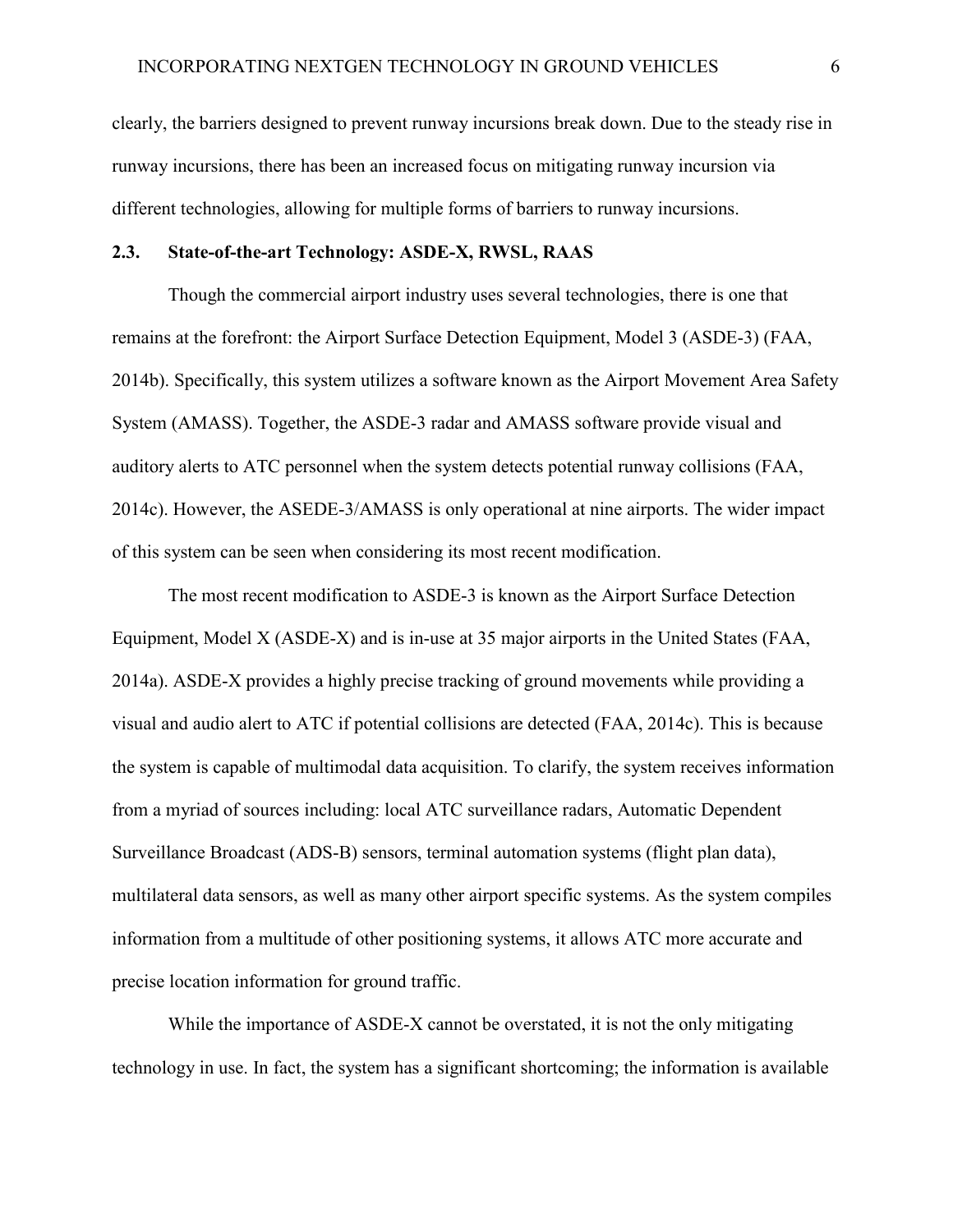only for use by ATC, and therefore lacks a key communication mode. A common mitigation tool that is more focused on ground personnel are Runway Status Lights (RWSL), which utilizes a combination of in-pavement Runway Entrance Lights (REL) and Takeoff Hold Lights (THL) that illuminate red when a runway is either unsafe for crossing or takeoff. The RWSL system processes information from surveillance systems, which then activates RELs and THLs in accordance with the motion and velocity of the detected traffic (FAA, 2015b, P. 1). Though the system is independent of ATC, they have limited indirect control of the system. As stated by the FAA (FAA, 2015b, p. 1), "Clearance to enter, cross, or takeoff from a runway must still be issued by Air Traffic Control". Pilots and ground vehicle operators are still responsible to obtain a clearance but must not proceed if the red lights are illuminated.

Another common runway incursion mitigation tool, one that is more focused on pilots, is called the Runway Awareness and Advisory System (RAAS) developed by Honeywell (Honeywell, n.d.). The system is capable of providing visual and auditory annunciations to pilots on certain physical conditions or locations of the airport (SKYbrary Wiki, 2019). The system is primarily designed to provide more situational awareness to cockpit crews on their aircraft's status in respect to their locations on ground areas. This is done by coupling the system with the native GPS and Enhanced Ground Proximity Warning (EGPWS) units of the aircraft (SKYbrary Wiki, 2019). However, the system does not provide a true visual indication of the airport, as only annunciator lights are utilized, leaving pilots without critical visual affirmation.

All three systems provide advantages, and all seek to provide more situational awareness to their users, though doing so in different ways. However, none of these systems target ground crew personnel, which are a significant factor in runway incursions.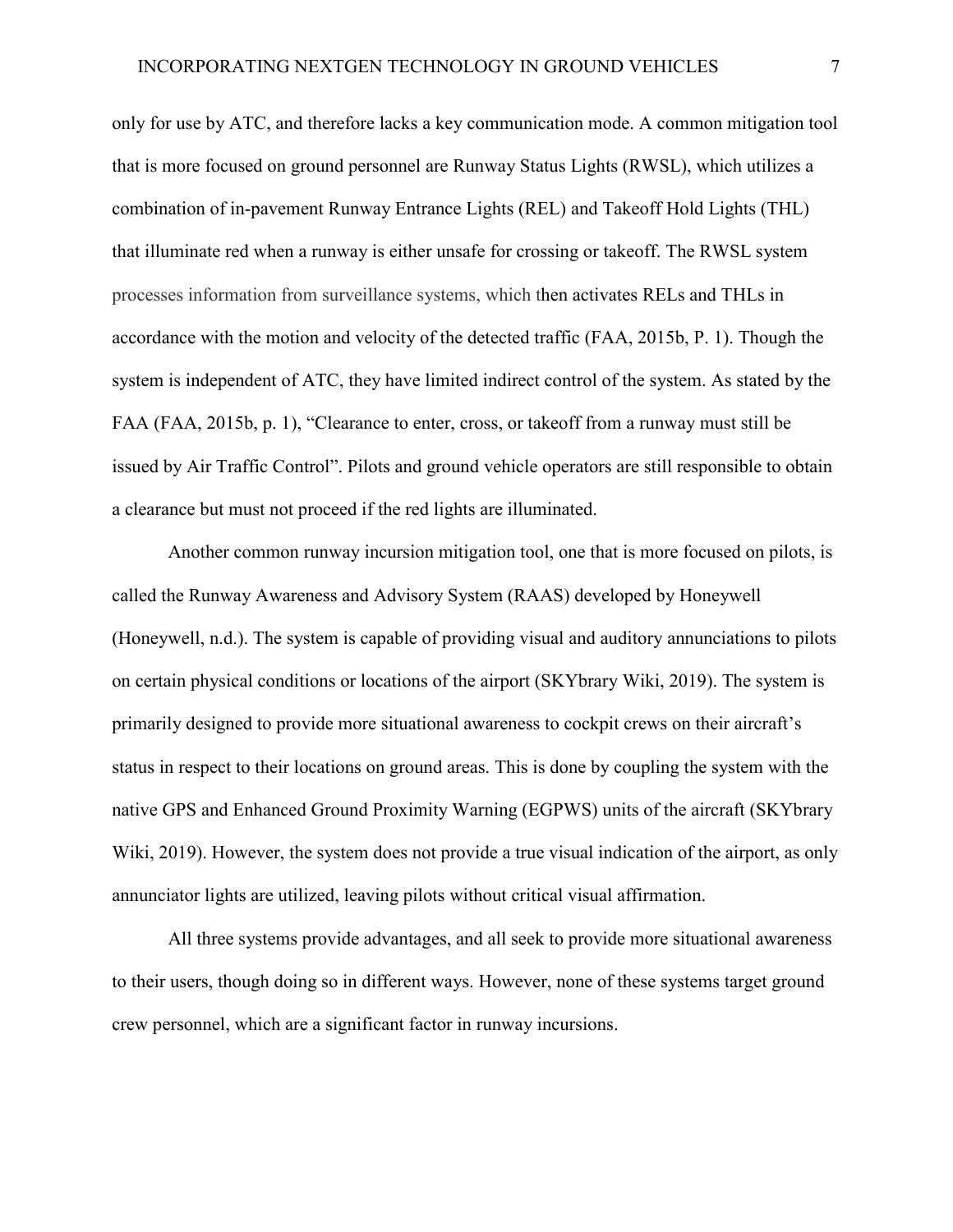### **2.4. NASA Runway Incursion Prevention System**

In 2000, the NTSB recommended the FAA develop a valid tool capable of implementing various warning systems into the cockpit (NTSB, 2000). Despite this recommendation, as of the initial phase-in of ASDE-X in 2003, there has been no industry wide application of this technology to the cockpit of aircraft (FAA, 2018b). Simultaneously, there has not been industry wide support of warning systems in ground vehicles for ground crew. However, there has been some research and discussion of possible approaches, namely: NASA's Runway Incursion Prevention System (RIPS). The system was created and tested for performance at Dallas-Fort Worth International Airport in 2000 (Allen, 2008).

RIPS combined multiple technologies into a surface communication, navigation and surveillance system that could be utilized by flight crews and ground vehicles (Allen, 2008). Specifically, the system synthesized the use of commercially available equipment (such as ASDE-3 radars and ADS-B transponders) and proprietary NASA software. The two software packages were the Runway Safety Monitor (RSM) and the Runway Incursion Advisory and Alerting System (RIAAS). Each of these systems were designed to recognize potential incursion scenarios, alert the pilots, and offer maneuver guidance much like traditional Traffic Collision Avoidance Systems (TCAS).

This system incorporated an electronic moving map of the airport's runways and taxiways, as well as a heads-up display (HUD) that gave the aircrew real-time guidance on the position and movement of other equipped vehicles. Both visual and auditory alerts would be given by the system if a possible incursion scenario was detected (Allen, 2008).

A Boeing 757 and a ground vehicle were equipped with avionic equipment to test the reliability and validity of the system through scenario-based experimentation. The main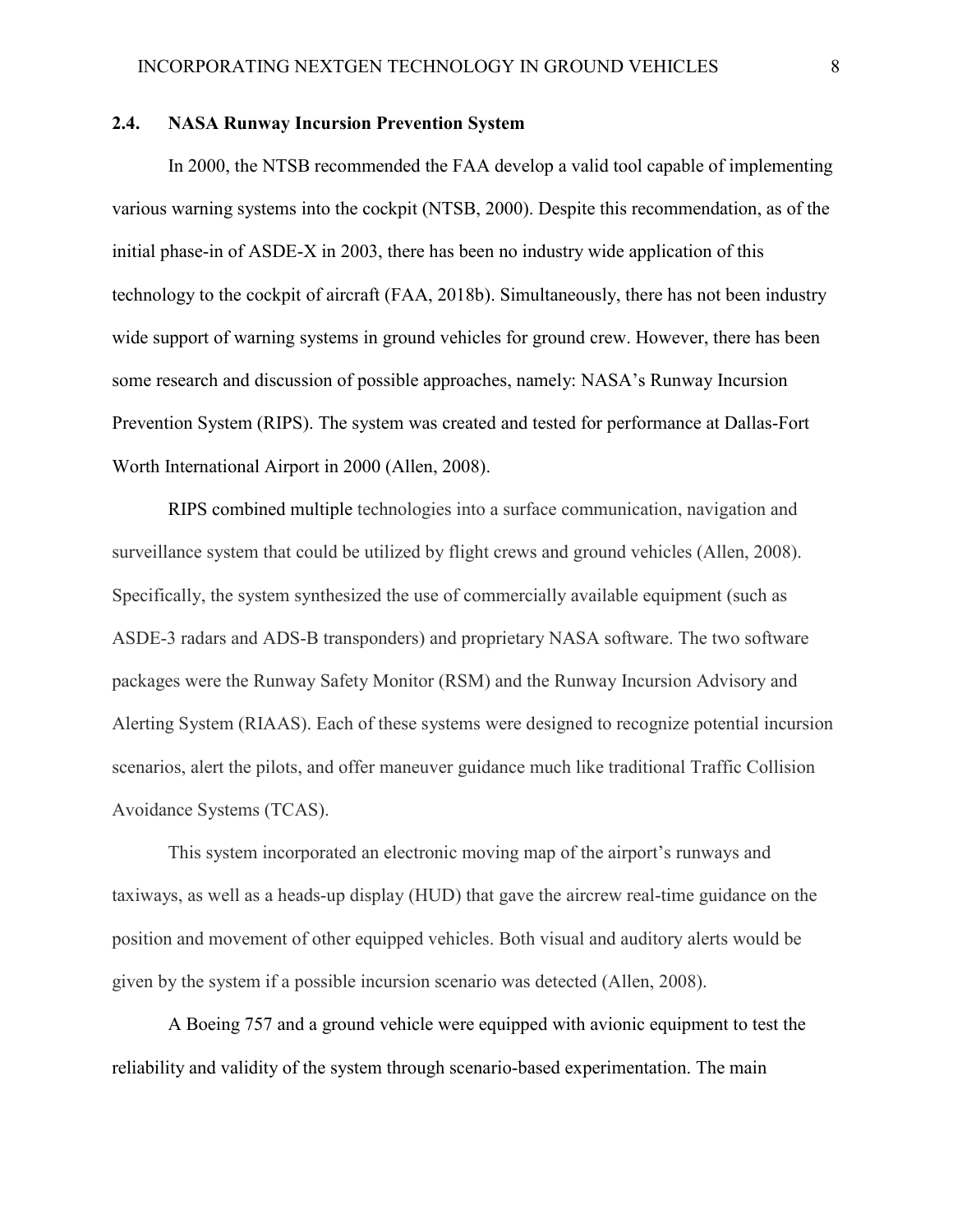conclusion drawn from this test was that all the integrated systems were feasible for implementation, however the system is influenced heavily by the performance of "ownship" and traffic information (Allen, 2008). This means that the timing of the alerts given to pilots will suffer if the aircraft cannot accurately sense its own geographical location precisely, and if there are issues with transmitted data from onboard systems to airport surface equipment. Due to this, the study found several advantages of aircraft-to-aircraft based data links over ground-based data links. Primarily, these advantages were the shorter time delays between system recognition and alert annunciations, as well as the accuracy of ownship positions when close to violating hold short lines.

Unfortunately, little information was found as to the commercial implementation or current state of this system. However, it provides an excellent technical benchmark from which to derive new, state-of-the-art designs.

### **3. Problem Solving Approach**

In order to implement a new runway incursion warning system (RIWS) for ground vehicles, several alternative solutions were compared through a Pugh matrix against a baseline. In nearly every airport there is signage throughout runways and taxiways to help navigate pilots and ground crew around the airport grounds. Therefore, this was taken to be the baseline from which all other solutions would be compared. These alternative solutions come from currently utilized mitigation strategies of airports. Runway status lights (RWSLs) that could be specific for ground vehicles and tied to a monitoring system only for ground vehicles was one of the alternatives. Next, the team discussed possibly including a runway alert and avoidance system (RAAS) for ground vehicle usage. Additionally, the concept for ASDE-X implementation in ground vehicles through some type of physical display was another alternative solution.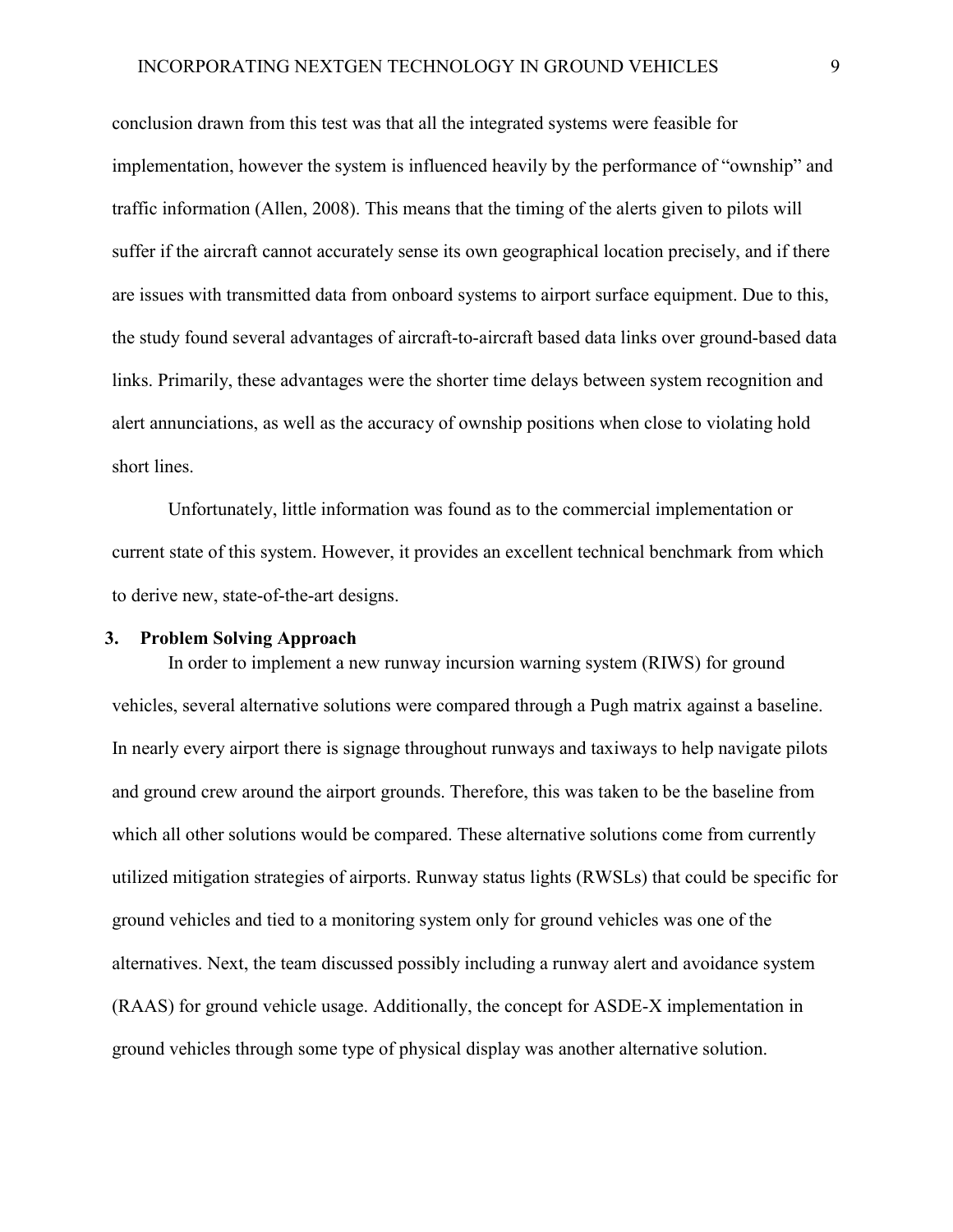For the purposes of comparison, runway and taxiway signage and markings were taken as the baseline, meaning the score for each category was a zero. Each alternative solution was measured on a five-point scale against the baseline from  $-2$  to  $+2$ . If a solution performed significantly worse, then it would receive -2, whereas a 0 would be given for equal performance, or  $a + 2$  for significantly better performance.

Each alternative was compared against the baseline strategy through a list of identified needs. In other words, each of the criteria represents a specification that must be met by the system, and how well each alternative solution meets these criteria versus the baseline determined the amount of awarded points. The criteria listed in Figure 1 were extrapolated from the FAA's Advisory Circular 150/5210-25 on performance specifications of airport vehicle RIWS (FAA, 2012b).

Each criterion was weighted in terms of priority to assist in assessing which alternatives would be worth investigating further. As the purpose of the systems are to mitigate runway incursions, the highest priority criteria are those most closely associated with this goal. Each criterion is important to consider, yet an order was established to create a usable tool for the decision-making process. Figure 1 depicts the initial Pugh matrix comparisons.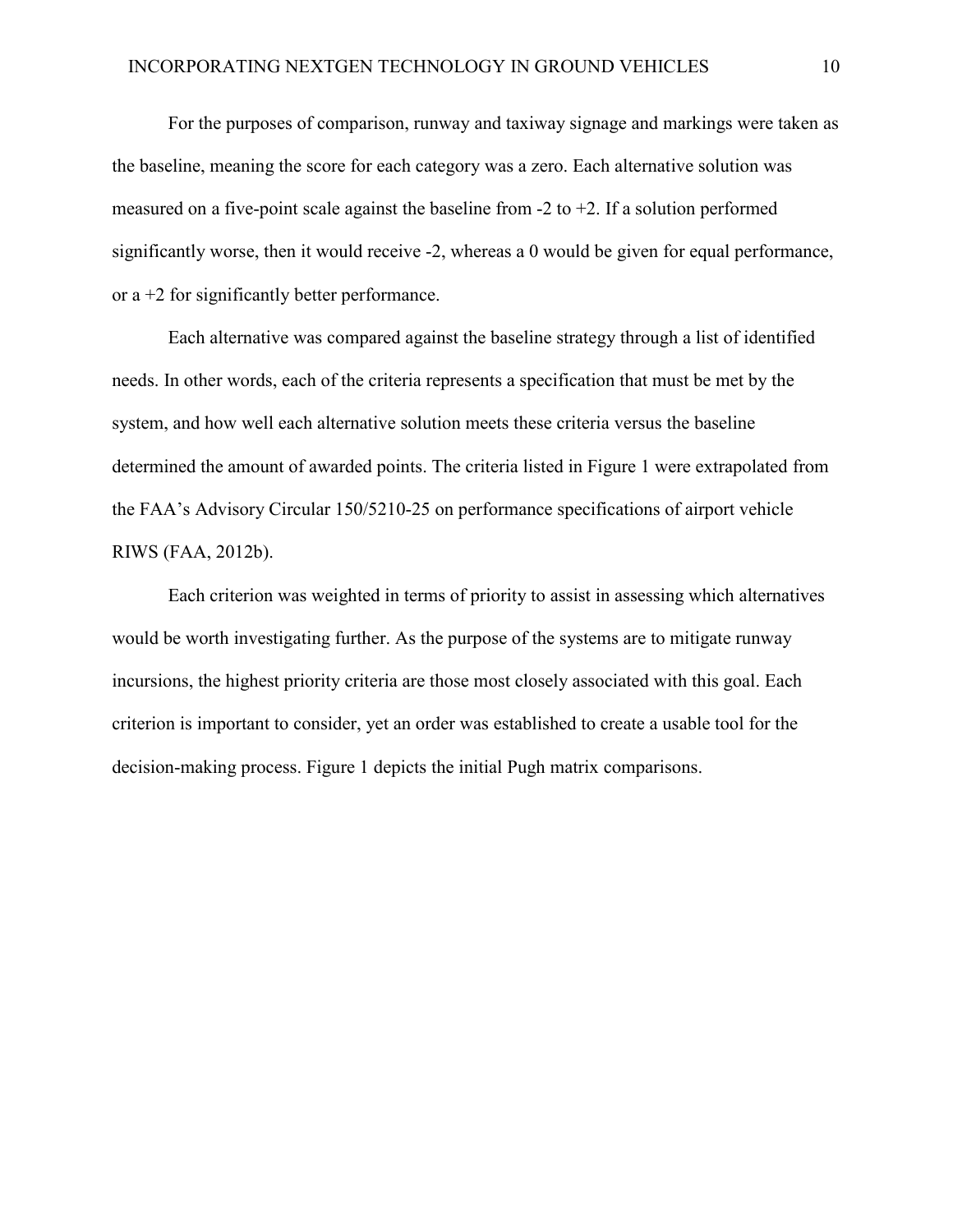|                                                      | <b>Baseline</b>  | <b>Alternative One</b>      | Alternative<br>Two | <b>Alternative Three</b>                   |
|------------------------------------------------------|------------------|-----------------------------|--------------------|--------------------------------------------|
|                                                      | Signage/Markings | <b>Runway Status Lights</b> | <b>RAAS</b>        | <b>ASDE-X on Ground</b><br><b>Vehicles</b> |
| Clear Alert Signals /<br><b>Proximity Warnings</b>   | $\mathbf 0$      | 1                           | $\mathbf{1}$       | 2                                          |
| Precise Display of Ground<br><b>Vehicle Position</b> | 0                | $\mathbf{0}$                | $\mathbf 0$        | 2                                          |
| Adaptability to Airport                              | $\mathbf 0$      | 1                           | $\overline{2}$     |                                            |
| Functional in various weather<br>conditions          | 0                | $\Omega$                    | $\mathbf{1}$       |                                            |
| Indication of Alert / "Hot<br>Spot" Areas            | 0                | 1                           | $\mathbf 1$        |                                            |
|                                                      |                  |                             |                    |                                            |
| <b>Raw Totals</b>                                    |                  | 3                           | 5                  | 7                                          |
| Weighted totals                                      |                  | 10                          | 13                 | 23                                         |
| Point Scale: -2 to +2                                |                  |                             |                    |                                            |

Weight Scale: 1 to 6

Figure 1. *Comparison of Alternative Modes for Runway Incursion Mitigation*

The first criterion considered was how well the system could provide clear warnings to flight deck crews. These warnings would entail proximity warnings to aircraft, breaking hold short instructions, or even system malfunctions. Regardless of the form of warning, it must be clear and easily interpretable by crewmembers in most scenarios. Comparative to the baseline ASDE-X was the system most capable of providing clear and accurate feedback to users. Although both RWSL and RAAS are capable of alert signals, RWSL lacks the function to provide contextual messages, and RAAS cannot give alerts of proximity to other aircraft as it functions primarily based on runway data (such as length). Only ASDE-X can provide proximity alerts, in addition to runway data and contextual information.

The second criterion was how well the system could provide indications of aircraft ground positions along the airport vicinity. This is vital to any active monitoring system, and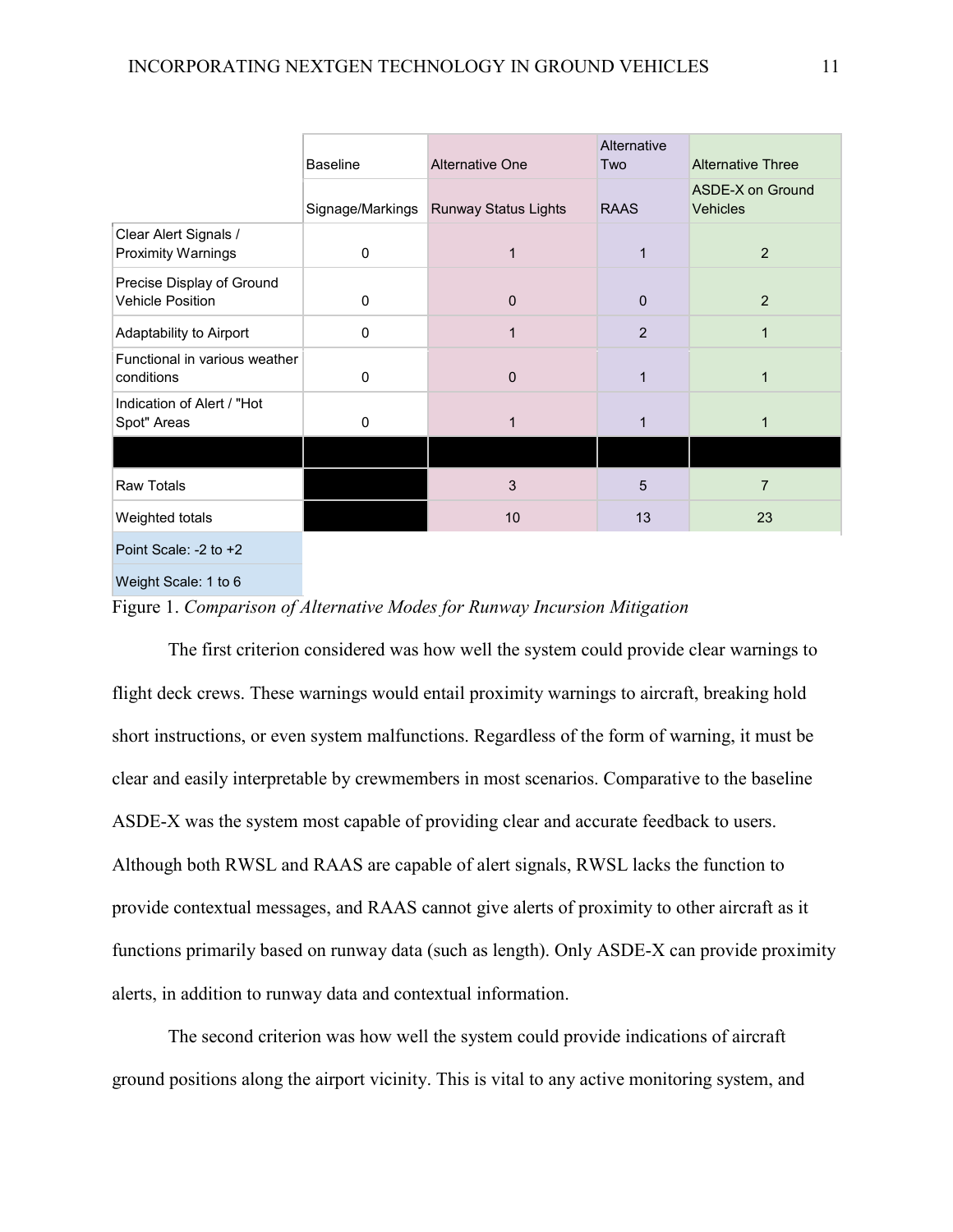without capability to visualize ground traffic then one of the top driving factors in runway incursions continues to go unchecked. Due to its nature, RWSL lack any means to show aircraft positions. Similarly, RAAS functions through auditory messages, and alerts users when a possible collision is detected, thus, it does not offer visual confirmation. This means both systems perform comparatively equal to the baseline. ASDE-X, however, can provide visual depictions of aircraft locations.

Next, the system must be customizable to airports, meaning there must be capabilities for the system to adapt to current airport layout, traffic conditions, prevailing weather, and any other idiosyncrasies of a specific airport. At this high level of comparison, the main consideration is that the system has the capability to change dynamically. Ideally, the system would be capable of effectively reflecting current conditions at the airport to all users. Runway status lights, upon initial implementation, can be designed in such a way that suits the state of the airport. The issue arises should any changes to the airport occur as RWSL are generally stationary and placed into the ground. However, the system does have the capability to be altered, albeit at some cost. Additionally, the system will be slow to adapt, and thus not capable of changing in accordance with traffic or weather conditions. Therefore, the system is only slightly better than traditional airport signage. ASDE-X also suffers from the same delays, as it is a system that utilizes many inputs, changing the software to reflect current airport states (concerning permanent layout changes) would take significant time. Although, changes due to weather or traffic may be represented somewhat quicker than RWSL. RAAS is the most adaptable system, as it is only a software that pulls from an informational database, and this information could be changed easily. However, it is important to note that there are limits to this system. RAAS is incapable of updating to weather or traffic conditions, as it is primarily concerned with physical runway data.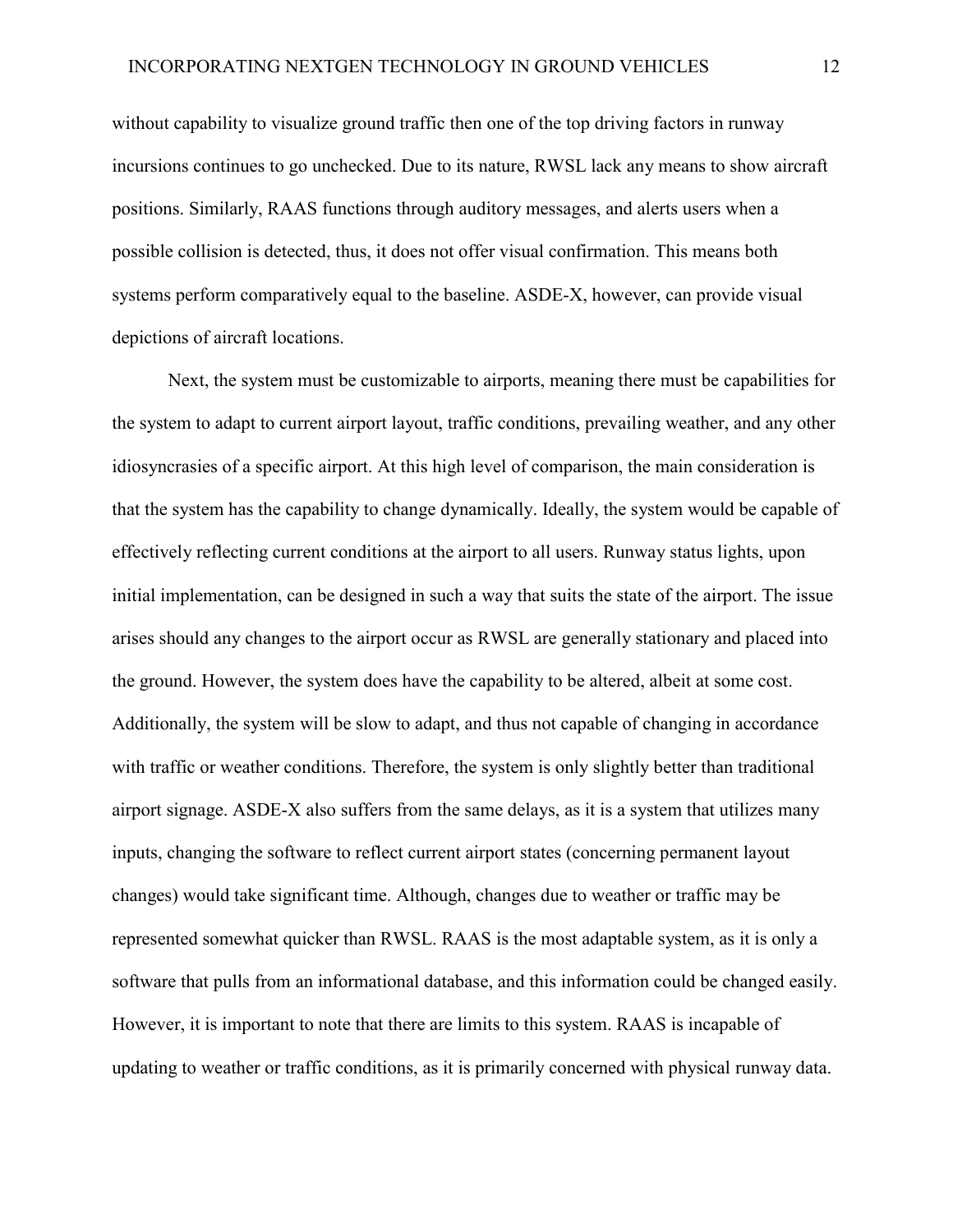Functionality in a variety of weather conditions was the next criterion to be considered. The system must perform near optimally in standard weather conditions found within the United States. Using specific criteria from AC 150/5210-25, the system must perform in certain extremes as well: in temperatures ranges of -4 degrees Fahrenheit to 140 degrees Fahrenheit, operate at 95% relative humidity at 140 degrees Fahrenheit, and be resistant to vibrations and dripping water (FAA, 2012b). As runway status lights are physical systems located outside, they are the most susceptible to weather conditions. Heavy rain or snow can obscure their signals, thus reducing visibility (thereby reducing effectiveness). Thus, RSL are just as dependent on weather as traditional signage. RAAS and ASDE-X, however, remain inside vehicles, and thus are not as physically sensitive to prevailing weather. On the other hand, they are more susceptible to vibrations than traditional airport markings, as well as water spills. However, their insensitivity to weather conditions offset this weakness.

The final criterion that was considered in this comparison was the systems capability to indicate local airport "hot spots"'. Areas of intense traffic or significantly elevated chances of runway incursions should be clearly marked to all crew. The system must be capable of showing these areas as temporary or permanent. Traditional markings can easily denote which areas of an airport are permanently considered hot spots, and temporary markings can be used to denote temporary areas of concern. As all the alternative systems can provide some manner of physical indication of the airport, they all rank equally. The only significant difference is that RWSL can notify crew quicker, while RAAS and ASDE-X can be more accurate. Therefore, each system ranks only slightly higher than the baseline.

Using this initial comparison, ASDE-X was determined to satisfy these criteria the most successfully over the baseline. The team then decided to look at both RAAS and ASDE-X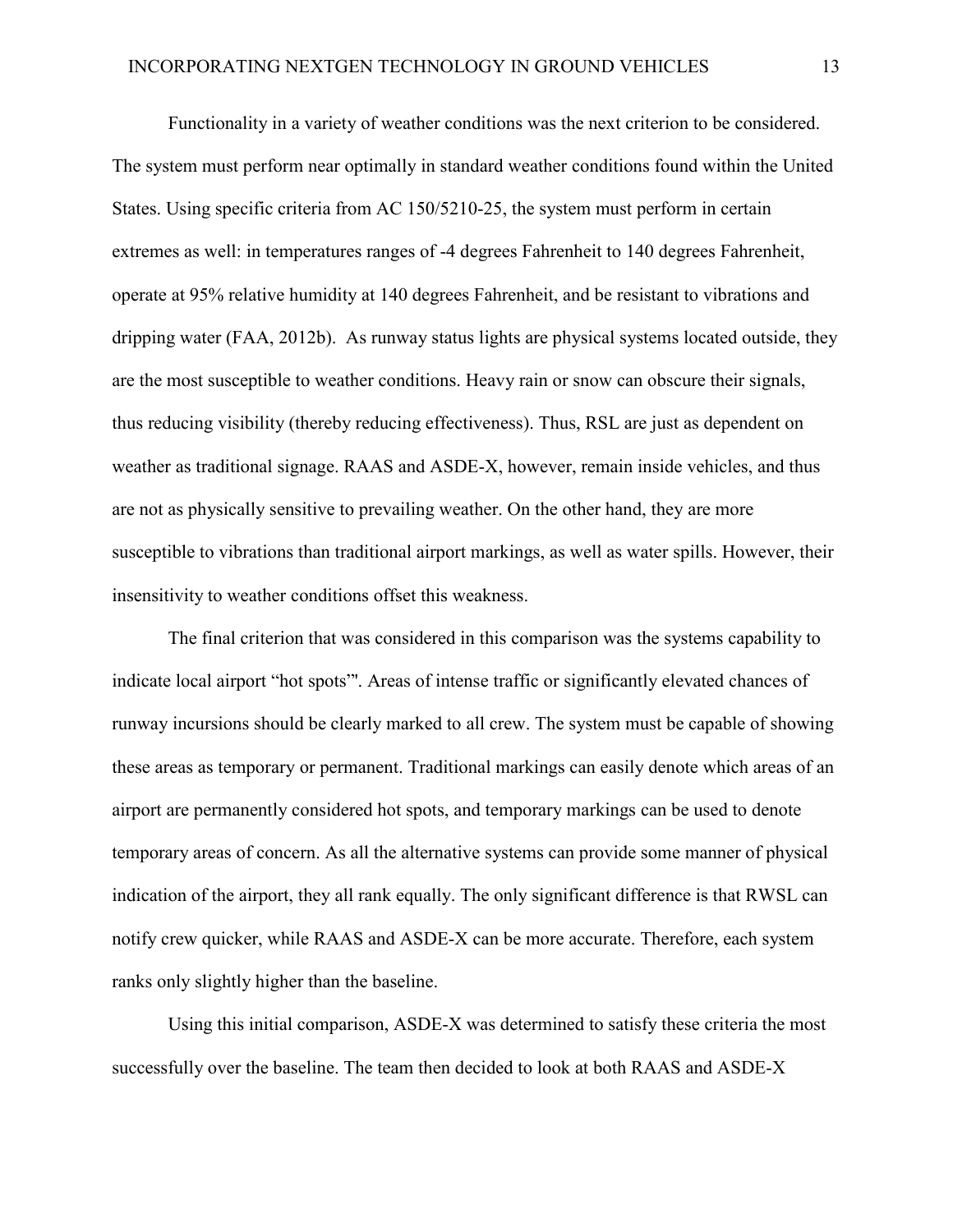through a second comparative analysis with more detailed criteria to determine if ASDE-X on

ground vehicles would still be a viable mitigation strategy.

### **3.1. Comparison between implementation of RAAS versus ASDE-X**

A second Pugh matrix tool was used to compare the possibility of implementing RAAS over ASDE-X, as the team felt there were several other criteria to consider regarding these systems. As with the previous matrix, many of these considerations were extrapolated from Advisory Circular 150/5210-25 (FAA, 2012b). Figure 2 depicts the second assessment.

|                                                        | <b>Alternative One</b> | <b>Alternative Two</b>                         |                  |
|--------------------------------------------------------|------------------------|------------------------------------------------|------------------|
| Criteria                                               | <b>RAAS</b>            | Ground Vehicles with ASDE-X Weight of Criteria |                  |
| Provide ownership position of vehicle in<br><b>AOA</b> | $\mathbf{0}$           | $\mathbf{1}$                                   | $\overline{7}$   |
| Provide moving map of airport                          | $\mathbf{0}$           | $\mathbf{1}$                                   | 3                |
| Update map information to current airport<br>status    | 1                      | 1                                              | 2                |
| Vehicle position accurate to <10 feet                  | $\mathbf{1}$           | $\mathbf{1}$                                   | $\boldsymbol{6}$ |
| Vehicle position data updated > once per<br>second     | $\mathbf{1}$           | $\mathbf{1}$                                   | $\overline{4}$   |
| Synchronicity with ATC information                     | $\Omega$               | $\mathbf{1}$                                   | 5                |
| Functional in various weather conditions               | 1                      | $\mathbf{1}$                                   | 1                |
|                                                        |                        |                                                |                  |
| Raw Totals:                                            | 5                      | $\overline{7}$                                 |                  |
| Weighted Totals:                                       | 13                     | 28                                             |                  |
| Point Scale: 0-1                                       |                        |                                                |                  |
| Weight Scale: 1-10                                     |                        |                                                |                  |

Figure 2. *Comparison of RAAS versus ASDE-X*

The first criterion was that of the system's capability to provide "ownship" position (specifically in the air operations area). Ownship position means the vehicles geographical position in relation to the surrounding area and other vehicles reporting through the same system. It is vital that any RIWS be capable of self-location, otherwise the information given through the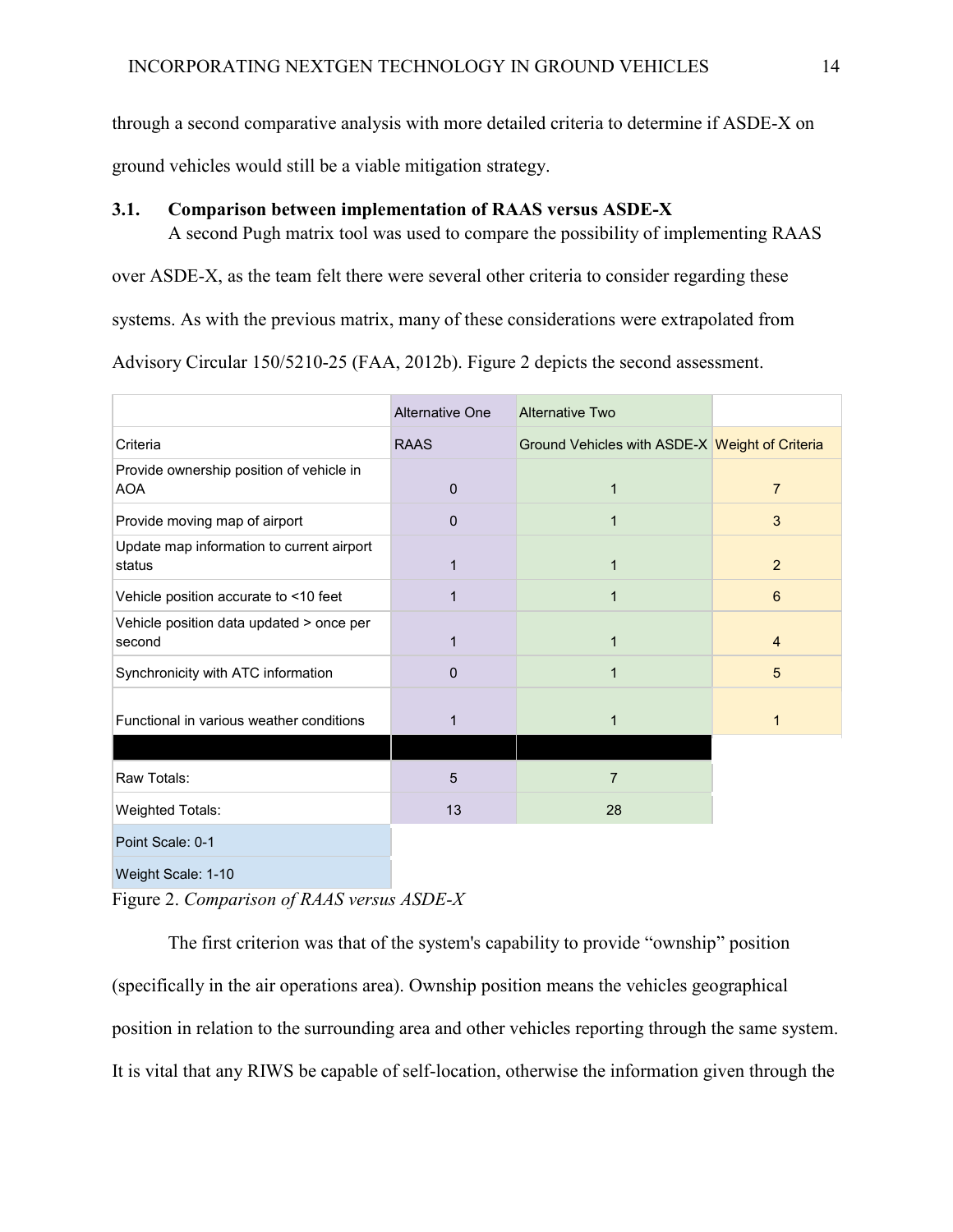airport's navigation equipment would be difficult to interpret. Any GPS-like system must be capable of displaying traffic centered around the user. Due to the criticality of this need, the criterion was ranked with the highest priority. ASDE-X is the only of the two alternatives capable of visual ownship. ASDE-X is capable of contextualizing location relative to other aircraft and can display this information visibly. RAAS does have a form of self-location, but it lacks the key factor of contextualizing this information with other vehicle locations and a visual representation.

The second criterion considered, was the ability of the system to provide a moving map of the airport. A moving map is one that is centered on the vehicle using the system and moves the map orientation (and traffic orientation) in relation with the movements of the vehicle. This need was considered fairly important, but not critically so. This capability would increase the ease of use and system clarity, but not one that is absolutely vital to operation. So long as a visual representation is given, stationary or moving, the system could perform successfully. Again, as RAAS does not provide visual representations, it could not satisfy this criterion in its current state. In addition to this criterion, the systems capability to provide updated information based on the status of the airport was considered again. As with the initial assessment, RAAS would be as capable of these updates more readily than ASDE-X but also lacks certain aspects of information, whereas ASDE-X is more encompassing yet slower to change.

The fourth and fifth criteria were assessed simultaneously and were related to system performance. The chosen RIWS must be able to provide accurate position data, while providing real-time data. As per AC 150/5210-25, positions must be accurate within less than ten feet, and provide updated data no more than one second old. Both considerations are vital to the success of the system, as an inaccurate and slow RIWS could lead to an increase in incursion rates.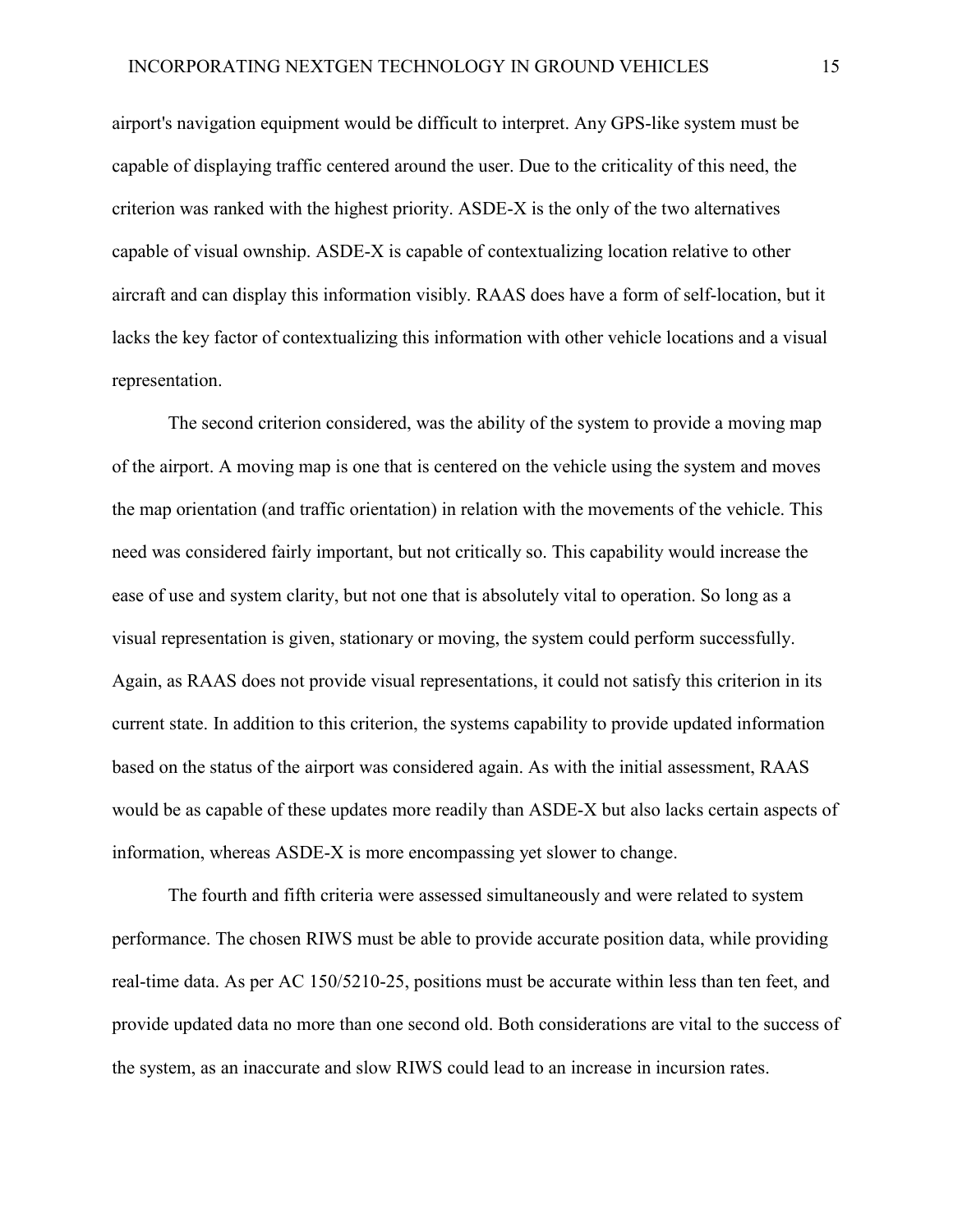Therefore, they were each weighted highly. RAAS and ASDE-X both provide accurate and reliable data, as they each utilize current navigation technologies such as ADS-B. It is important to note though that the system only performs as well as the supporting navigational equipment of a specific airport.

Through using the second iteration of this Pugh matrix, the team determined that implementing ASDE-X through ground vehicles would be able to meet key needs of the FAA for runway incursion warning systems, while still targeting one of the significant leading factors in runway incursions for commercial aviation.

#### **3.2 Comparison of Different Implementations for ASDE-X**

After the team verified that ASDE-X integration with ground vehicles would be the focus of the design, the team utilized another comparative analysis to determine the form of this integration. Three modes of integration were compared: tablet application, self-contained multifunctional display, or synthetic vision. These modes were based on current aviation industry standards for navigation equipment and software. The tablet application would be a newly designed software for use with tablets that could be handed out to ground crews (or mounted in ground vehicles) that would be linked to the airports pre-existing ADS-B and ASDE-X towers. The multifunction display would be a smaller screen variation on the computers in use by ATC and would utilize the same software and infrastructure. The synthetic vision would couple the use of a smaller variation on ATC computers with a digital heads-up display overlaying the ground vehicles window (as opposed to a digital monitor mounted in the dashboard).

The comparative analysis was based on a list of criteria generated by the teams' previous research into RIWS needs, as well as thoughts on general needs of a system from an EONS framework. EONS being a sustainability concept that considers the economic viability,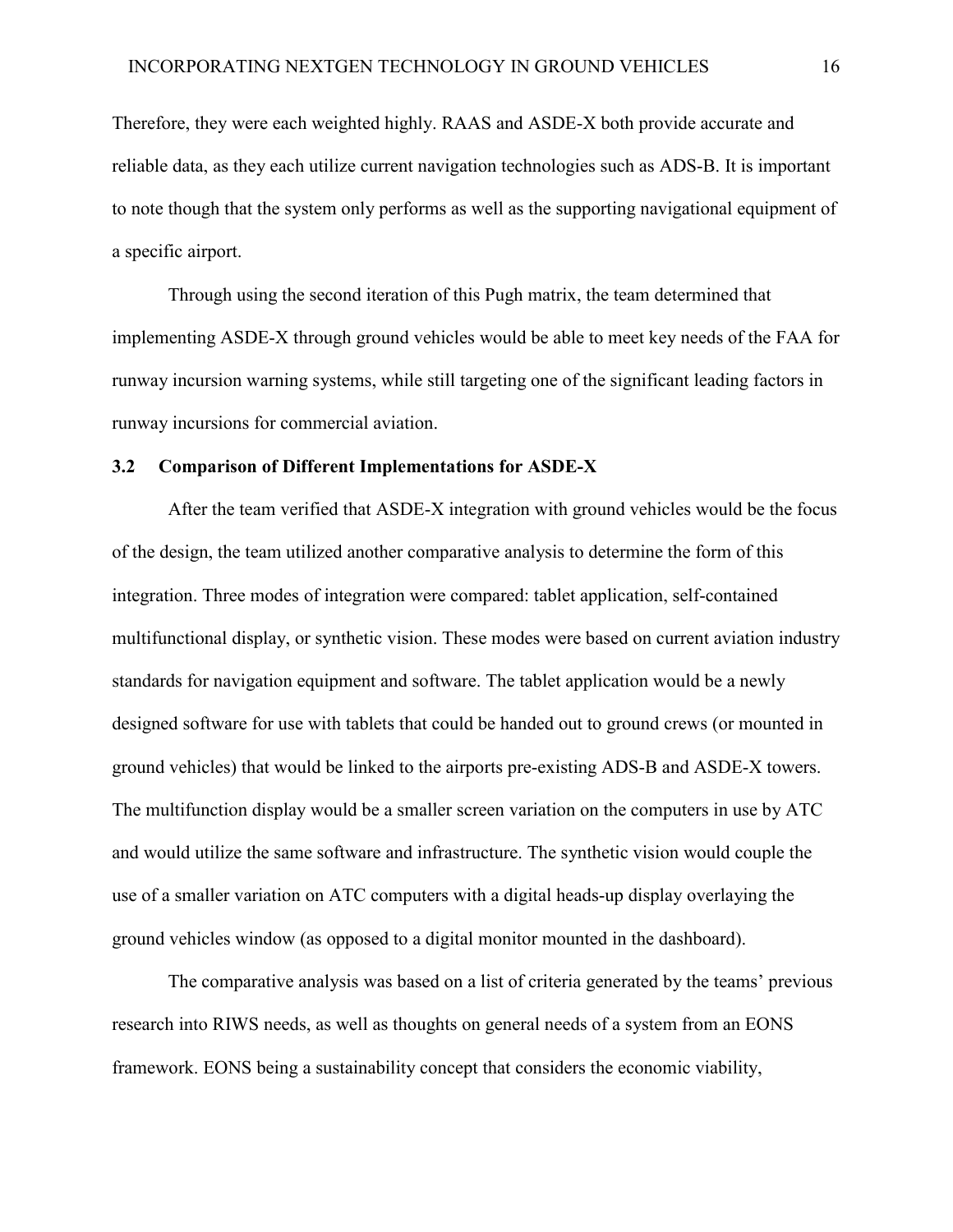operational efficiency, natural resource conservation, and social responsibility of a program (FAA, 2019b). It is important to note that natural resource conservation was not a significant factor in this iteration of assessment.

The criteria were weighted by overall priority, and scores were awarded on a zero to two scale. A zero meaning that the integration mode would not adequately satisfy the criteria (or would perform relatively poorly), whereas a two meant that the integration mode more than adequately satisfies the criteria or would perform relatively excellently. Figure 3 shows the design comparison utilized by the team.

Both the clarity of the display and the size of the unit were lower on the priority scaling of criteria. It is still worth ensuring that the system is clear to operators, while not so large it hampers the limited space of a ground vehicle. Both the MFD and tablet were considered to only minimally impact the space available in the ground vehicle. The MFD was also considered to have the clearest display of the alternatives. Notably, the MFD and synthetic vision equipment would likely be the only two alternatives not susceptible to glare from sunlight and modifying the tablets for non-glare screening could increase the cost of implementation.

The cost of installation and maintenance of the unit were the next criterion considered. In order to remain an economically viable mode, the cost to install software and the unit itself must remain relatively low. Additionally, the cost of maintenance must be equally low. The tablet ranked highest in both cases, as commercially available tablets are significantly less costly than the implementation of MFD's or synthetic vision equipment. However, MFDs are comparatively cheaper than synthetic vision.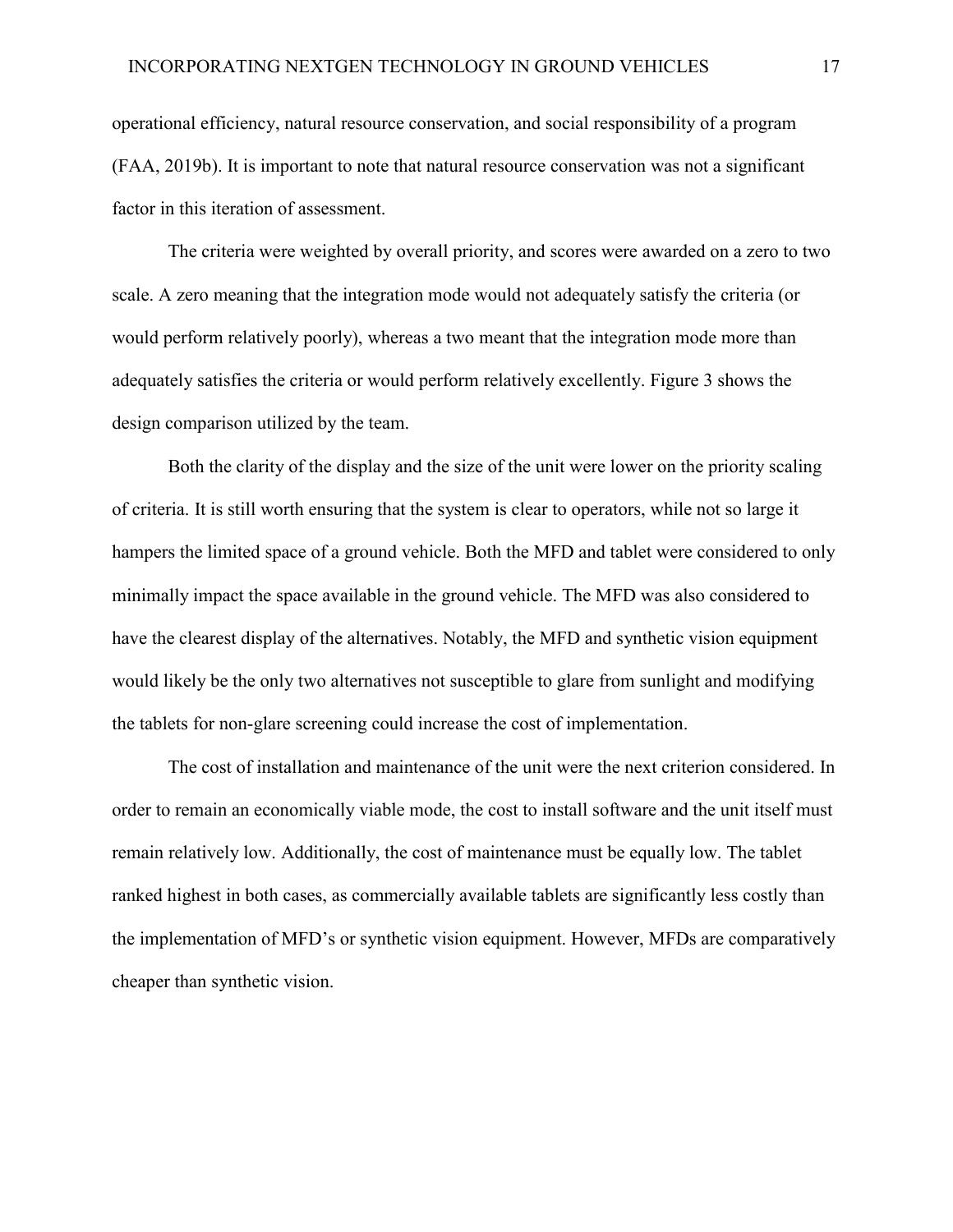|                                       | Alternative 1  | <b>Alternative 2</b> | <b>Alternative 3</b>    |                |
|---------------------------------------|----------------|----------------------|-------------------------|----------------|
| Criteria                              | Tablet         | <b>MFD</b>           | <b>Synthetic Vision</b> | Weight         |
| <b>Clear Clarity of Display</b>       | $\mathbf{1}$   | $\overline{2}$       | $\mathbf{1}$            | 5              |
| Small Size of Unit                    | $\mathbf{1}$   | $\mathbf{1}$         | $\mathbf{0}$            | $\mathbf{1}$   |
| Low Cost of Installation              | $\overline{2}$ | $\mathbf{1}$         | $\pmb{0}$               | 11             |
| Low Cost of Maintenance               | $\overline{2}$ | $\mathbf{1}$         | $\mathbf{0}$            | 10             |
| High Longevity of Unit                | $\mathbf{0}$   | $\overline{2}$       | $\mathbf{1}$            | $\overline{7}$ |
| High Resistance to Physical Damage    | $\mathbf{1}$   | $\mathbf{0}$         | $\mathbf{0}$            | 6              |
| <b>High Environmental Resistance</b>  | $\mathbf{1}$   | 2                    | $\mathbf{1}$            | $\overline{4}$ |
| <b>Powerful Technical Performance</b> | $\mathbf{0}$   | $\mathbf{1}$         | $\overline{2}$          | 12             |
| Low Complexity of Unit Operation      | $\overline{2}$ | $\mathbf{1}$         | $\mathbf{0}$            | 3              |
| Low Required Training Time            | $\overline{2}$ | $\mathbf{1}$         | $\mathbf 1$             | $\overline{2}$ |
| Low Cost of Personnel Training        | $\overline{2}$ | $\mathbf{1}$         | $\mathbf{0}$            | 9              |
| Minor "Heads-Down" Time               | $\pmb{0}$      | $\pmb{0}$            | $\overline{c}$          | 8              |
|                                       |                |                      |                         |                |
| Raw Totals:                           | 14             | 13                   | 8                       |                |
| <b>Weighted Totals:</b>               | 111            | 138                  | 119                     |                |
| Point Scale: 0-2                      |                |                      |                         |                |

Weight Scale: 1-15

### Figure 3. *Comparison of Possible ASDE-X and Ground Vehicle Integration Modes*

The next three criteria were all similar and considered together. The longevity of the unit, its resistance to physical damage, and the resistance to environments take into consideration the ruggedness of the unit, and how long it could potentially remain in operation. Primarily, the longevity of the unit is a consideration of the general lifespan of the unit hardware, and the need for complete overhaul (or replacement). When considering constant use of commercial aviation, the team believed the tablet would need the most replacements of hardware (if not the entire unit itself). The MFD would need the least amount of corrective maintenance and would be able to withstand the constant use. However, the sensitivity of the unit and its display is much higher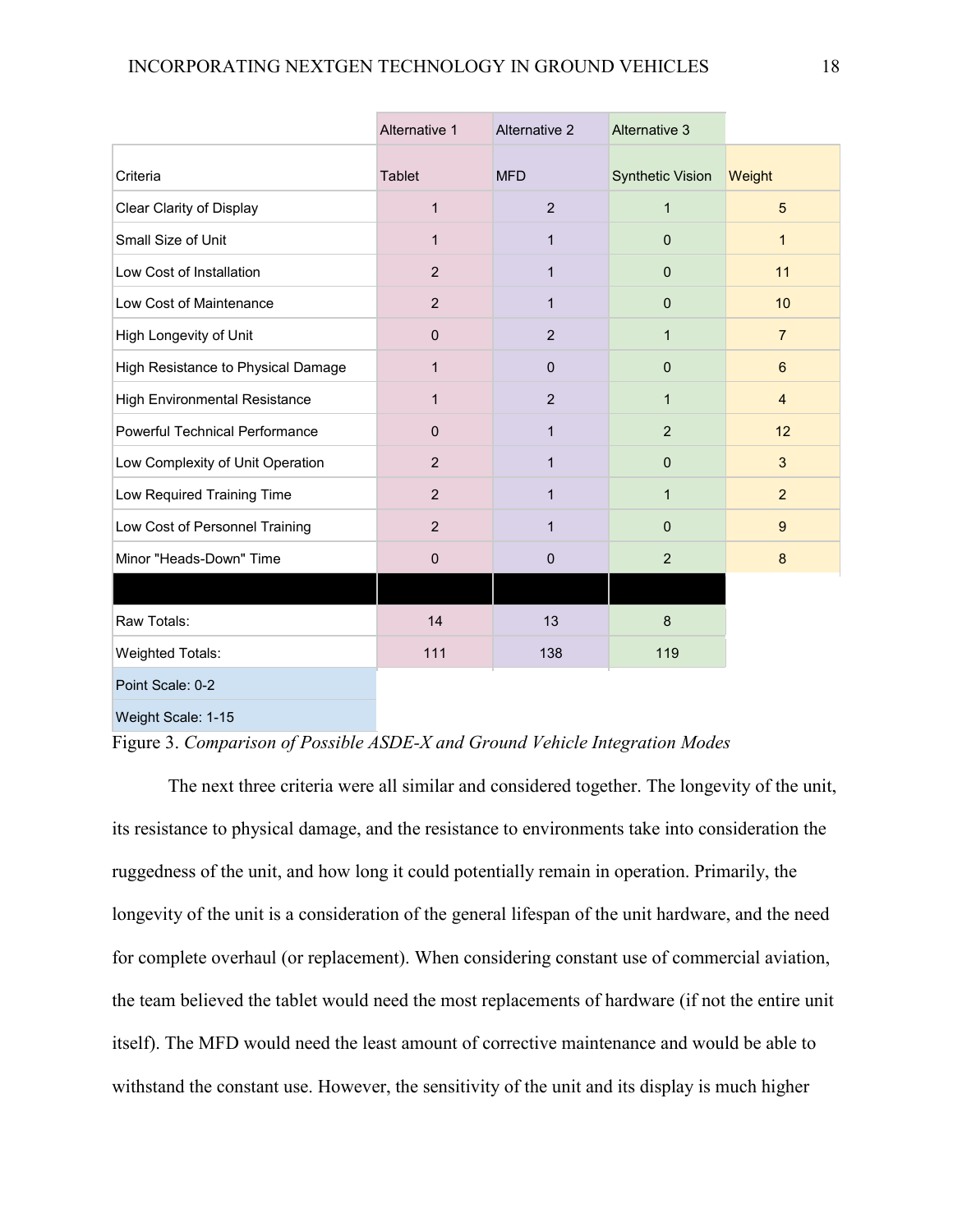than the tablet (and on par with synthetic vision equipment). Therefore, their resistance to outside damage, such as impact damage, mishandling issues, or scratching is lower than that of a tablet. Environmental resistance applies to the unit's performance in and acceptance of adverse temperature or moisture. Both the tablet and synthetic vision equipment could perform adequately in a wide variety of temperatures and with a low presence of moisture, but the MFD would be most resistant to moisture. Since the MFD would be mounted into the ground vehicle, the entrance of moisture into the unit would be highly unlikely. The operation in temperature was considered equal across all platforms.

Each mode was then assessed on the potential technical performance of the unit. How well the integration mode would meet the previous criterion of ASDE-X, such as accuracy of position and data update rate, is absolutely critical. If a unit is not powerful enough to handle the software demands, and operate smoothly, then the unit would be virtually useless. The tablet was not considered to be a competitive platform, the hardware would be significantly limited in power, and the software would need to be designed around these limitations. This is opposed to an MFD or synthetic vision unit which are comparatively more powerful and could be customized in hardware to meet the specific needs of the RIWS.

The complexity of the user interface and the required training time of personnel for each integration mode were more considerations by the team. These criteria were associated with how easily an operator could use the system with limited training, and how long it would take for personnel to achieve competency with the unit. Since tablets are widely utilized in commercial and personal use, the team felt that this mode would be the most understood. Additionally, the use of touch screens eliminates the need for buttons, dials, or line select keys, further reducing the confusion of an operator. A tablet-based application would be the simplest in terms of user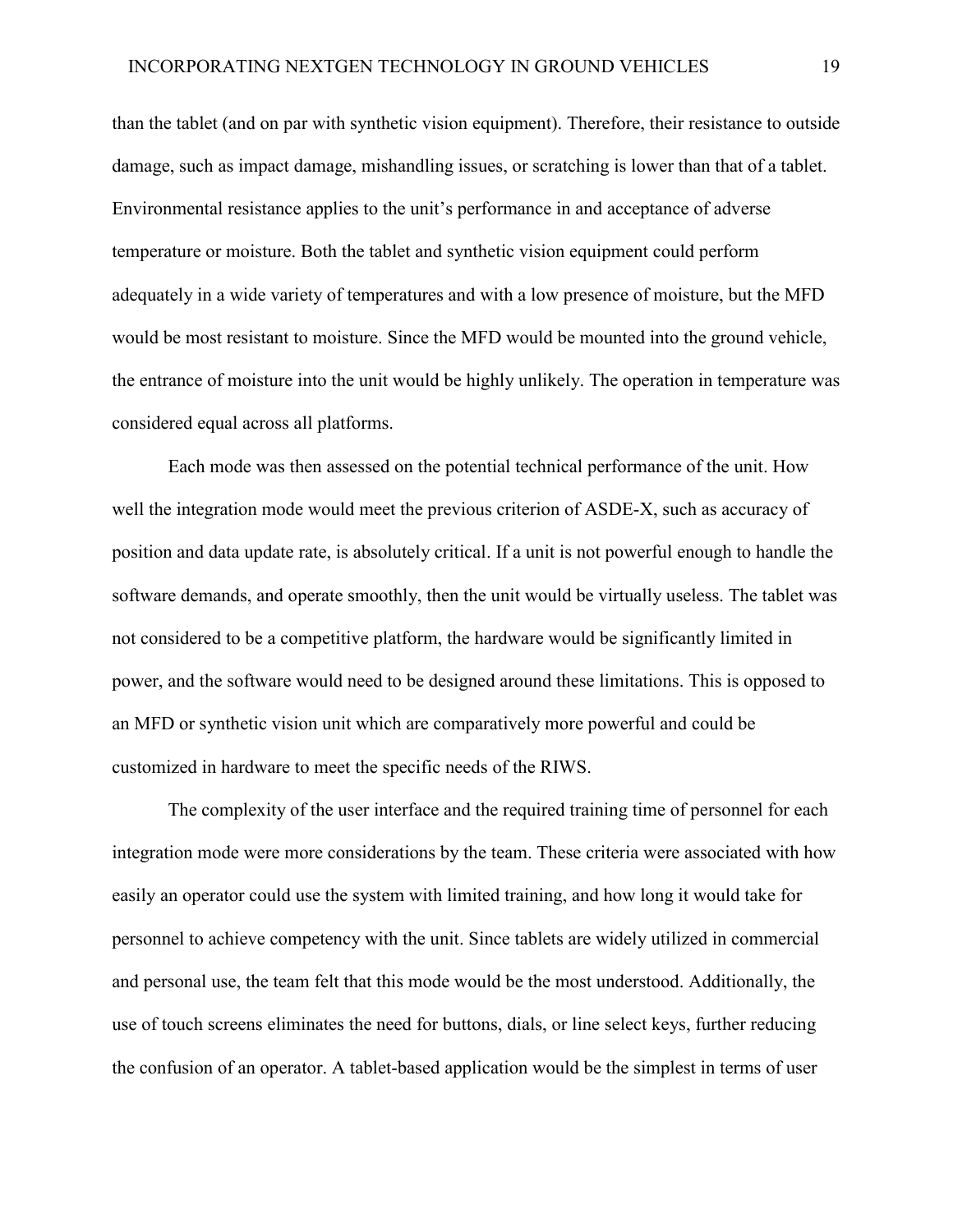complexity and require the shortest training. Synthetic vision was believed to be the most complex mode, which negatively impacted its intuitive use, as well the required training time. In turn, these criteria influenced the estimated cost associated with training personnel on that specific mode.

The last criterion taken into consideration was the potential "heads-down" time created by the mode. In other words, how often personnel would be more focused on the screen of the RIWS, rather than on the surrounding environment. In this category, only synthetic vision, which overlays the personnel's sight outside the vehicle, was deemed to pose no significant "headsdown" time while in normal operation. The other modes could cause personnel to potentially over-focus on the equipment rather than their situation during operation.

Using this last comparative method, the team was able to determine that the mode with most potential for success would be through a unique MFD, utilizing the ASDE-X monitoring technology.

#### **4. Technical Description of System**

Our solution to the runway incursion problem is to incorporate elements of the ASDE-X system, which is already present at many of the larger airports in the United States, into airport ground vehicles that are operated within the Aircraft Operation Area (AOA). This will be accomplished via utilizing the receivers for ASDE-X and ADS-B that currently exist at and around airports. A multi-function display will be used to communicate the necessary positional information within the vehicle itself. These displays will be similar in size and construction to those utilized at various ATCs.

Regarding the function of the system, the initial design is to implement a multi-functional screen on airport vehicles that has a color map of the terminal through which the movement of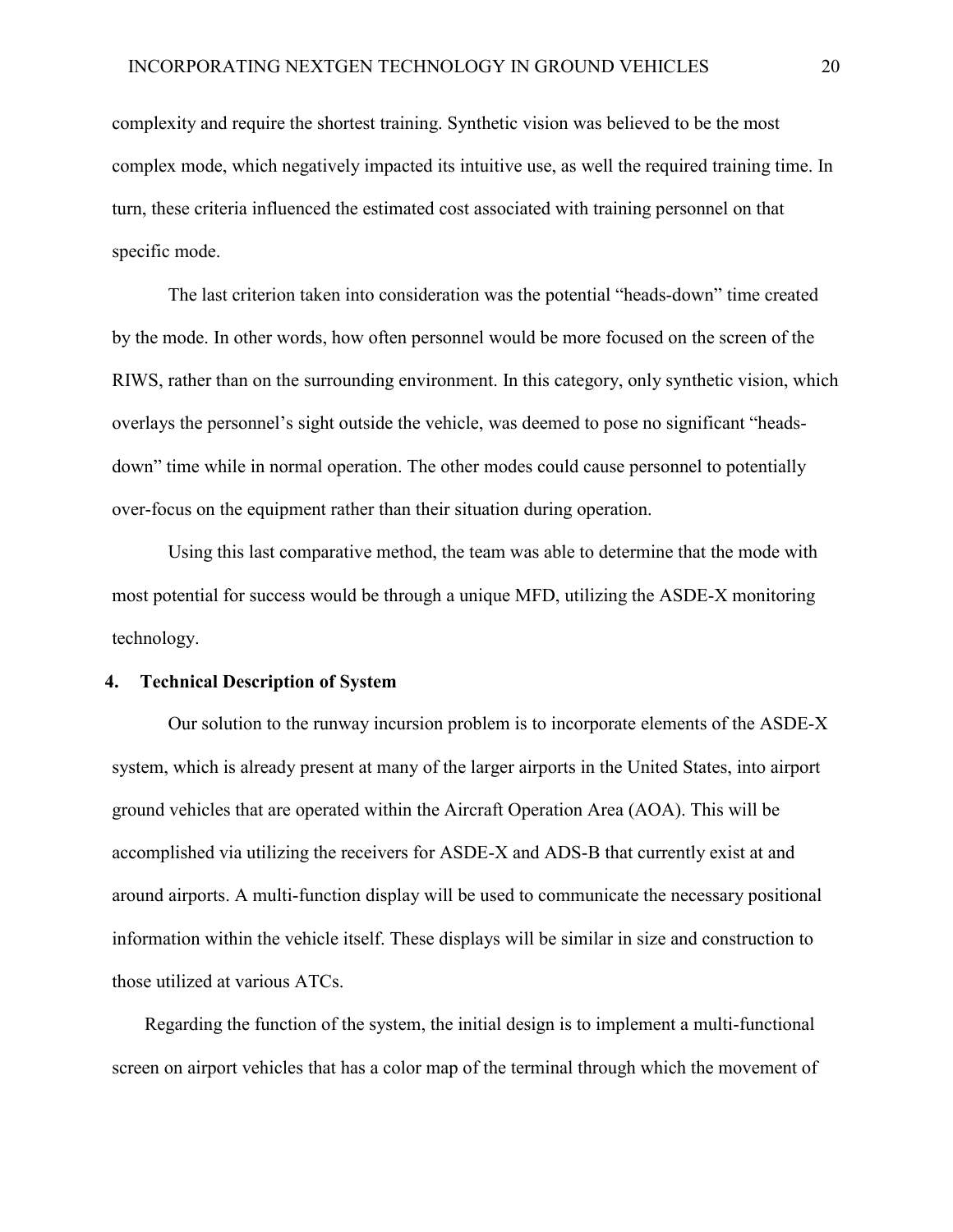both aircraft and other ground vehicles are shown dynamically. Data from ASDE-X and ADS-B is primarily processed through computers utilized at the tower control, but it is then uplinked to ground vehicle monitors. In further derivations it may be possible to include these processing computers onboard vehicles to provide more tailored systems.

The team identified a list of features the system must provide to the ground personnel in order to increase safety of airport ground surface movements:

- 1. Visualized and dynamic terminal map
- 2. Aircraft location: assigned runway, taxiway, or apron and movement information
- 3. Flight number, call sign, and aircraft model.
- 4. Ground vehicle locations, movement, and identifiers
- 5. Detection to avoid collisions and accidents
- 6. Visual and auditory warning to drivers and controllers in the cases of incursions with runway and ground conditions displayed dynamically
- 7. Simplified information layout and operation system
- 8. Navigation system for the drivers to specific, customizable airport locations

The information update rates would be held identical throughout the system to ensure information is accurate for all users. In order to differentiate between aircraft and ground vehicles, the units would provide their own specific identifier code that is dissimilar to those in use by aircraft. The identifier codes would have a prefix to depict the unit as a ground vehicle, with serialized numbers to indicate which vehicle it is.

Since the ground vehicles using the system are constantly moving, the map takes the ownership position of the vehicle to be the central point. In figure 4, this is represented by an arrow icon. All aircraft around the vehicle are shown by icons of planes, with identifiers readily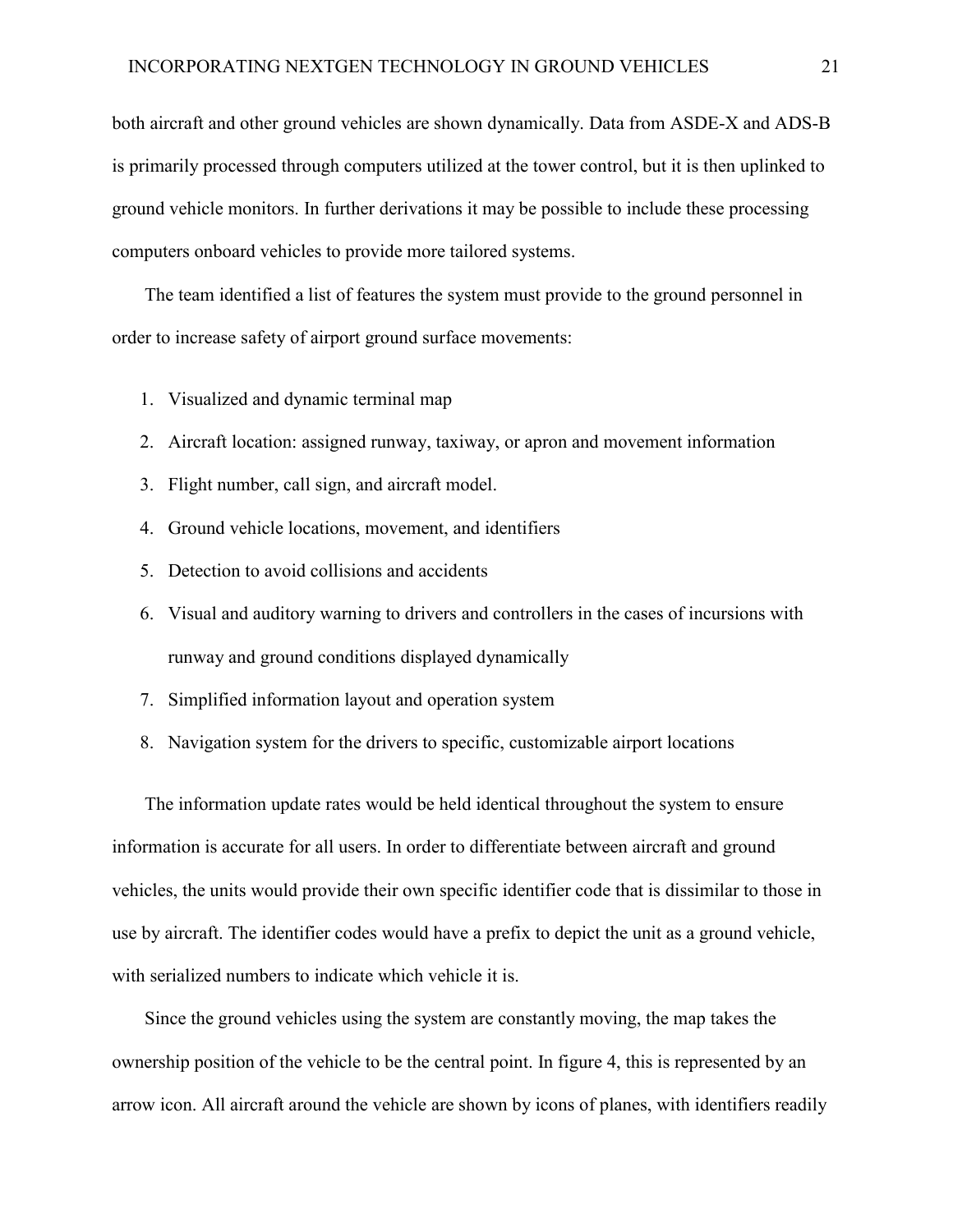available. Users can choose aircraft through a button panel and after confirmation, the information of the targeted aircraft such as flight number, assigned runways or taxiways, and rate of movement (speed and direction) will be given by the information panel on the left side. In cases of impending incursions, the system will automatically give a warning sign on the upper right corner of the screen and audio warning will be given to the driver until the crisis is dismissed. These warnings will simultaneously alert ATC. Due to the differences in detail of information available between ground personnel and ATC, the layout of the system may be altered to preferences or by necessity.



Figure 4. *Concept of ASDE-X Digital Display in Airport Vehicles*

One major alteration from ASDE-X available to ATC is that vehicle-based units would be equipped with navigational guidance to reinforce ground vehicle operational efficiency. Much like traditional GPS the system will assign optimal routes to user defined destinations. However, rather than considering only time to determine optimization, the system would also assess traffic into or out of the area, and any relevant advisories or cautions. However, ground crew must still be in contact with ATC if movement across taxiways or runways is needed. Training must emphasize the supplemental value of the system, as it is not a replacement for ATC.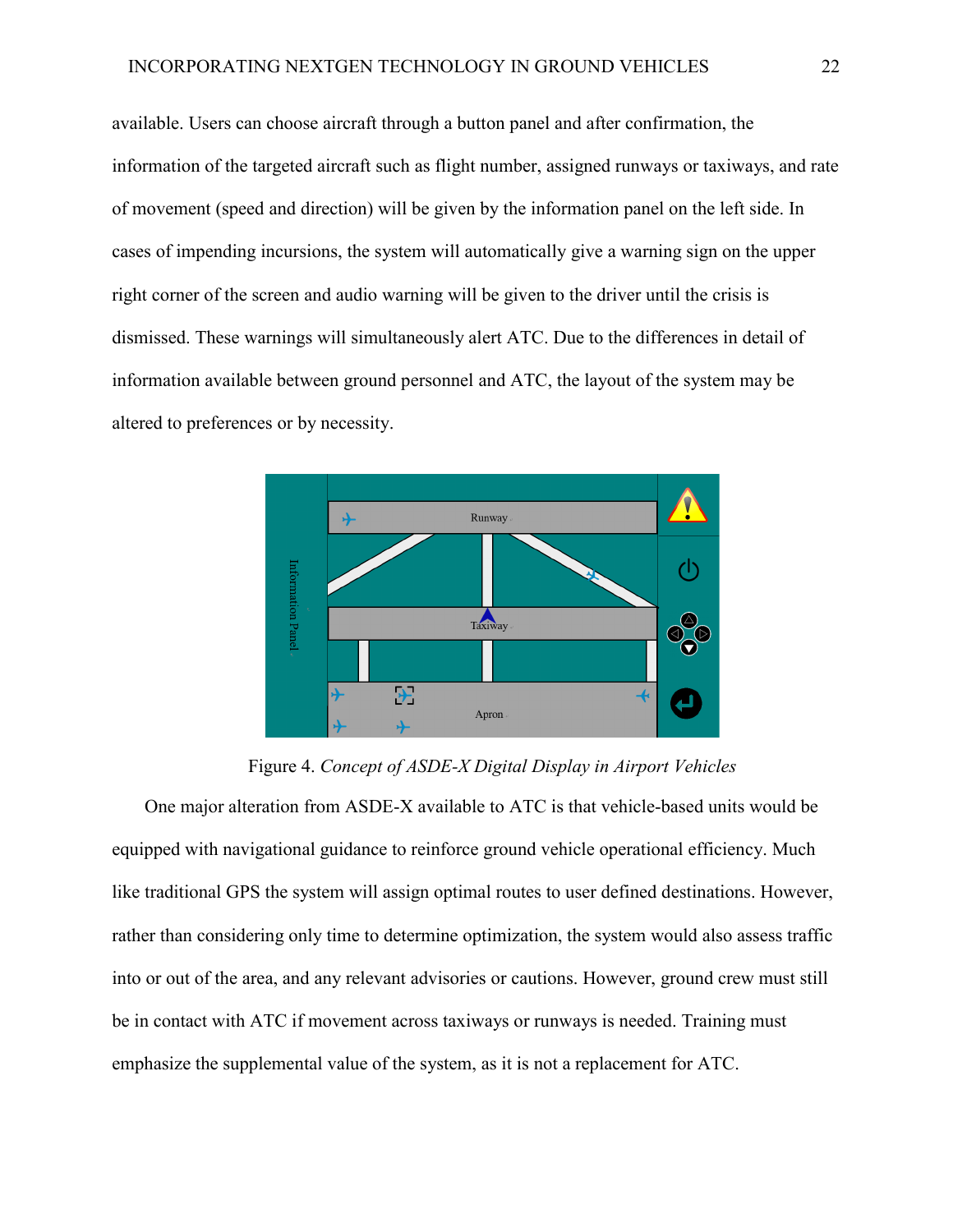As proposed, the system is flexible, remaining viable in taxiway management, runway incursion prevention, and as a training tool assisting unfamiliar ground personnel. As each airport is unique and utilizes its own variation of ASDE-X, there may be display differences between various airports. This would largely apply to the layout of the airport on the display, and may extend to certain features available to users, depending on the airport, but all users must be able to access the same functions in terms of monitoring the airport movements.

Despite minor differences in software between airports, the physical design of these units should be identical. Touchscreen LED monitors, with various line select keys and buttons to navigate pages, would be the primary interface for the users. The units will be mounted into the dashboard of ground vehicles, similar to the methods of mounting MFDs into flight decks. Shock absorption mounting would be employed to keep the unit stable inside the vehicle.

### **5. Safety Risk Assessment**

A safety risk assessment was conducted on the proposed solution utilizing the foundational safety risk management phases outlined in AC 150/5200-37 (FAA, 2007). The system was described in previous sections, and this section will go through the phases of identifying hazards, determining risks, analyzing those risks, and creating mitigation strategies.

*AC 150/5200-37* provides a general guideline on defining levels of risks (FAA, 2007). High risk events were those that are single-point failures in the system, or commonly occurring failures. As well, they are undetected latent events which could be a combination of the previously mentioned failures. For our design, high risk was not acceptable, as critical system failure would result, leading to significant monetary loss or system down-time.

Medium risk events were those that could potentially impact the operation and success of the system but were acceptable if mitigation strategies were in place. These events may be more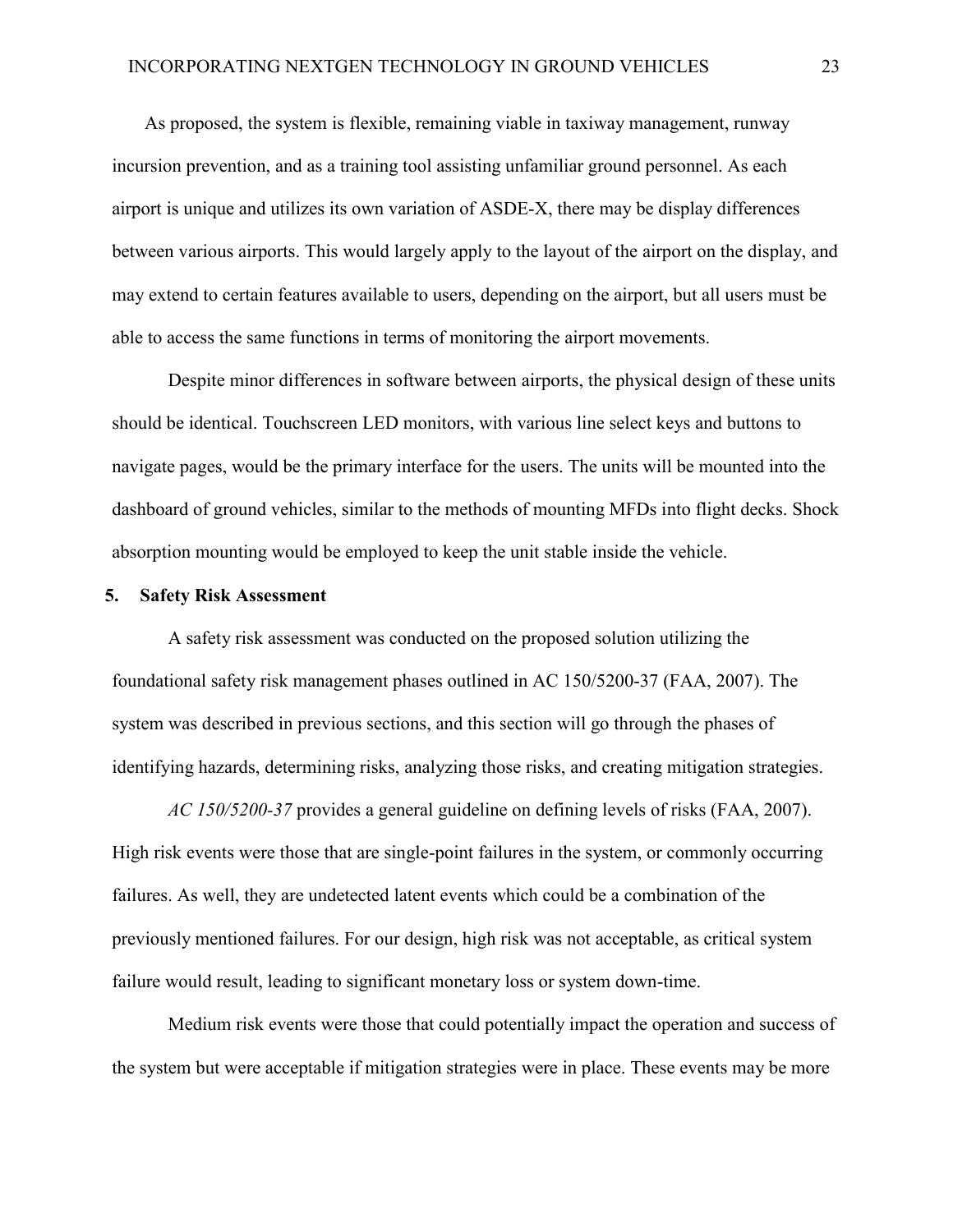likely to occur on a common cause, but the impacts were much less severe. Oppositely, more impactful events that have a significantly lower chance of occurring are also placed in this level.

Low risk events were acceptable while not necessarily implementing a mitigation strategy, as these either have negligible impact or have a minor chance of occurrence. These events pose no significant risk to daily operation of the system.

To determine the level of risk that a given scenario was operating within, the likelihood of the event occurring and the severity of the event if it occurs must be determined. In terms of likelihood, the table is broken down into four levels from "improbable" to "occasional". For the severity portion of the table, the scale is broken down from "negligible" to "critical".

Table 1 provides the risk assessment matrix used to categorize several key risks identified. The table was based on examples provided by the FAA (2005b) and the FAA (2019a). Red colored areas were identified as high risk, yellow colored areas as medium risk, and green colored areas as low risk. Each square within the table is also identified using a number and letter combination.

Several different hazard scenarios involving the proposed solution were analyzed to determine their associated risk level. These ranged from potential events during normal operations to more abnormal scenarios. Each line in Table 2 represents one of these hazard scenarios along with the mitigation strategy for each. The lines are also color coded according to the risk level that was identified with each hazard scenario.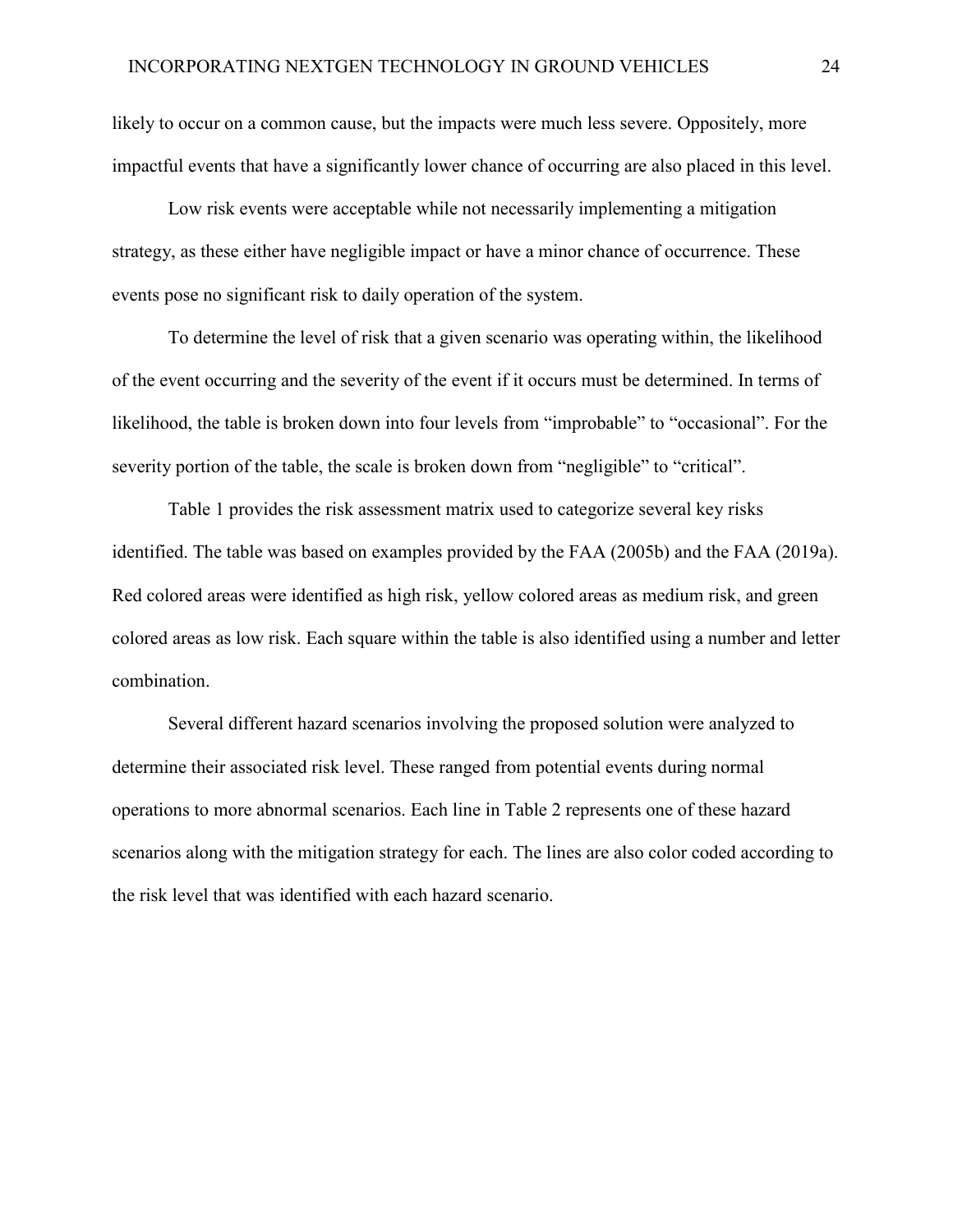|                |                | <b>Severity</b> |              |             |              |  |  |  |  |
|----------------|----------------|-----------------|--------------|-------------|--------------|--|--|--|--|
| Probability    | Negligible (A) | Minor (B)       | Moderate (C) | Serious (D) | Critical (E) |  |  |  |  |
| Probable (4)   | 4A             | 4B              | 4C           | 4D          | <b>4E</b>    |  |  |  |  |
| Occasional (3) | 3A             | 3B              | 3C           | 3D          | 3E           |  |  |  |  |
| Remote (2)     | 2A             | 2B              | 2C           | 2D          | 2E           |  |  |  |  |
| Improbable (1) | 1A             | 1B              | 1C           | 1D          | 1E           |  |  |  |  |

| Table 1                  |  |
|--------------------------|--|
| Risk Assessment Template |  |

Table 2 *Examples of Identified Hazards for Implementation of Ground Vehicle ASDE-X*

| <b>Risk Scenario</b>                  | Likelihood        | <b>Severity</b>   | ID             | <b>Risk Level</b> | <b>Potential Mitigation Strategies</b>                                                                                                                                                                                              |
|---------------------------------------|-------------------|-------------------|----------------|-------------------|-------------------------------------------------------------------------------------------------------------------------------------------------------------------------------------------------------------------------------------|
| MFD Temperature                       |                   |                   |                |                   |                                                                                                                                                                                                                                     |
| Failure                               | Improbable        | Moderate          | 1 <sup>C</sup> | Low               | Identify hazardous temperature ranges,                                                                                                                                                                                              |
| Long MFD Boot-<br>up Time             | Probable          | <b>Negligible</b> | 4A             | Low               | Assess methods for downsizing data caches to<br>increase boot-up time, perform preventive<br>maintenance                                                                                                                            |
| <b>MFD Power</b><br>Failure           | Remote            | Moderate          | 2C             | <b>Medium</b>     | Routine maintenance of MFD and power source<br>from ground vehicles. Instill training program to<br>ensure systems are properly powered on/off                                                                                      |
| <b>ASDE-X Tower</b><br><b>Failure</b> | Remote            | Critical          | 2E             | <b>Medium</b>     | Routine maintenance of towers, with strict<br>inspection programs to ensure the health of<br>digital systems and datalinks from tower                                                                                               |
| <b>Inaccurate Data</b>                | <b>Improbable</b> | <b>Serious</b>    | 1 <sub>D</sub> | <b>Medium</b>     | Install an alerting system to identify when the<br>data from the system is interrupted. Install<br>subprograms to process invalid data due to time<br>update issues.                                                                |
| Datalink<br>Interruption              | Occasional        | Critical          | 3E             | High              | Implement "reversionary mode" for the system to<br>take data input from secondary sources, while<br>shedding potential load from the system.<br>Implement programs to prioritize re-establishing<br>secure transmission from ASDE-X |

### **6. Industry Interaction**

Each of the industry experts the team spoke to offered a large amount of information.

Their expertise included different perspectives and knowledge we were unable to obtain from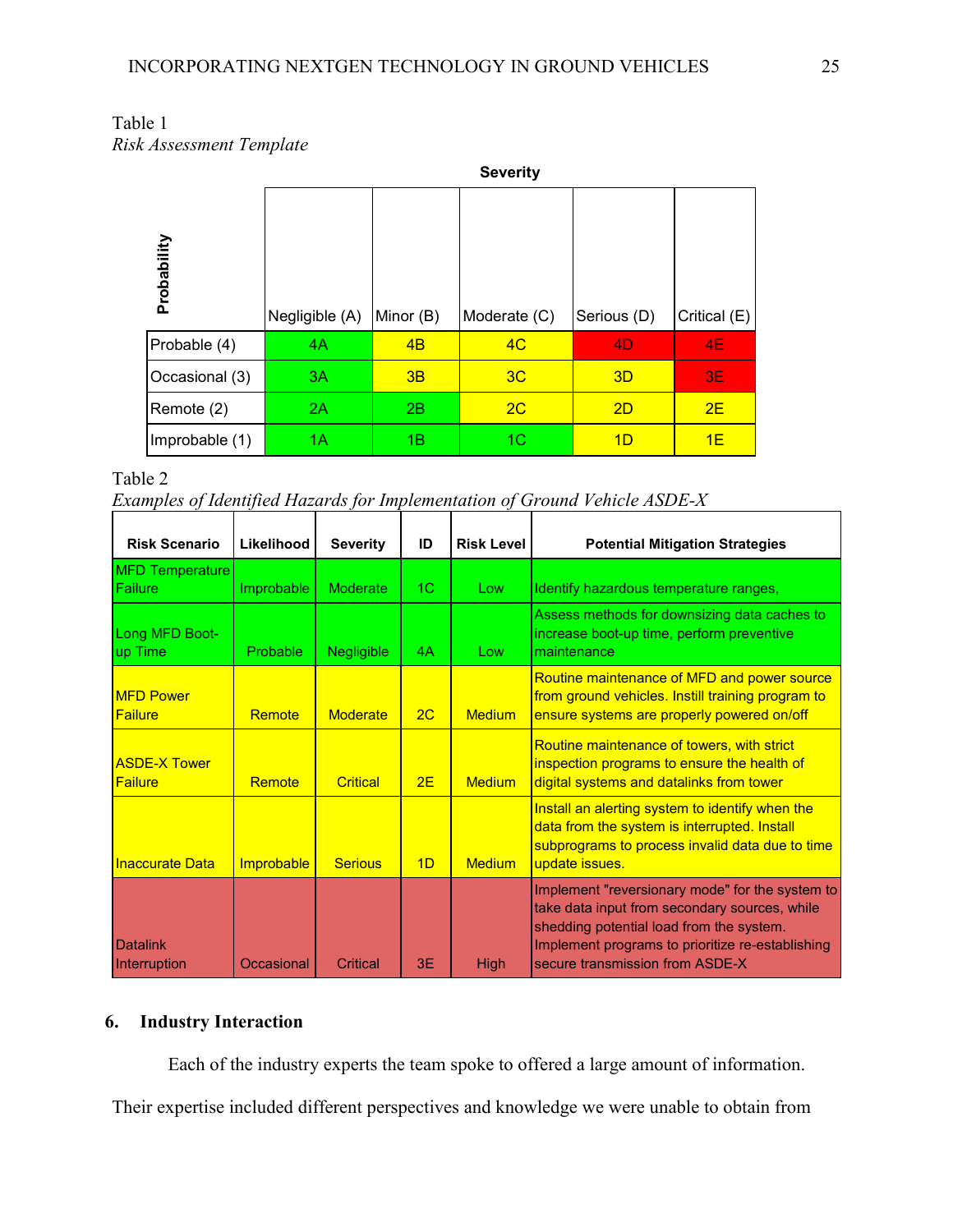previous research. This allowed for a review of incorporating NextGen technology into ground vehicles.

### **Dr. Stewart Schreckengast**

Having many years as a specialist in airport safety, Dr. Stewart Schreckengast was able to provide the team with information about runway incursions and current solutions. Dr. Schreckengast's aviation background is extensive, having roles as a Naval Aviator (Commander), a Consultant with MITRE, a Senior Aviation and System Safety Analyst for FAA, a Technical Consultant with ICAO, and a Researcher and Educator at Purdue University. He is also a Certified Member of the American Association of Airport Executives, a Member of the International Society of Air Safety Investigators (ISASI), an FAA Certified Flight Instructor, and an FAA Commercial Pilot.

#### **Adam Baxmeyer**

The team spoke with Adam Baxmeyer, who has held different key operational roles at airports. After graduating Purdue University, Mr. Baxmeyer became the Operations Supervisor at Cherry Capital Airport, followed by the Director of Operations at Central Illinois Regional Airport. He currently serves as the Airport Director at Purdue University Airport and is also a Certified Member of the American Association of Airport Executives (AAAE). Mr. Baxmeyer was influential in helping the group better understand the thoughts of airport operations regarding runway incursions, runway incursion prevention systems, and safety.

### **Tom Rainey**

As the FAA Technical Operations Manager at Louisville International Airport (KSDF), Tom Rainey was able to explain the importance of ASDE-X. Tom has been working with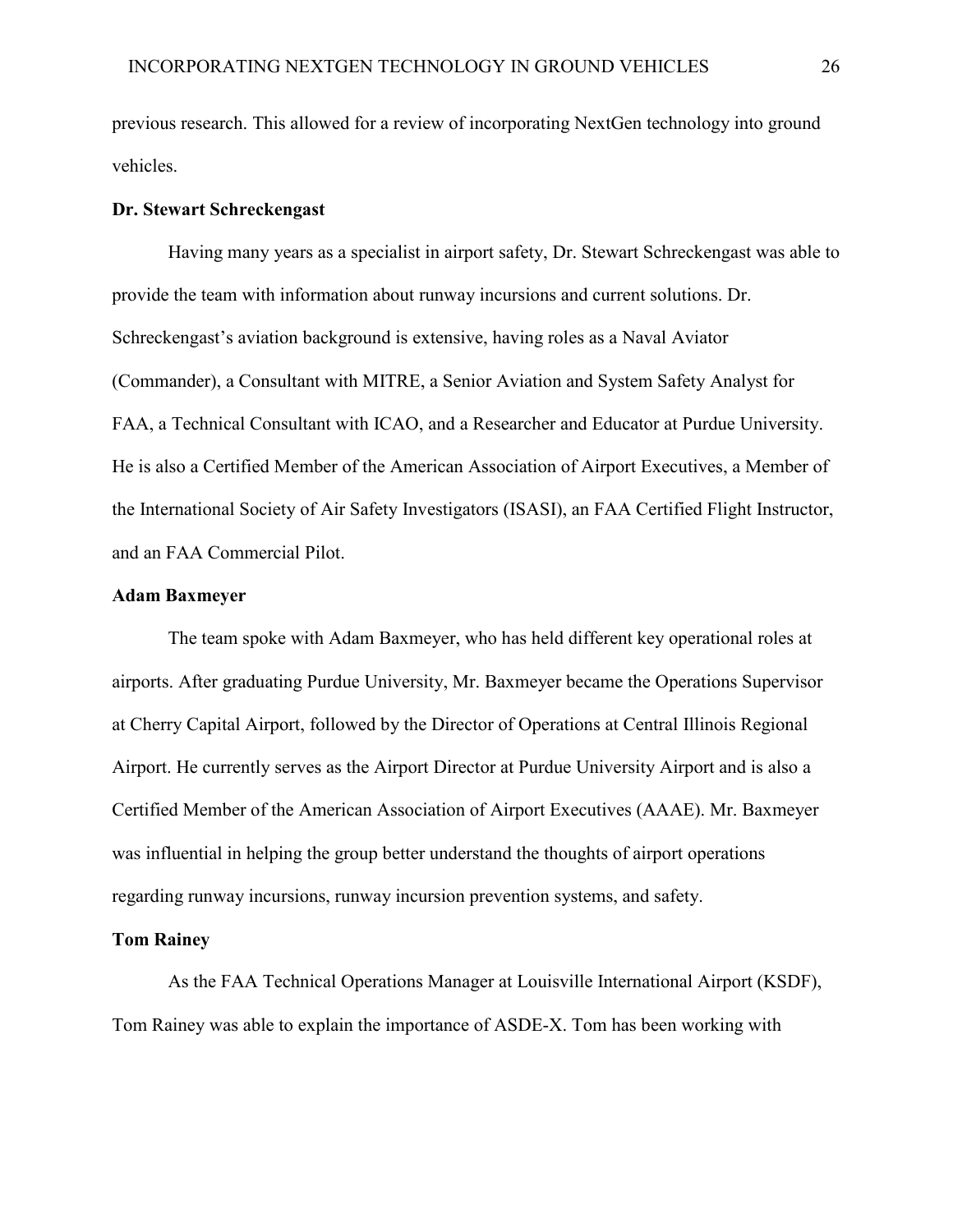aviation and airport NAV-Surveillance-Communication-Weather technology repair and engineering for 32 years.

The responses we received from our industry experts had a constant theme:

- Effectiveness of the ASDE-X system
- Costs of the ASDE-X system
- Safety impacts incorporating a digital display into ground vehicles has on airport operations
- Situational awareness impacts on ground vehicle operators that had access to a digital display

Overall, the industry experts agreed that incorporating a digital display into ground vehicles would increase the situational awareness of their operators. Most of the feedback showed that there were many positives with the ASDE-X system, and it has become very essential to ATC operations. Our experts concluded that the main prevention of runway incursions is dependent on the situational awareness of the controllers, pilots, and operators of ground vehicles. When this fails, there are not many other systems available to prevent potential runway incursions. Also, many of the current runway incursion prevention systems are impacted by overall costs and weather limitations (i.e. snow or reduced visibility). This clearly presents a concern for safety.

Although this system has been very effective, the costs were the main concern of our experts. The team was unable to determine the exact cost, but it was believed to be in the millions. This would vary for different airports due to multiple factors. Ultimately, the experts were not sure if the costs outweigh the benefits in some cases. However, our experts questioned what our team thought safety should cost. The team, as well as our industry experts, were unable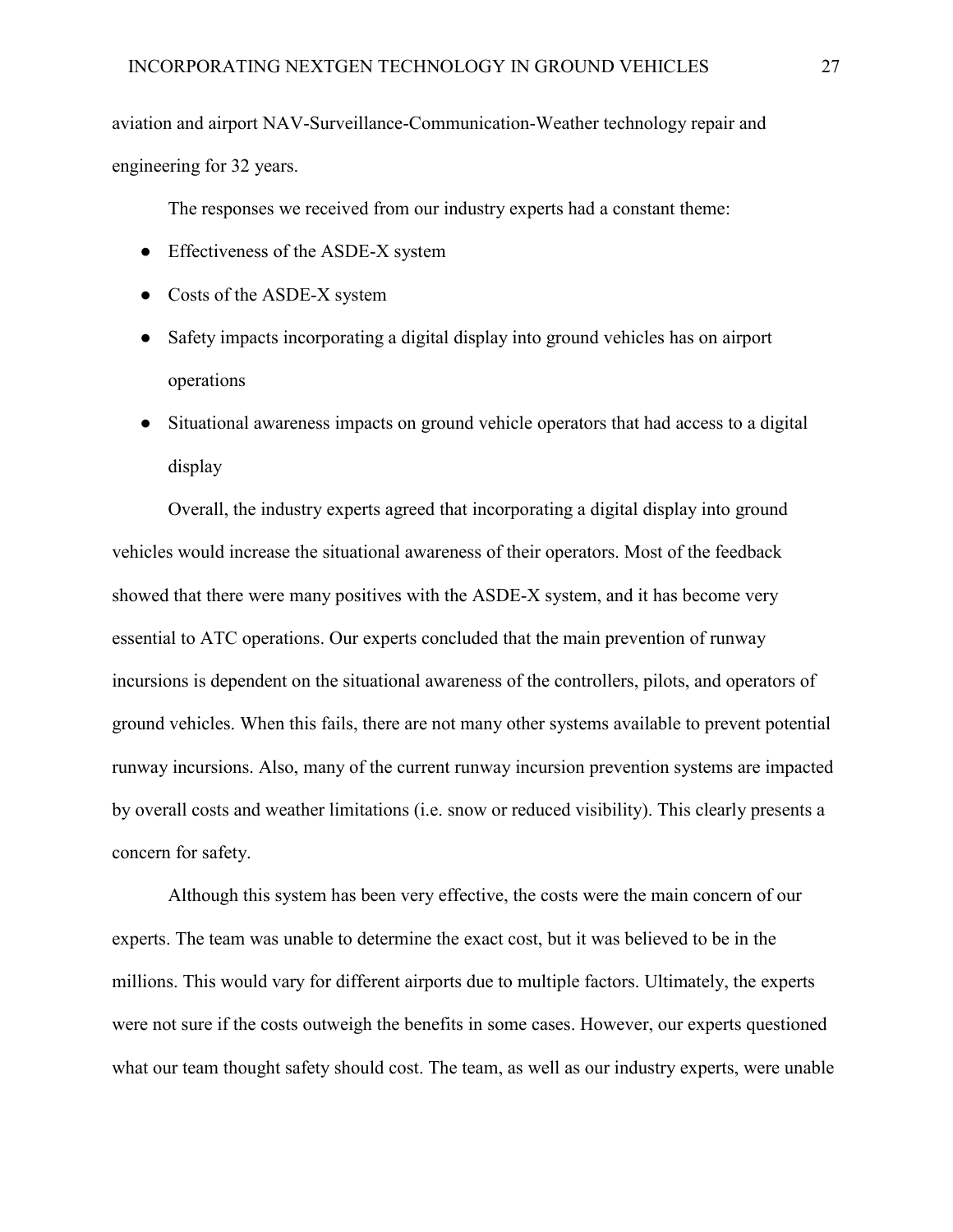to justify an exact answer. They said there is always that possibility of something bad occurring, but that does not always mean it will. With this in mind, it was determined by the team that it is better to be safe than sorry, especially in the aviation industry. Ultimately, the team decided to continue with our original design.

### **7. Projected Impacts of Design**

### **7.1. Cost-Benefit Analysis**

Table 3 depicts the R&D cost breakdown. The initial R&D costs for the alpha stage are assuming a pay rate equal to that of a teaching assistant at Purdue university, with the same timeframe of work provided for the ACRP design competition. The beta stage changes this pay rate to be more equal to that of a research assistant and assumes a 16-week academic period. Faculty labor is also incorporated at this stage. The beta stage is when the prototype design is created, and therefore has some significant costs associated with it. The major assumption is that the team would acquire a Garmin GTN-625 MFD to work as the prototype unit. It was chosen as Garmin is a common avionics manufacturer, and the unit fits the technical demands from the system. The price is based on aftermarket units listed on Elliott Aviation (Elliott Aviation, 2020). The prototype must be retrofitted with ASDE-X software for testing (as would the eventual production units). The team was unable to find an exact estimate of the cost for the software and potential support equipment for reprogramming. Therefore, these values were based on the cost of the entire system, \$21.22 million (United States Congress et al., 2009). The team felt the software itself should account for ten percent of the entire system, and therefore the license would equate to \$2.12 million. From there, support equipment would be another ten percent fraction, equating to 212 thousand dollars. It is important to note that the initial year of stages of research would include the cost of this license, but it may not be a recurrent expense dependent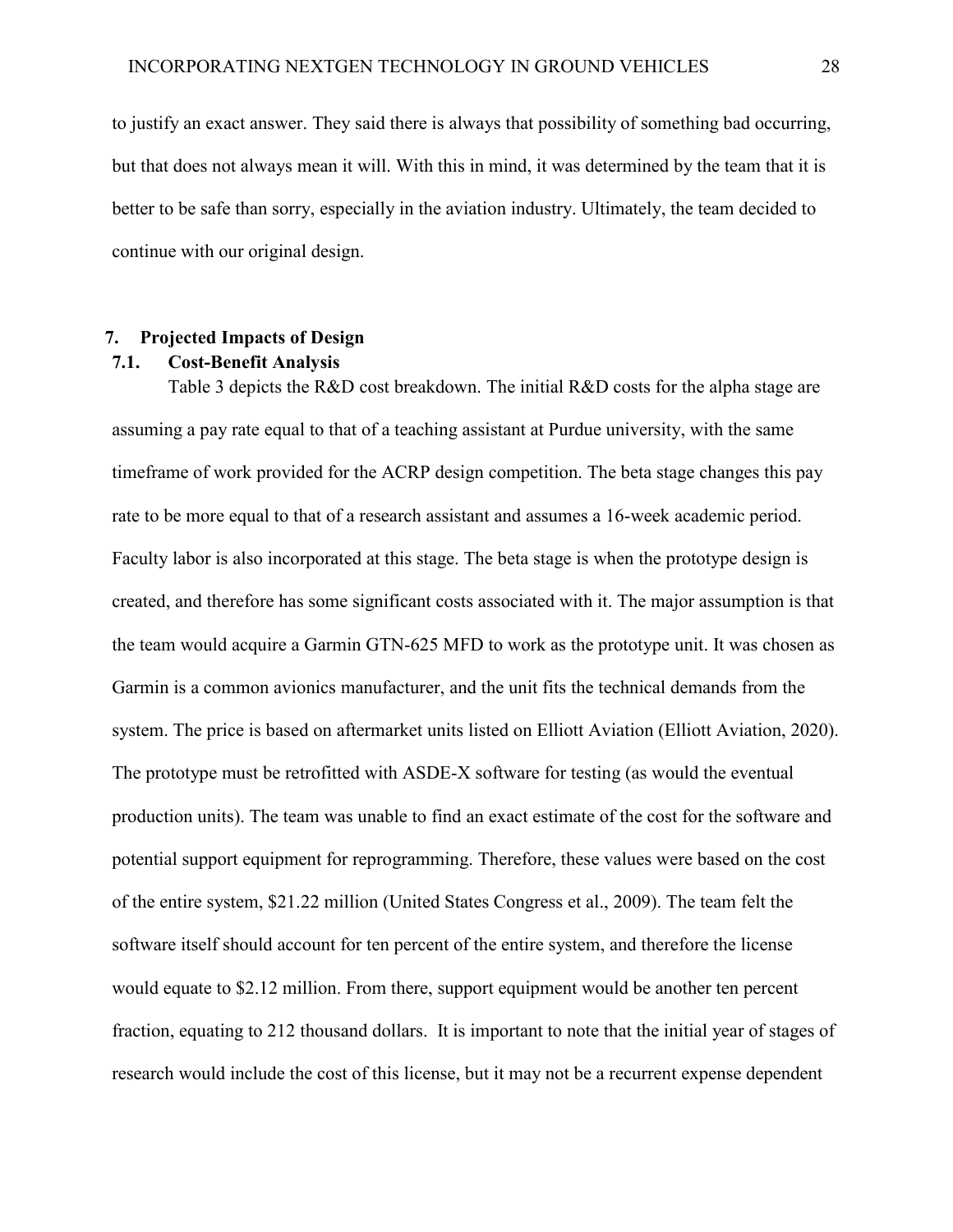on the timeframe for licensing renewal. Therefore, when assuming a ten-year timeframe for this analysis, the team added in this licensing cost for only the initial year of development.

Table 4 details the costs associated with an airport acquiring the system from the developers (in this case the research team) for 100 units over a one-year period. A technician provided by the developer would be contracted by the airport to retrofit aftermarket Garmin GTN-625 MFDs with the ASDE-X software the airport uses (again, assuming only airports with pre-existing equipment). It should be noted that the units would be acquired by the developer, but the airport would be charged the units cost to cover the expense. The wages used in these calculations assumed the average salary of avionics technicians according to the U.S. Bureau of Labor Statistics (2019). The airport would also be charged for the installation of the reprogrammed units into their ground vehicles. This cost was estimated to be roughly 50% of the cost of the unit itself, as the team could not reference a specific benchmark for avionics installation. Finally, the unit shipments would also be at the cost of the airport, and this information was based on UPS ground services for small simple rate shipments.

On top of the acquisition costs, the team identified recurring costs to the airport for the technical and maintenance support of the units over the one-year period. The system developers would provide these personnel at the average salary of avionics technicians as identified previously. Another recurrent cost to airports would be the user training for ground crews. The team benchmarked this cost against the average cost of an airframe and powerplant certification test for Purdue students, roughly two thousand dollars. The training would provide ground personnel with the required knowledge and skills to operate the proposed system. For simplicity, the team opted to account for this training as an annual three-day program, capable of supporting a 30-person team.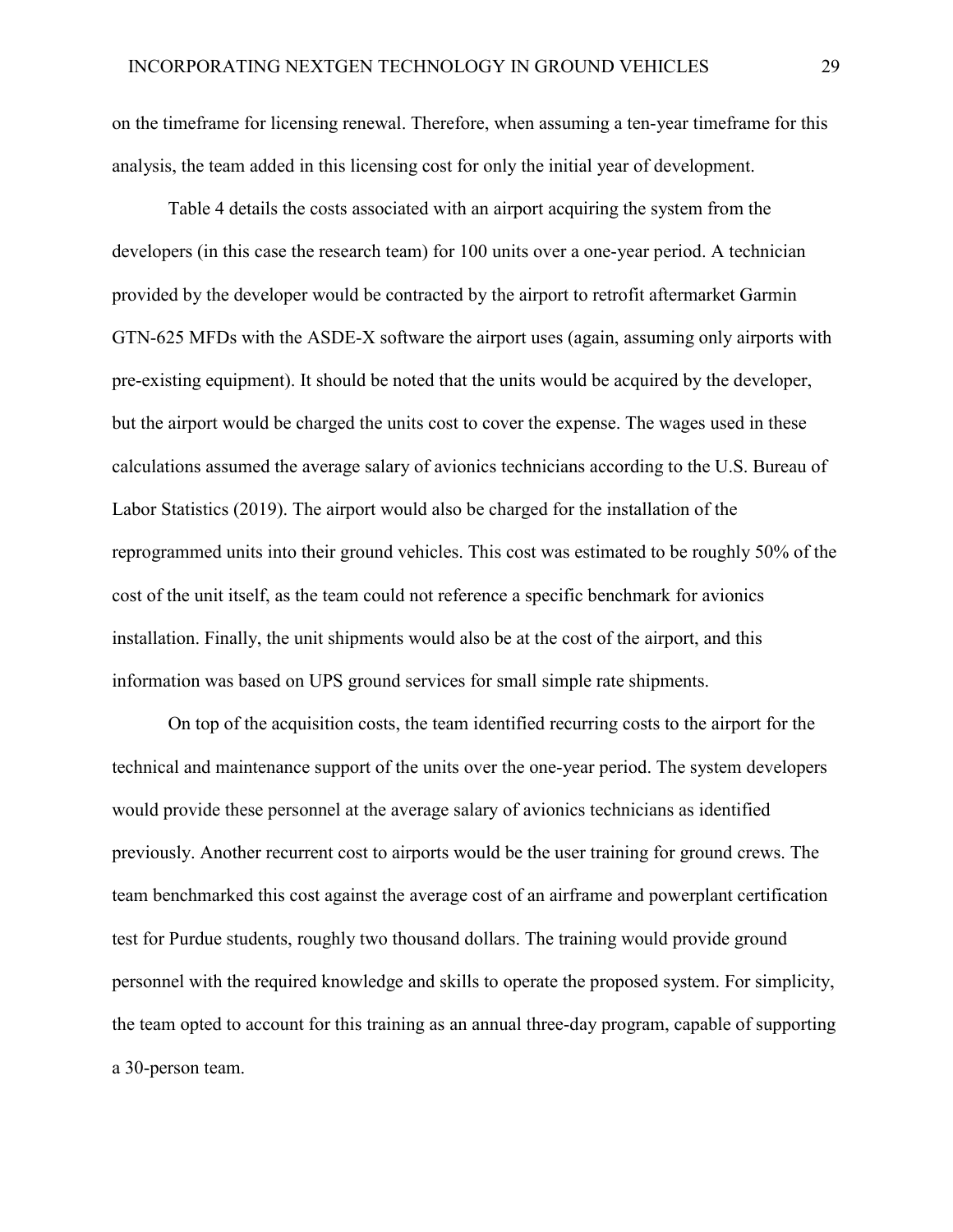As a final total, the team calculated that an airport would spend approximately 2.1 million dollars to acquire and support the system over ten years. This cost comes from the one-time system acquisition costs, the recurrent cost of maintenance and technical support, and a surcharge for R&D. For the developers to cover their own costs for creating the system, the R&D total found in table 3 would be divided among airports acquiring the system. The team operated under the assumption that 15 airports would utilize the system, so each airport would be charged just over 6% of the total R&D costs. Of course, this surcharge would change dependent on the adoption by airports, and realistically could be extended over a period of time rather than an upfront cost.

A risk summary was performed using Chicago O'Hare (ORD) as a benchmark due to its volume and current usage of ASDE-X systems (Table 7). From 2009 to 2019 ORD had 9.638 million operations and had 63 VPD incursions during the same timeframe (FAA, n.d.a.; FAA, n.d.d.). This equates to 6.5 VPD incursions per million operations and would be used as the risk potential for the benefit versus system cost analysis found on Table 8. Prevention benefits depicted on table 6 were also used in this analysis to create a model for the projected economic benefit of the system. The cost of one accident per million operations resulting in three moderate injuries, major aircraft damage, a destroyed ground vehicle, and an accident investigation within a ten-year time frame is approximately \$607 billion. Compared to the ten-year cost of system support, \$2.1 million, the system has a benefit to cost ratio of nearly 281.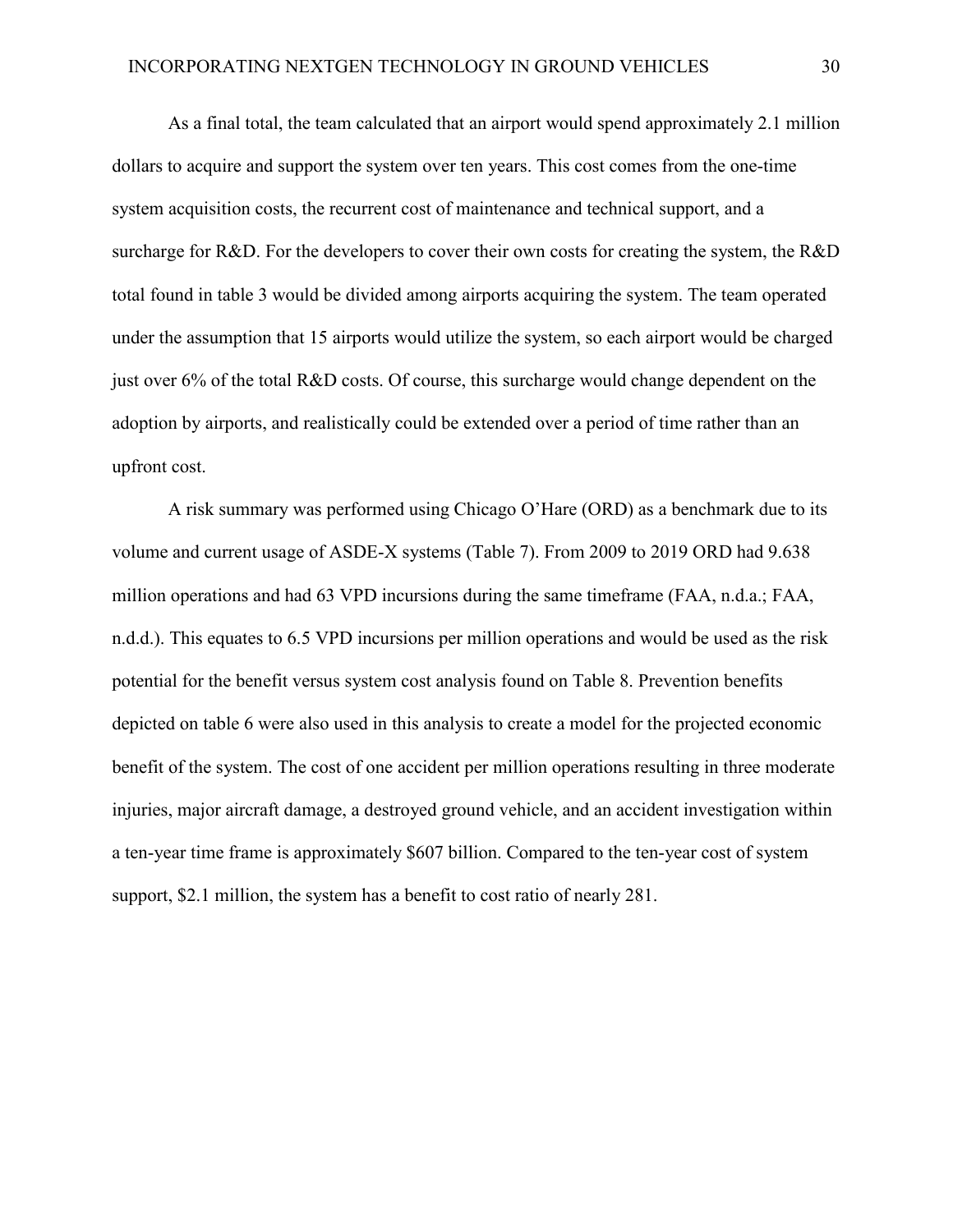| Table 3          |  |
|------------------|--|
| Development Cost |  |

|                           | Item                                                           | Rate        | Qty.         | Subtotal    | Remarks                                                                                                                                |  |  |  |  |
|---------------------------|----------------------------------------------------------------|-------------|--------------|-------------|----------------------------------------------------------------------------------------------------------------------------------------|--|--|--|--|
| <b>Stage</b>              |                                                                |             |              |             |                                                                                                                                        |  |  |  |  |
| <b>R&amp;D</b><br>(Alpha) | <b>Labor- University Design Competition to Develop Concept</b> |             |              |             |                                                                                                                                        |  |  |  |  |
|                           | <b>Student</b><br><b>Research</b>                              | \$20/hr     | 100          | \$2,000     | 4 students - 25 hours each                                                                                                             |  |  |  |  |
| R & D (Beta)              | <b>Labor- Academic R&amp;D to Develop Test Unit</b>            |             |              |             |                                                                                                                                        |  |  |  |  |
|                           | <b>Student</b><br><b>Research</b>                              | \$32/hr     | 2,688        | \$86,016    | Assuming GRA work over 16-week period                                                                                                  |  |  |  |  |
|                           | <b>Faculty</b><br><b>Advisor</b>                               | \$100/hr    | 1,000        | $$100,000+$ | Assuming Faculty Advisory work over 16-week period                                                                                     |  |  |  |  |
|                           | <b>Marketing &amp;</b><br><b>Sales</b>                         |             | Est.         | \$4,000     | Advertising                                                                                                                            |  |  |  |  |
|                           | <b>Expenses</b>                                                |             |              |             |                                                                                                                                        |  |  |  |  |
|                           | <b>Travel</b>                                                  | \$20/trip   | 14           | \$280       | Assuming gas prices for travel to ORD for field testing,<br>based on average mpg and gas prices                                        |  |  |  |  |
|                           | <b>Hardware</b>                                                | \$4,250     | $\mathbf{1}$ | \$4,250     | Based on aftermarket GTN-625 MFD                                                                                                       |  |  |  |  |
|                           | ASDE-X<br>Software<br>license                                  | \$2,120,000 | $\mathbf{1}$ |             | Estimate of acquiring software license from pre-<br>existing ASDE-X system / based on 10 percent of<br>$$2,120,000$ ASDE-X system cost |  |  |  |  |
|                           | <b>Support</b><br>Equipment<br>for ASDE-X<br><b>Retrofit</b>   | \$212,000   | Est.         | \$212,000   | Cost of tools used in retrofitting MFDs / based on 10<br>percent of Software costs                                                     |  |  |  |  |
| <b>Total</b>              |                                                                |             |              |             | \$2,528,546   Final total for all R&D stages                                                                                           |  |  |  |  |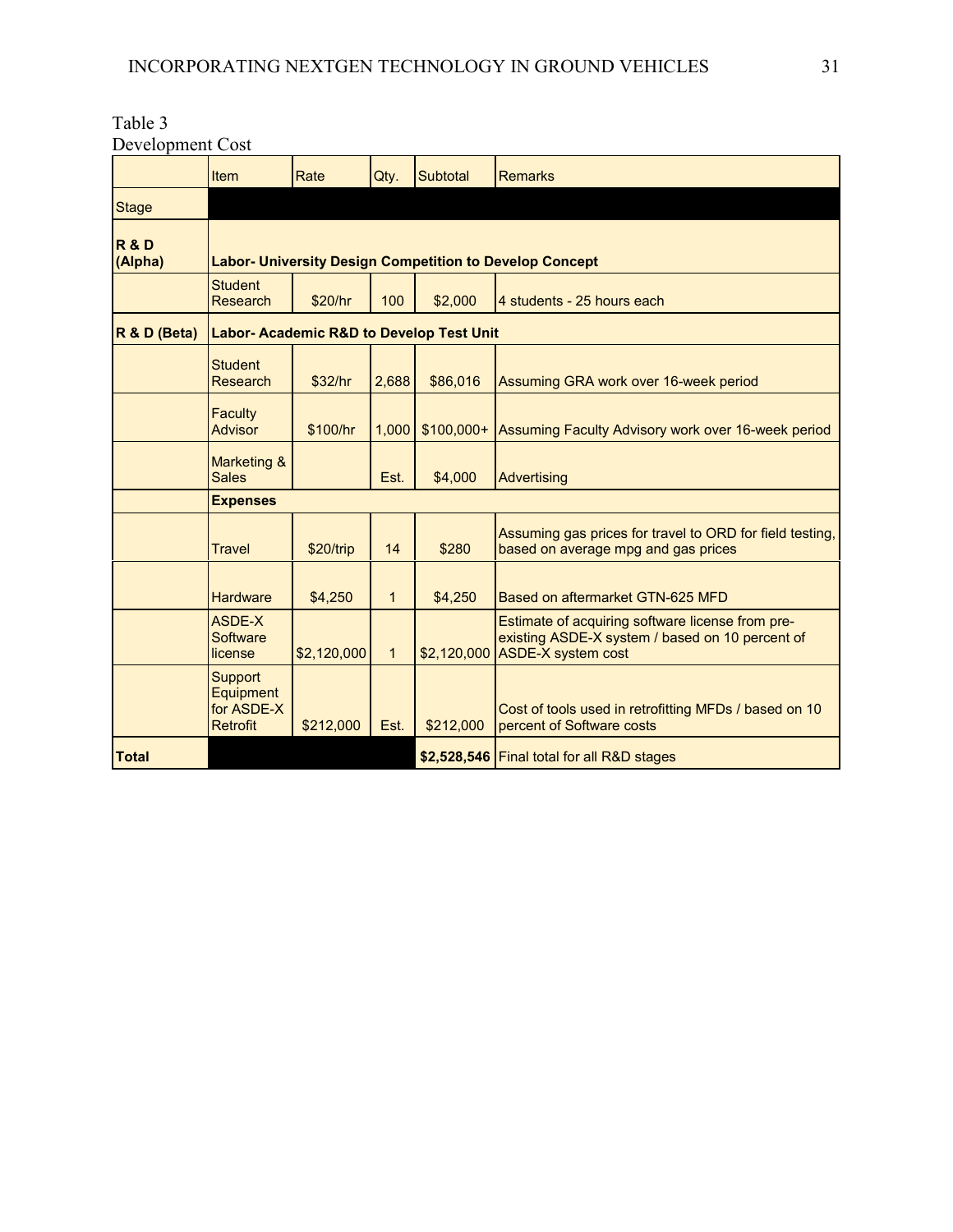| Table |  |
|-------|--|
|-------|--|

|  | Costs to Airport for System Acquisition |  |  |
|--|-----------------------------------------|--|--|
|--|-----------------------------------------|--|--|

|                                                                  | Item                                        | Rate       | Quantity  | Subtotal  | <b>Remarks</b>                                                                            |
|------------------------------------------------------------------|---------------------------------------------|------------|-----------|-----------|-------------------------------------------------------------------------------------------|
| Stage                                                            |                                             |            |           |           |                                                                                           |
| <b>Airport</b><br><b>Acquisition</b><br><b>Cost</b>              |                                             |            |           |           | Labor - Installation of 100 units at Airport with Pre-existing ASDE-X towers              |
|                                                                  | Technician<br>Labor for ASDE-<br>X Retrofit | \$31.41/hr | 800 hrs   | \$25,128  | Average technician salary multiplied by 1 unit<br>per 8 work hours                        |
|                                                                  | <b>Ground Vehicle</b><br>Installation       | \$2,125    | 100       | \$212,500 | Cost for installation of MFD into vehicle based<br>on 50 percent cost of unit acquisition |
|                                                                  | <b>Expenses</b>                             |            |           |           |                                                                                           |
|                                                                  | <b>MFD</b><br>Procurement                   | \$4,250    | 100       | \$425,000 | Cost of developer acquiring aftermarket GTN-<br>625 MFDs for reprogramming                |
|                                                                  | <b>Unit Shipping</b>                        | \$10.95    | 100       | \$1,905   | Shipping based on UPS ground services for<br>small simple rate size                       |
| <b>Subtotal</b>                                                  |                                             |            |           |           | \$664,533 Subtotal for unit acquisition over 1 year period                                |
| <b>Operations &amp;</b><br><b>Maintenance</b><br><b>Services</b> |                                             |            |           |           | Labor - Maintenance and Technical Support Contracting, Recurring Costs                    |
|                                                                  | Maintenance<br>Support                      | \$31.41/hr | 2,080 hrs | \$65,300  | Onsite maintenance support, average<br>technician salary over work year                   |
|                                                                  | <b>Technical</b><br>Support                 | \$31.41/hr | 2,080 hrs | \$65,300  | Remote technical support, average technician<br>salary over work year                     |
|                                                                  | <b>Ground Crew</b><br><b>User Training</b>  | \$2,000    | Est.      | \$2,000   | Training program of 3 days for 30 ground crew<br>personnel                                |
| <b>Subtotal</b>                                                  |                                             |            |           | \$132,600 | Support subtotal for 100 units over 1 year<br>period                                      |

## Table 5

Airport Cost Summary for System Support

| Cost Summary for Airport Acquiring & Supporting ASDE-X Ground Vehicle MFDs Over 10 Years |           |           |             |                                          |  |  |  |
|------------------------------------------------------------------------------------------|-----------|-----------|-------------|------------------------------------------|--|--|--|
| Item                                                                                     | Charge    | Timeframe | Subtotal    | <b>IRemarks</b>                          |  |  |  |
| <b>Costs</b>                                                                             |           |           |             |                                          |  |  |  |
| <b>Appropriated R&amp;D Costs</b>                                                        | \$168,569 | 1 year    | \$168.569   | 6% charge to airport based off R&D costs |  |  |  |
| <b>Airport Acquisition Costs</b>                                                         | \$664,533 | 1 year    | \$664.533   | Table 4                                  |  |  |  |
| Operations & Maintenance<br><b>Service Costs</b>                                         | \$132,600 | 10 years  | \$1.326,000 | Table 4                                  |  |  |  |
| <b>Total Cost</b>                                                                        |           |           | \$2,159,102 | Total Cost to Airport over 10 years      |  |  |  |

*Note: R&D charge is assuming 15 airports are acquiring system and R&D cost is split evenly among them*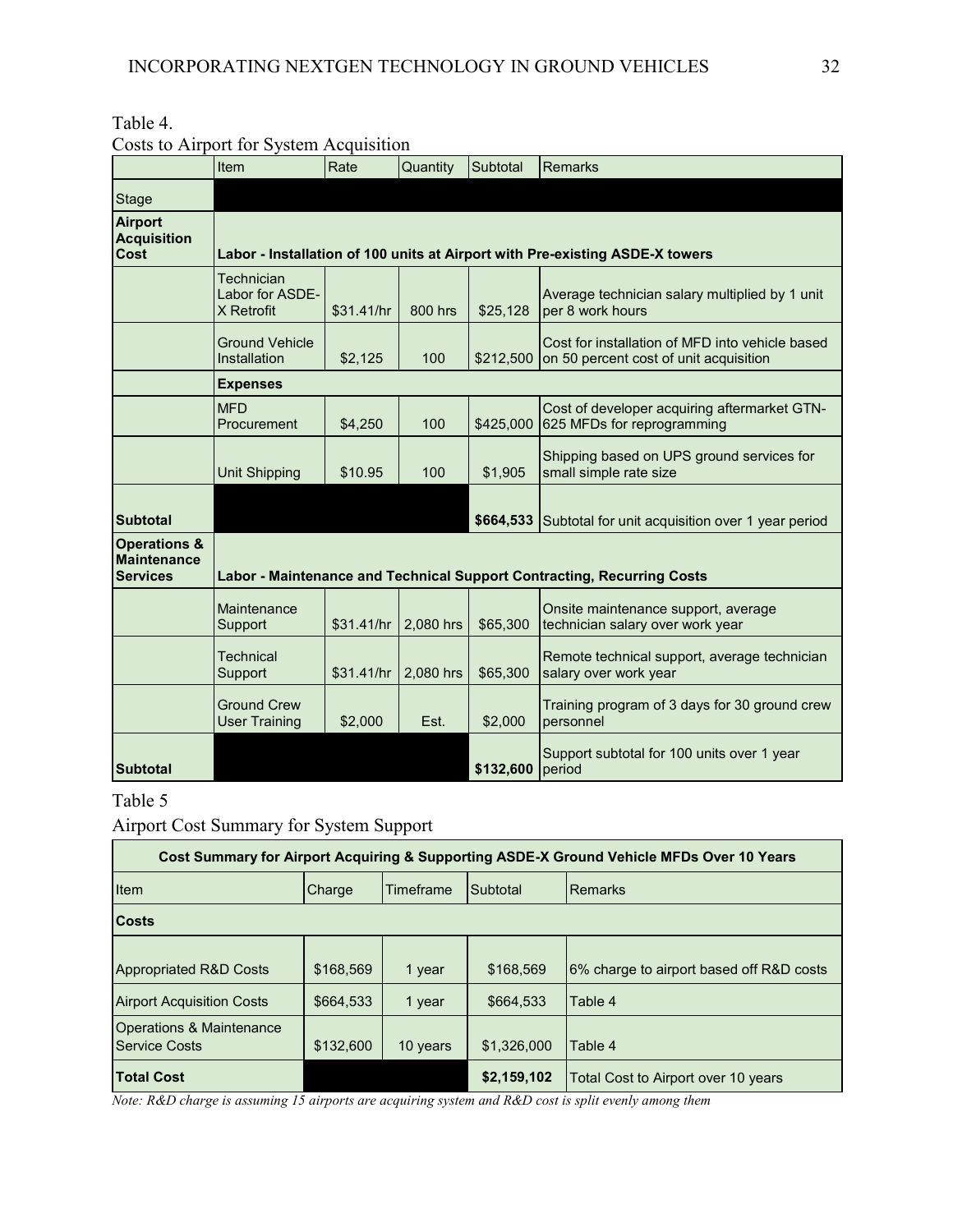Table 6.

## Risk Avoidance Benefits Provided by System

| <b>Prevention Benefits</b>                   |                  |                                                                                                                   |  |  |
|----------------------------------------------|------------------|-------------------------------------------------------------------------------------------------------------------|--|--|
| Item                                         | Rate             | <b>Remarks</b>                                                                                                    |  |  |
| Value of Life                                | \$9.6 million    | Based on values provided by FAA (2016) for fatalities                                                             |  |  |
| Value of<br>Moderate Injury                  | \$451,200        | Based on values provided by FAA (2016) for injuries                                                               |  |  |
| <b>A/C</b> Destroyed                         | $$114.7$ million | Based on average price of 737 variants from Boeing (n.d.) and loss<br>scaling from Čavka and Čokorilo (2012)      |  |  |
| <b>A/C Major</b><br>Damage                   | \$91.77 million  | Based on average price of 737 variants from Boeing (n.d.) and loss<br>scaling from Čavka and Čokorilo (2012)      |  |  |
| <b>Ground Vehicle</b><br>Destroyed           | \$250,000        | Based on estimate provided by Virginia Space Grant Consortium<br>(2016)                                           |  |  |
| <b>Ground Vehicle</b><br><b>Major Damage</b> | \$25,000         | Based on estimate provided by Virginia Space Grant Consortium<br>(2016)                                           |  |  |
| Accident<br>Investigation                    | \$1 million      | Composite estimate of indirect costs associated with accident<br>investigation based on Čavka and Čokorilo (2012) |  |  |

## Table 7

Risk Summary

| <b>Risk Summary for Vehicle/Pedestrian Deviation (Based on Statistics from ORD)</b> |                                                 |                                 |                                                 |                                         |  |  |  |  |
|-------------------------------------------------------------------------------------|-------------------------------------------------|---------------------------------|-------------------------------------------------|-----------------------------------------|--|--|--|--|
| Item                                                                                | Number of VPD<br>Incursions over 10 years years | Number of<br>Operations over 10 | <b>Risk</b><br><i><u><b>Imultiplier</b></u></i> | <b>Remarks</b>                          |  |  |  |  |
| <b>Operational Risk</b>                                                             |                                                 |                                 |                                                 |                                         |  |  |  |  |
| <b>Risk of VPD</b>                                                                  | 63                                              | 9.638 million                   |                                                 | 6.5 / 1 mil Risk potential for 10 years |  |  |  |  |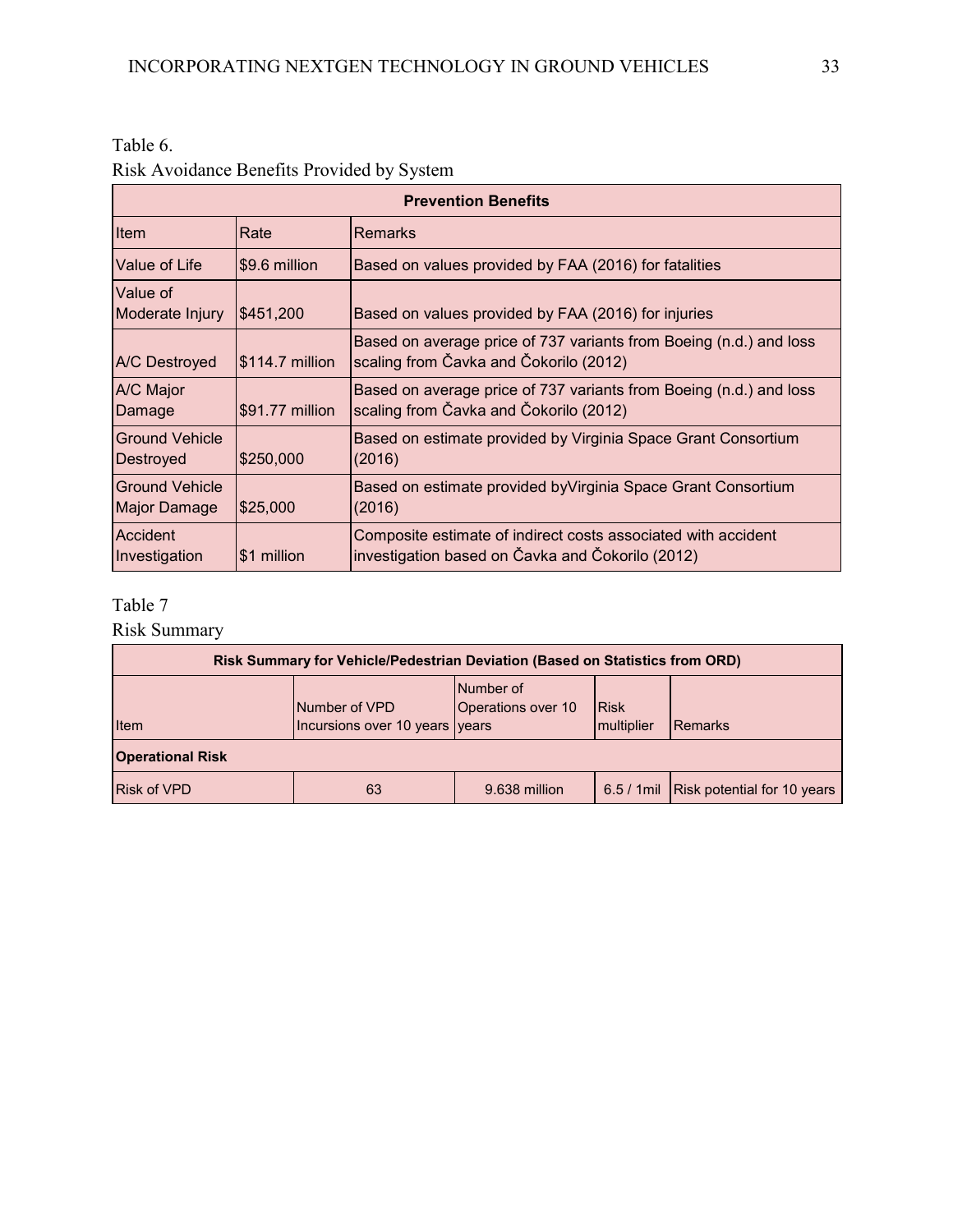| Benefit vs Cost (A/C to Ground Vehicle Incursion) |              |              |             |             |                        |                |
|---------------------------------------------------|--------------|--------------|-------------|-------------|------------------------|----------------|
| Item                                              | <b>Unit</b>  | Qty.         | Subtotal    | <b>Risk</b> | Total                  | <b>Remarks</b> |
| <b>Cost</b>                                       |              |              |             |             |                        |                |
| Value of Moderate Injury                          | \$451,200    | 3            | \$1,353,600 | 6.5         | \$8,798,400            | Tables 6 & 7   |
| A/C Major Damage                                  | \$91,770,000 | $\mathbf{1}$ | 91,770,000  | 6.5         | \$596,505,000          | Tables 6 & 7   |
| Ground Vehicle<br>Destroyed                       | \$250,000    | 1            | 250,000     | 6.5         | \$1,625,000            | Tables 6 & 7   |
| Accident Investigation                            | \$1,000,000  | $\mathbf{1}$ | \$1,000,000 | N/A         | \$1,000,000            | Tables 6 & 7   |
| <b>Total Accident Cost Prevented (Benefit)</b>    |              |              |             |             | \$607,928,400          |                |
| <b>Cost (System Deployment)</b>                   |              |              |             | \$2,159,102 |                        |                |
| <b>Benefit to Cost Ratio</b>                      |              |              |             | 281.56      | Benefit outweighs cost |                |

### **7.2. Sustainability Assessment**

 Sustainability has several interpretations, but one definition would be "development that meets the needs of the present without compromising the ability of future generations to meet their own needs" (FAA, 2019a). In order to better assess the impacts of the system for both this generation and future generations, the team utilized the EONS model. As mentioned previously, EONS is a sustainability framework that encompasses more than concepts of environmental impacts. The framework assesses a system based on economics, operations, environmentalism, and social responsibility. This sustainability model was chosen to evaluate the proposed system due its encompassing perspective. The FAA has encouraged the use of this model for airport sustainability planning (FAA, 2019a). The solution proposed in this project has been designed to aid in airport sustainability and safety, and the impacts of this solution are discussed through the viewpoint of the EONS model.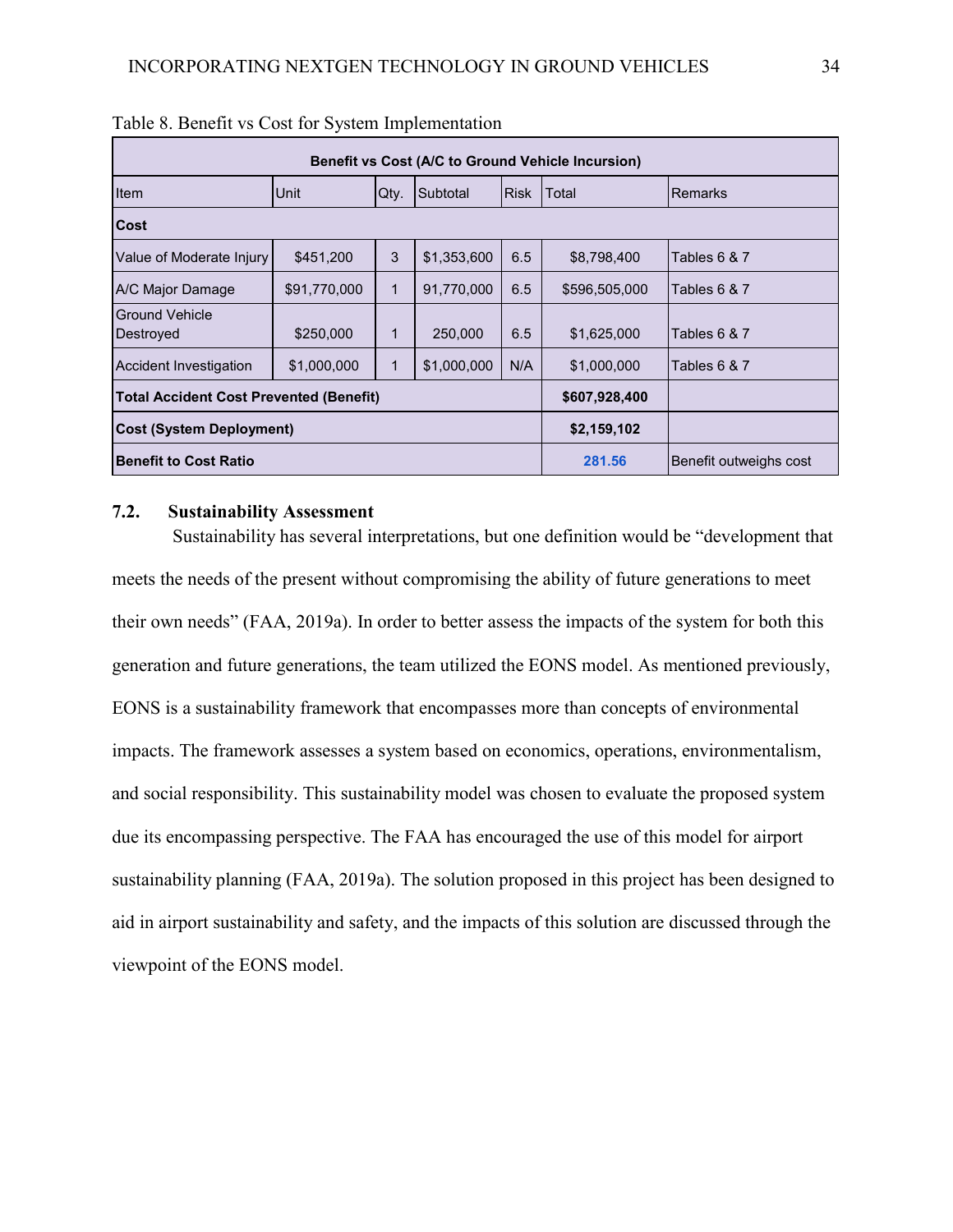### **7.2.1. Economic Impact**

The new solution has a significant economic impact on airports. Runway incursions are considered as one of the most frequent accidents in airports and can be costly (Eekeren et al., 2017). Due to damages to equipment and assets, the losses from an incursion can be high. Not only do losses arise from equipment, but there are associated costs due to diversions, delays, and operational impacts from incursions. As described by Čavka and Čokorilo (2012) insurance premiums, wreckage searches, and accident investigations comprise indirect safety costs of an accident, which prove a heavy financial burden on airports.

The losses are significantly worse when considering the potential for human injuries or fatalities. Since the implementation of ASDE-X category A and B incursions have been reduced significantly, but lower categories are still frequent. Though the chances of a runway incursion related fatality are reduced with the current ASDE-X status, even injuries have significant associated costs. It has been estimated by the FAA that a moderate injury would have an associated cost of \$451,200 (FAA, 2016). The FAA suggests a fatality could cost 9.6 million dollars, with reasonable assumption that this could increase to 13.4 million dollars (FAA, 2016).

Between the period of 2015 to 2018, there was an estimated cost of 20 billion dollars due to runway accidents and incursions (Eekeren, Wright, & Čokorilo, 2018). Nearly 500 million dollars per month was lost by the commercial aviation industry due to runway related incidents. Eekeren et. al (2018) also denoted an increasing trend with associated costs on runway related issues, growing throughout the years.

Though implementing new ASDE-X systems is incredibly costly, the proposed design is predicated on utilizing pre-established equipment and expanding its control. The costs of implementing more ASDE-X monitors into ground vehicles is greatly offset by the potential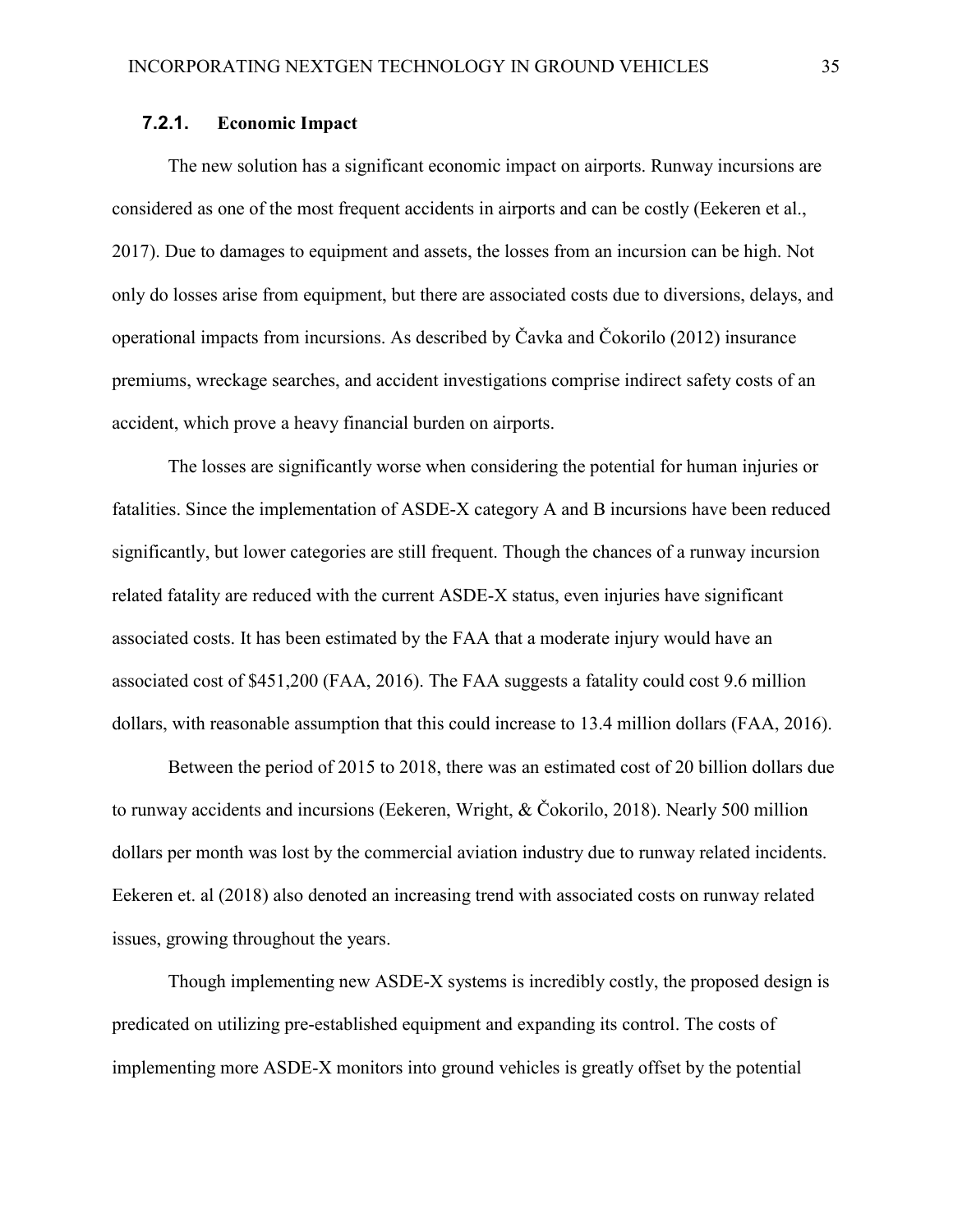losses from these incursions. The system has already been a proven tool at reducing the severity of incursions, and with new implementation, it can further reduce the frequency. Thereby, airports can reduce their losses from these financially straining events.

### **7.2.2. Operational Impact**

The proposed solution intends to have a significant impact on the operational efficiency in airports. It is difficult to provide an accurate description of operational benefits due to absence of historical data concerning ASDE-X and ground vehicles, but it is undeniable that implementation of ASDE-X into the aviation system has had an impact on operations. During the initial phase-in of ASDE-X Mark Runnels (2009) stated, "One of the greatest untapped benefits of ASDE-X today is the analysis of real-time and recorded data to assist in understanding airport operations."

ASDE-X capabilities are commonly discussed when considering total airport management (TAM) systems. The concept behind TAMs is to create a performance-based system that employs system wide information management to increase airport efficiency (Eurocontrol, 2016). As discussed in previous sections, the highest categories of runway incursions have been significantly reduced by ASDE-X. Coupled with the sheer magnitude of data made available from the system, ASDE-X has proved to be a valuable tool in increasing the efficiency of ground operations at airports. The value of ASDE-X can only be improved by allowing the system to integrate into more operations.

By implementing this tool into ground vehicles, and targeting the high frequency of vehicle related incursions, operational efficiency of airports is sure to rise. Coinciding with the concept of TAM, runways and taxiways will be occupied more frequently and operations will be safer due to lower chances of vehicle incursions. In turn the rate of normal operations will be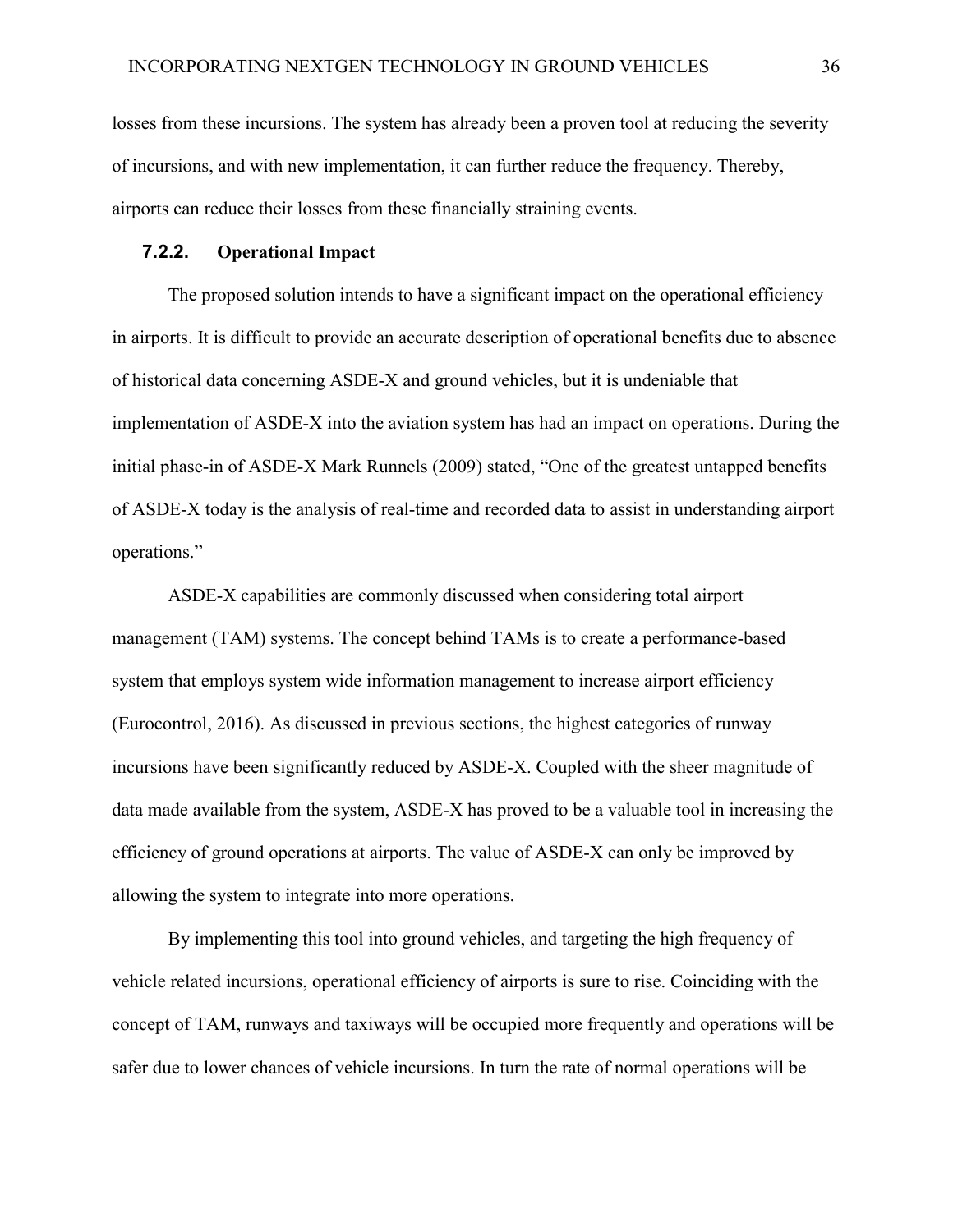promoted, as will their relative safety. Additionally, the time wasted on recovering from runway incursions, and all their associated operational impacts will be reduced. In this regard, operational efficiency in airports can be advanced through the proposed implementation of ASDE-X.

### **7.2.3. Environmental Impact**

The new solution will have minimal impacts on the surrounding environment because it will be utilizing systems that have already been put into place by the airport. Airports without the ASDE-X system will require additional materials, which should also have minimal impacts. The new solutions main environmental impact would be an increase in materials needed to implement a MFD within the ground vehicle. This would only result in a negative outcome if these devices are not properly recycled when and if needed to be replaced.

### **7.2.4. Social Impact**

The new solution will have very minor impacts on the social aspect of the airport. There will be some social changes required for those that operate the ground vehicles on the airport surface. This required change will manifest itself in an adjustment of the social norms that the operators were used to prior to the new solution. Proper change management starting with ramp and ground operations supervisors will need to be implemented. This will come in the form of strong training of these supervisory groups, who will then train the regular line employees on the operation of the new system. Proper training procedures for new employees will also need to be developed. Once the operators understand how the system works and how to properly use it, they will likely not have any issues with it.

### **7.3. Fulfillment of ACRP Goals**

For many years, the aviation industry has focused on reinforcing its safety assurance system. Airports are a vital component of the aviation industry, and as such it is the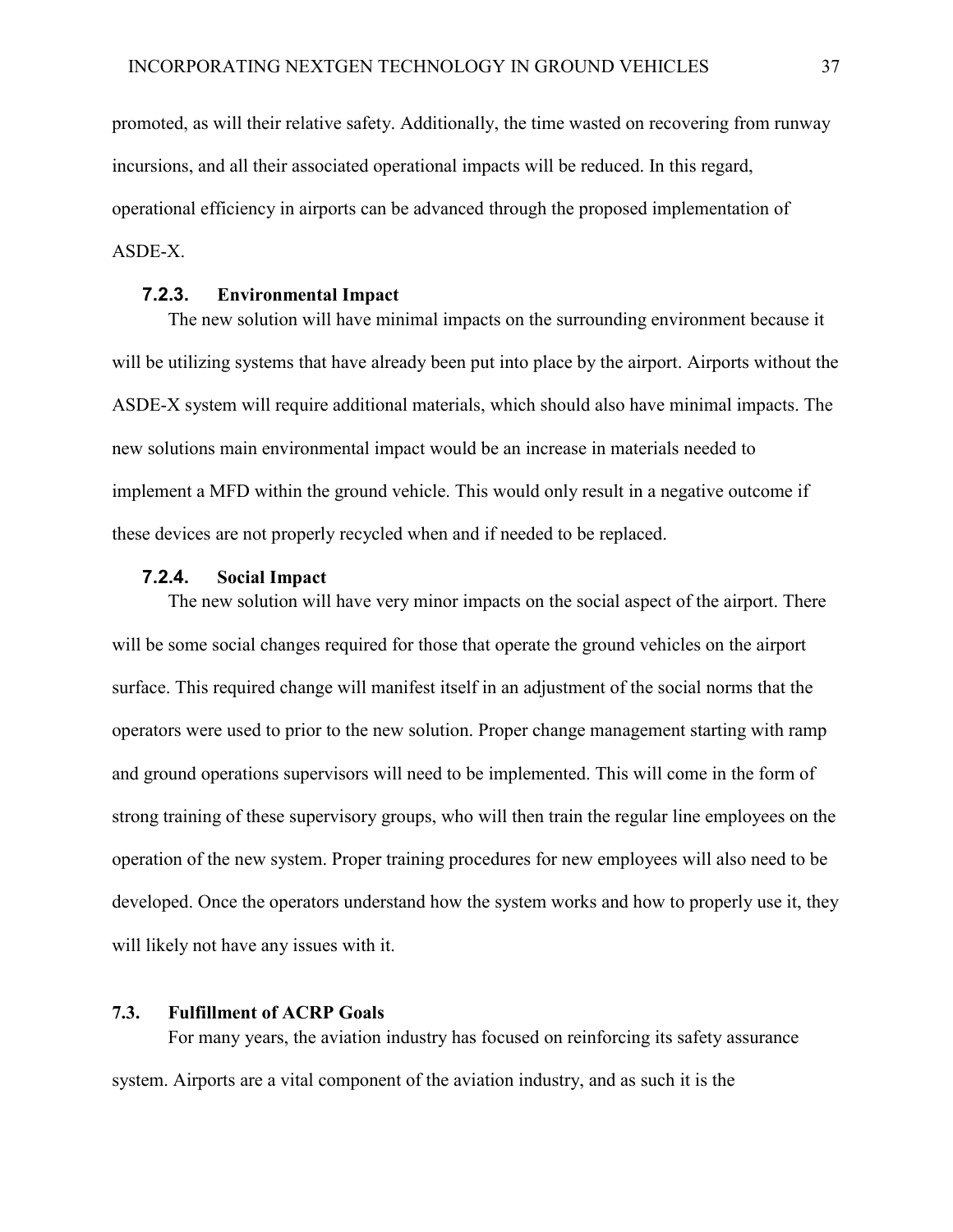responsibility of these components to operate flights in a safe and efficient environment. The implementation of ASDE-X into ground vehicles promotes both operational efficiency in airports and, more importantly, safety. Through providing ground crew personnel with a detailed, accurate, and dynamic diagram incorporating navigation functions, the proposed system aims at reducing the probability of runway incursions. Thus, safety and overall sustainability of airports is promoted, which in turn benefits the industry. Furthermore, both economic effectiveness and operational efficiency are increased, which are also parts of ACRP goals. Additionally, through this project, the team acquired substantial and thorough comprehension about ASDE-X and the operational regulations at airports, especially where it concerns RIWS. Interaction with industry experts in multiple subjects brought the team insightful and professional opinions in the field of aviation.

#### **8. Conclusion**

Runway incursions are a serious issue at airports throughout the United States. Implementing ASDE-X into airport ground vehicles will address the Runway Safety/Runway Incursions/Runway Excursions category of the ACRP Airport Design Challenge.

Ground vehicles may interface with the existing ASDE-X data already present at larger airports within the United States. This data will then be transmitted into airport ground vehicles and displayed to the operator via a multi-function display (MFD) which will allow the operator to see other aircraft and ground vehicles operating on the airport surface as well as the location of all nearby runways and taxiways. Based on our team's safety risk assessment and cost-benefit analysis, we can conclude that our innovative solution of implementing ASDE-X into airport ground vehicles will provide airports with a safe, cost-effective way to help mitigate the risk of runway incursions caused by these vehicles. This will reduce the cost that airports incur due to these occurrences and provide for a safer aviation industry for all involved in it.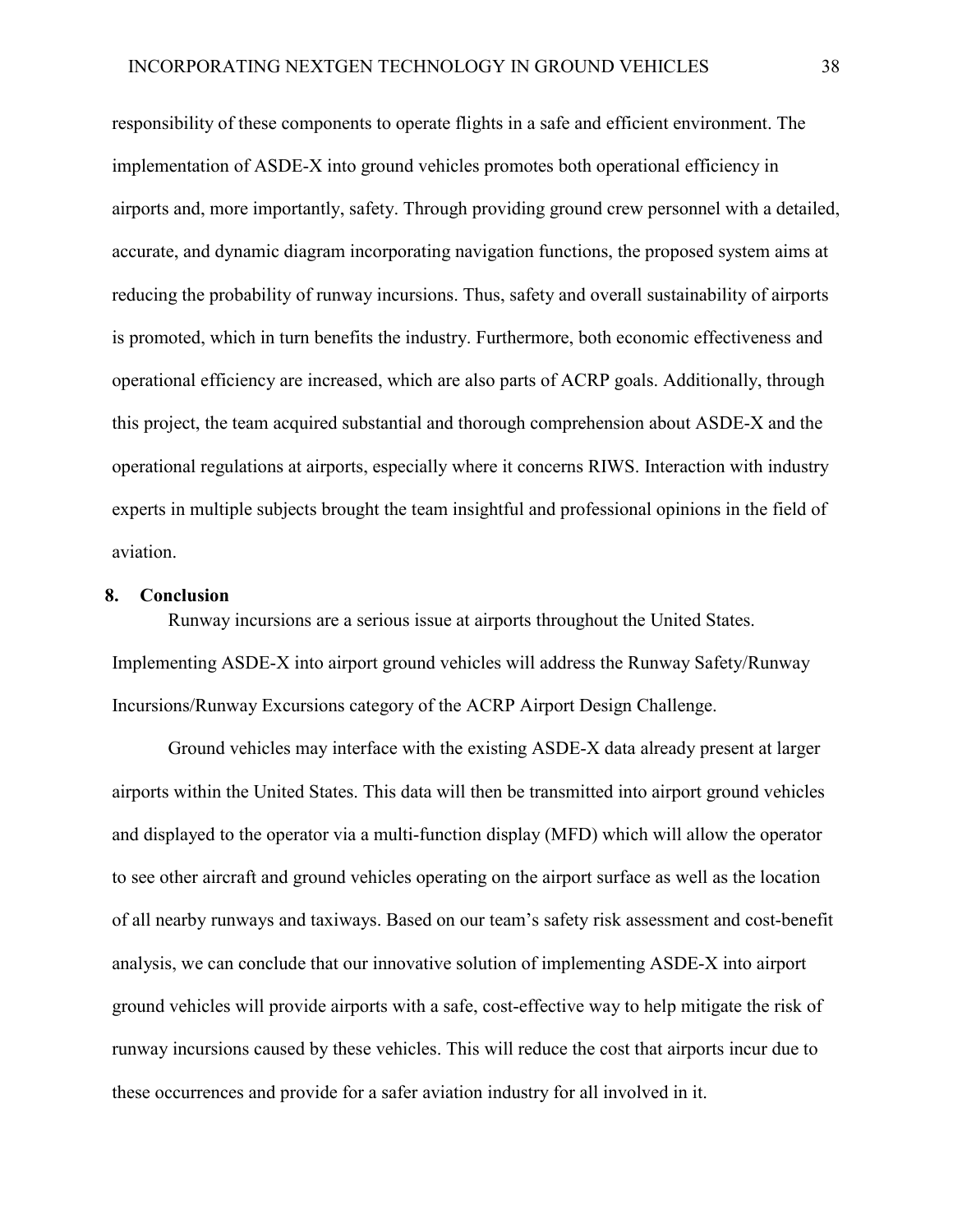**Appendix A: List of Complete Contact Information Student Information: Mason Edwards**  Email: edwar178@purdue.edu

**Marc Suarez**  Email: masuarez@purdue.edu

**Jiansen Wang**  Email: wang4410@purdue.edu

**Kenneth Zollars**  Email: kzollars@purdue.edu

**Advisor Information: Dr. Mary E. Johnson**  School of Aviation and Transportation Technology, Purdue University Email: mejohnson@purdue.edu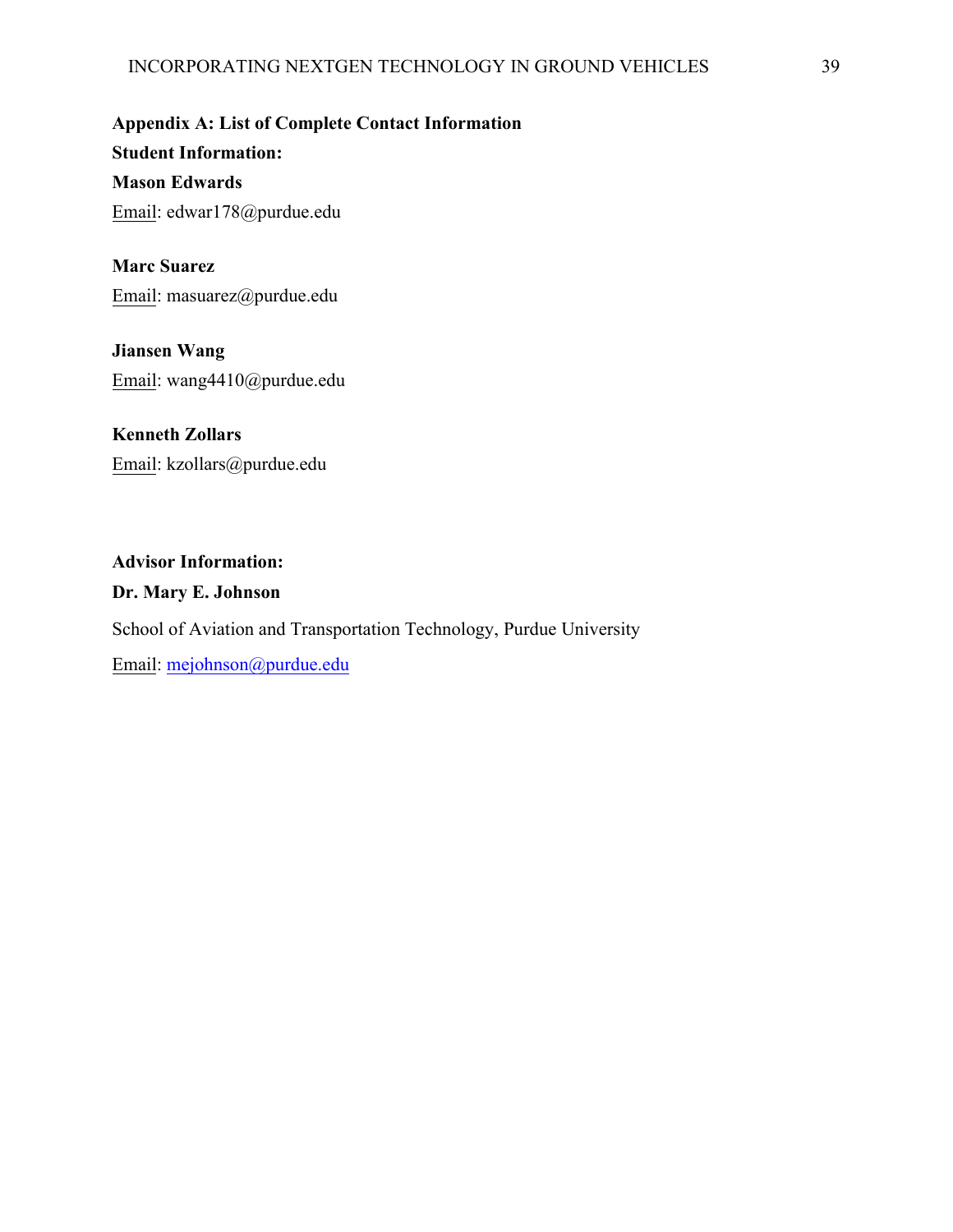### **Appendix B: Description of the University**

Purdue University is a state-funded university in Indiana. It was named after John Purdue who donated \$15,000 to begin construction of the university. With the help of Tippecanoe County, the university was officially founded in 1869 and started classes on September 16, 1874 (Purdue University, n.d.-a). Currently, Purdue University has an enrollment of over 41,000 undergraduate and graduate students (Purdue University, n.d.-a). It is estimated that about 2,000 full-time faculty teach and conduct research in Purdue's 157 principal buildings with 377 total buildings on 2,307 acres (Purdue University, n.d.-a).

The School of Aviation and Transportation Technology is one of seven schools within the Purdue Polytechnic Institute. The Purdue Polytechnic Institute is one of the 13 colleges that make up Purdue University (Purdue University, n.d.-b). It is recognized worldwide as a leader in aviation education with ownership of 24 aircraft based in Purdue University Airport, the second busiest airport in Indiana (Purdue University, n.d.-b).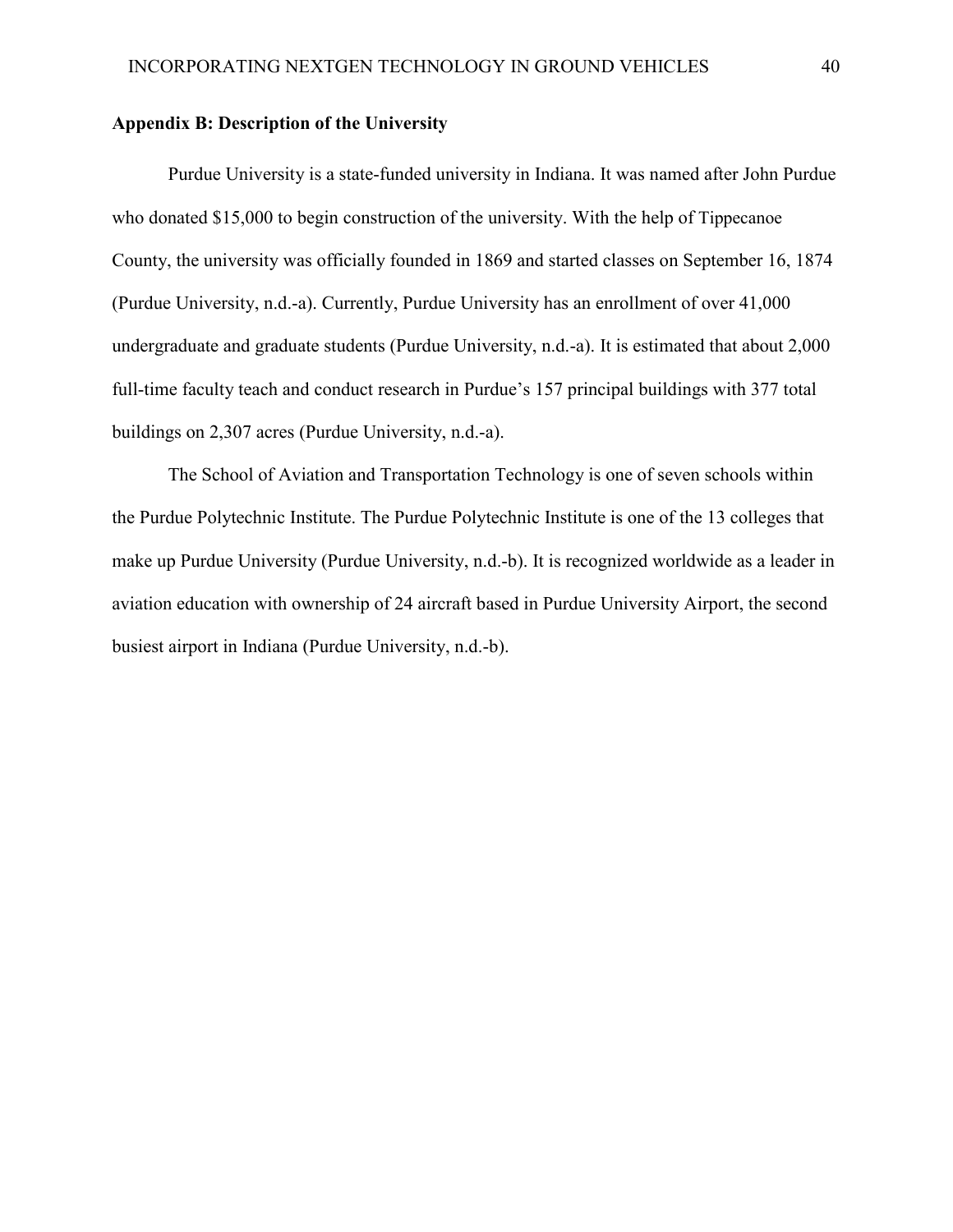## **Appendix C-Description of non-university partners involved in the project**

There were no non-university partners involved in this project.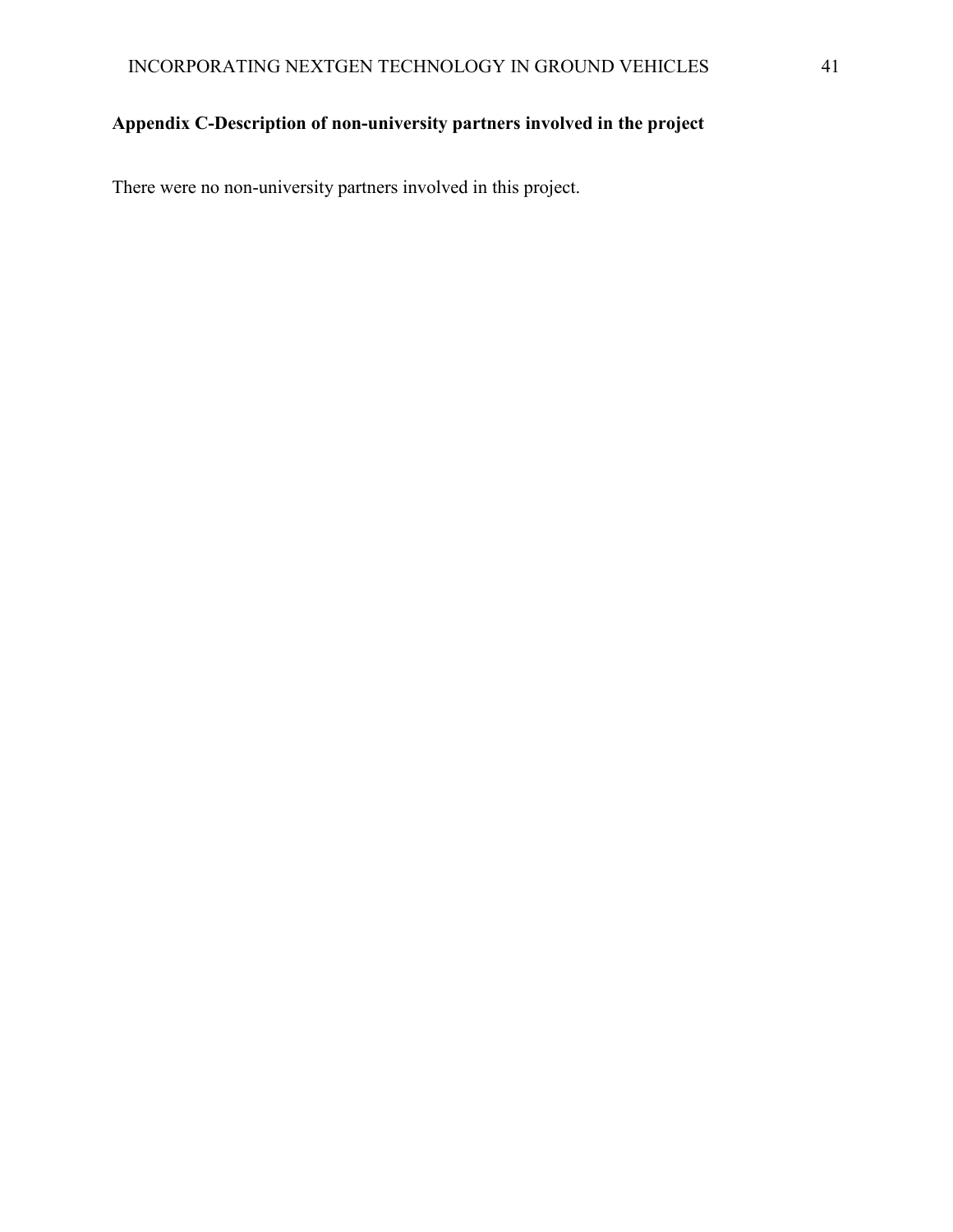**Appendix E: Evaluation of the educational experience provided by the project. Students**

1. **Did the Airport Cooperative Research Program (ACRP) University Design Competition for Addressing Airport Needs provide a meaningful learning experience for you? Why or why not?**

Our team thinks that the ACRP University Design competition provided a very meaningful learning experience for our team. It allowed the team to develop a greater understanding of the process for formulating, designing, and preparing for the implementation of an innovation in the aviation industry. It also allowed us to interact with industry professionals who were able to provide a new perspective of our design problem and the aviation industry as a whole. The real-world applications of safety risk assessments and Pugh matrices in this competition also helped the group understand how these tools, which we have learned about at Purdue, are important to the design process. Overall, it was a tremendous experience which provided immense learning benefits to the team.

# 2. **What challenges did you and/or your team encounter in undertaking this competition? How did you overcome them?**

There were many challenges that occurred during the completion of this project. After deciding on a project idea, it had to be adapted to meet the sustainability needs of an airport. The COVID-19 pandemic played a major role in the completion of our project. The pandemic greatly influenced our ability to work as a group, interact with industry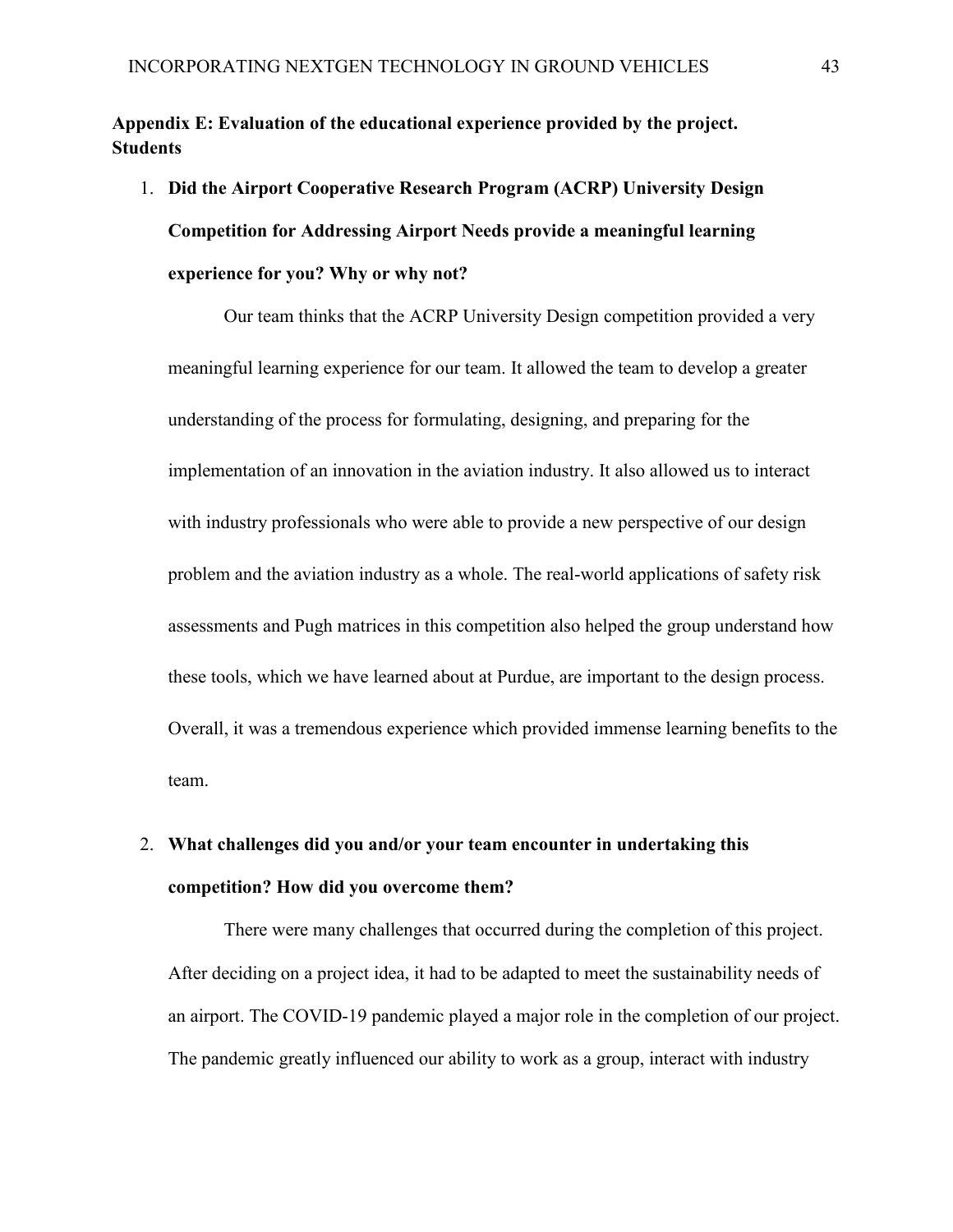experts, and our daily lives. This created many difficulties that we as a group were able to overcome by working diligently and prioritizing tasks to stay on track.

### 3. **Describe the process you or your team used for developing your hypothesis.**

To develop our hypothesis, we first identified the problem that needed to be corrected. Our group then came up with several possible solutions to the problem. To identify which solution would prove the most feasible, we utilized a Pugh matrix. Different parameters were inputted into the Pugh matrix and given values. Then each option for our solution was run through the matrix and received based on the parameters within the Pugh matrix. Based on these results, our team was able to identify which solution to our problem was the most feasible and which would be pursued within our project.

# 4. **Was participation by industry in the project appropriate, meaningful, and useful? Why or why not?**

With the current pandemic, it made it difficult for our industry interaction to occur. Some of our industry experts notified us that they would not be able to help or at least not to their full potential. Fortunately, those who did help offered valuable information. Their viewpoints and knowledge of the topic covered allowed our group to better understand aspects we were not familiar with.

5. **What did you learn? Did this project help you with skills and knowledge you need to be successful for entry in the workforce or to pursue further study? Why or why not?**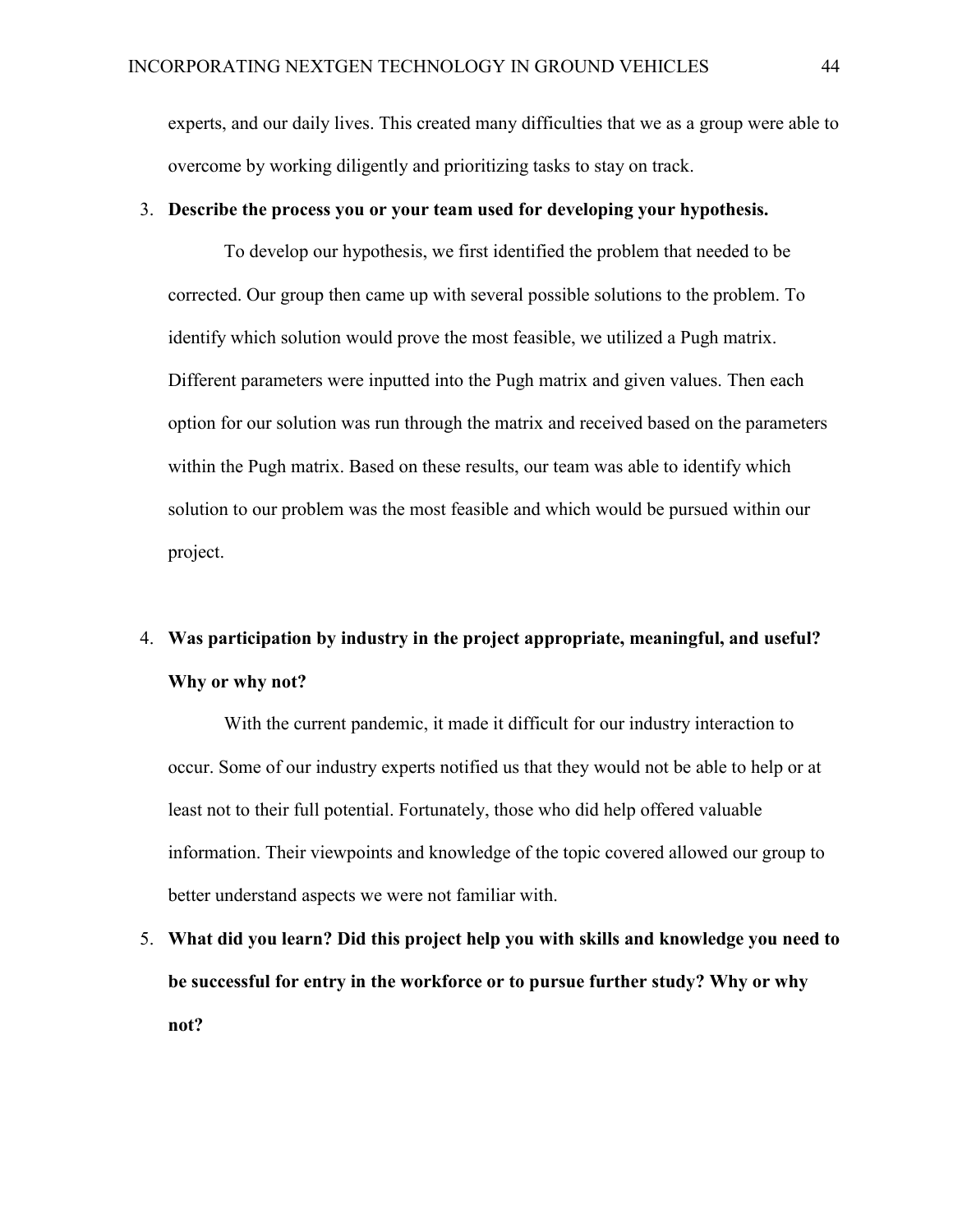This project has allowed our group to increase our overall knowledge of project management, and being able to adapt when presented with a challenge. From these experiences, we believe that we can utilize the lessons learned to better our future works. This project has also provided our group with real world experience about developing a solution to an industry problem and also provided insight about the mitigation of risks during its implementation.

### **Faculty**

# 1. **Describe the value of the educational experience for your student(s) participating in this competition submission.**

This project has been a true challenge for the students this semester with all of the changes at Purdue, and the increased levels of concern for friends and family across the globe. I am happy to say that they completed this report. Resilience! That may be the biggest educational experience in this competition. For students in my aviation sustainability course, this competition has great value primarily due to the challenges and topics coming from real airports, the interactions with industry experts, and the structure of the project report being a proposal in response to the competition guidelines that mirror a request for proposals. This competition encourages the students to do deep dives into not only what to do to improve airports, but also to quantify the risks, costs, and for my students, to describe the impact that these projects may have on airport sustainability. One key to the educational value of the experience is the interactions with industry experts from airports, airlines, and consultants. The students have had much fewer interactions due to the stresses placed on the air transportation system beginning in late January. When the industry interactions did occur, this energized the team as they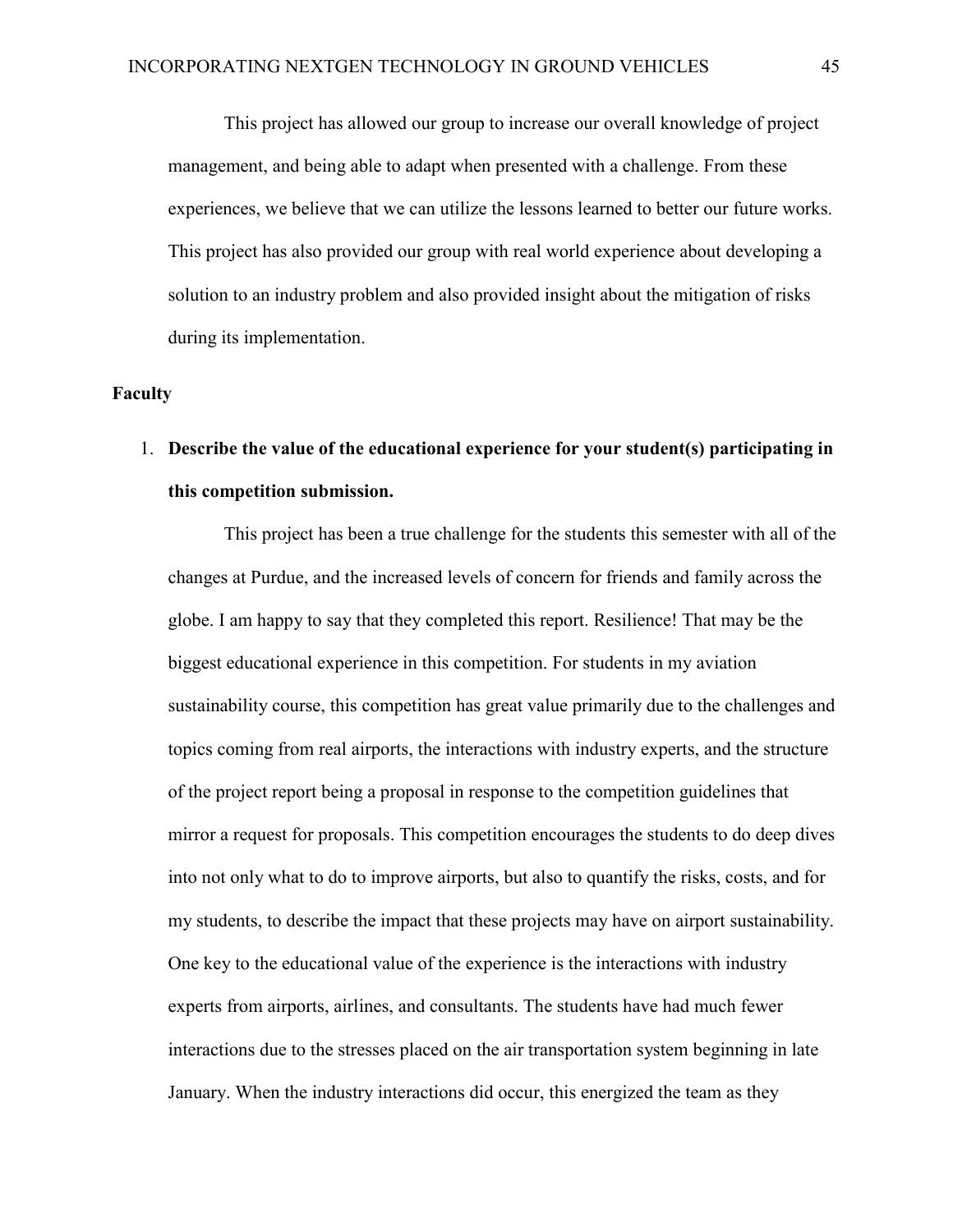realized that these airport challenges are truly important and that with some tweaking or changes, their proposed solution may become a better solution.

# 2. **Was the learning experience appropriate to the course level or context in which the competition was undertaken?**

Yes. This is a graduate level applied aviation sustainability course where the airport improvement projects are also evaluated on the sustainability analysis. The required literature review encouraged the team to not rely solely on what they had already learned about runway safety, but to extend their knowledge by reading academic and trade publications. Their interactions with airport managers and other experts encouraged them to delve into regulations to understand what is under the purview of each component of the ATS.

### 3. **What challenges did the students face and overcome?**

Targeting the problem and solution to the airport and not solely the aircraft was the first challenge for this team. It took a while to better understand what the airport's capabilities were versus aircraft, ATC and ground control. The corona virus also changed the way the team communicated with each other, myself, and the industry experts. The students overcame the challenges and produced a high quality project. I am very proud of them.

# 4. **Would you use this competition as an educational vehicle in the future? Why or why not?**

Yes. This competition inspires students to learn more deeply, to seek out regulations and guidance, to read the available literature, and to learn how to learn - skills needed for the rest of their careers.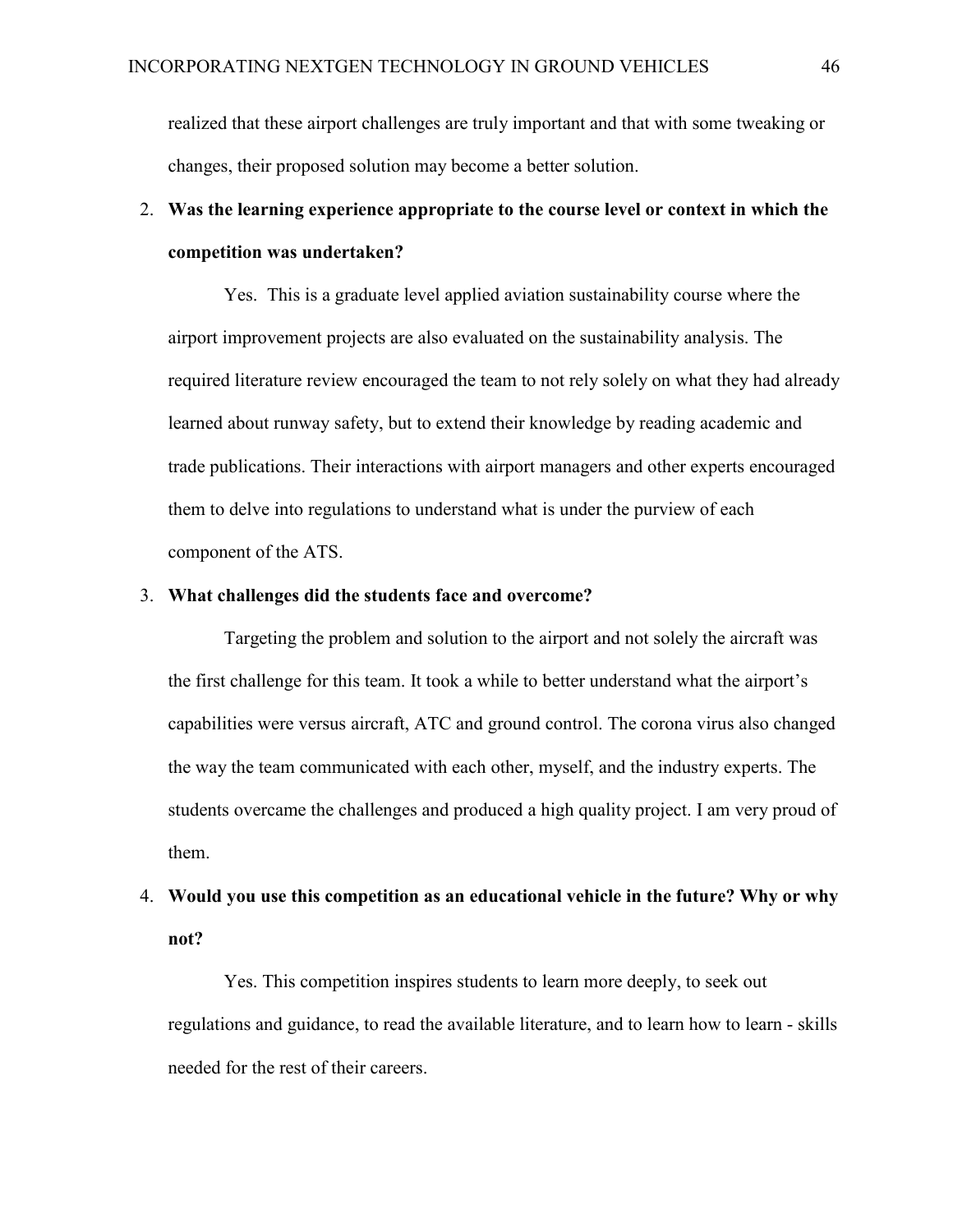## 5. **Are there changes to the competition that you would suggest for future years?**

Yes, consider including a sustainability analysis as a required section of the report.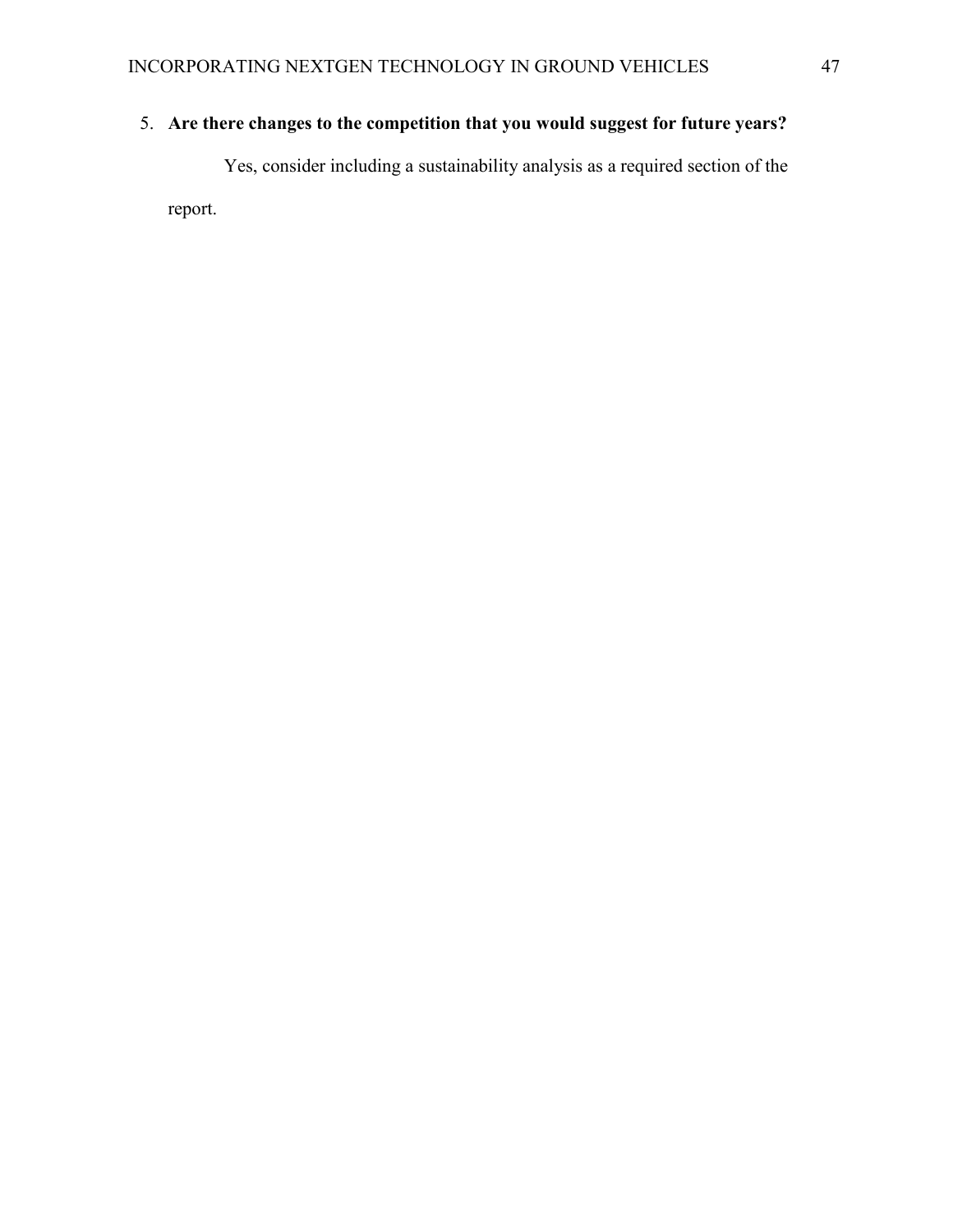### **Appendix F: References**

- Allen, B. (2008). "Runway Incursion Prevention". Retrieved from <https://www.nasa.gov/centers/langley/news/factsheets/RIPS.html>
- Boeing. (n.d.). Retrieved from<https://www.boeing.com/company/about-bca/#/prices>

Brauch, G. (2017). *Tracking Runway Incursions*. Retrieved from <https://flightsafety.org/asw-article/tracking-runway-incursions/>

Čavka, I., & Čokorilo, O. (2012). Cost - Benefit Assessment Of Aircraft Safety. *International Journal for Traffic and Transport Engineering*, *2*(4), 359–371. doi: 10.7708/ijtte.2012.2(4).06

Eekeren, R., & Wright, S. (2017). *Runway Safety Analysis for 2015 to 2017*. Retrieved from <http://eprints.whiterose.ac.uk/126570/3/runway%20safety%20analysis%202015-2017.pdf>

Eekeren, R., Wright, S., & Čokorilo, O. (2018). Early Cost Safety Analysis Of Runway Events. *International Journal For Traffic And Transport Engineering*, *8*(3), 261–270. doi: 10.7708/ijtte.2018.8(3).01

Elliott Aviation. (2019). "2020 Aftermarket Avionics Price Guide". Retrieved from <https://www.elliottaviation.com/avionics/aftermarket-avionics-catalog/>

Eurocontrol. (2006). "Total Airport Management: a Step Beyond Airport Collaborative Decision Making". Retrieved from

[https://www.eurocontrol.int/eec/public/standard\\_page/EEC\\_News\\_2006\\_3\\_TAM.html](https://www.eurocontrol.int/eec/public/standard_page/EEC_News_2006_3_TAM.html)

FAA. (2002). *Air Traffic Quality Assurance, 7210.56C*.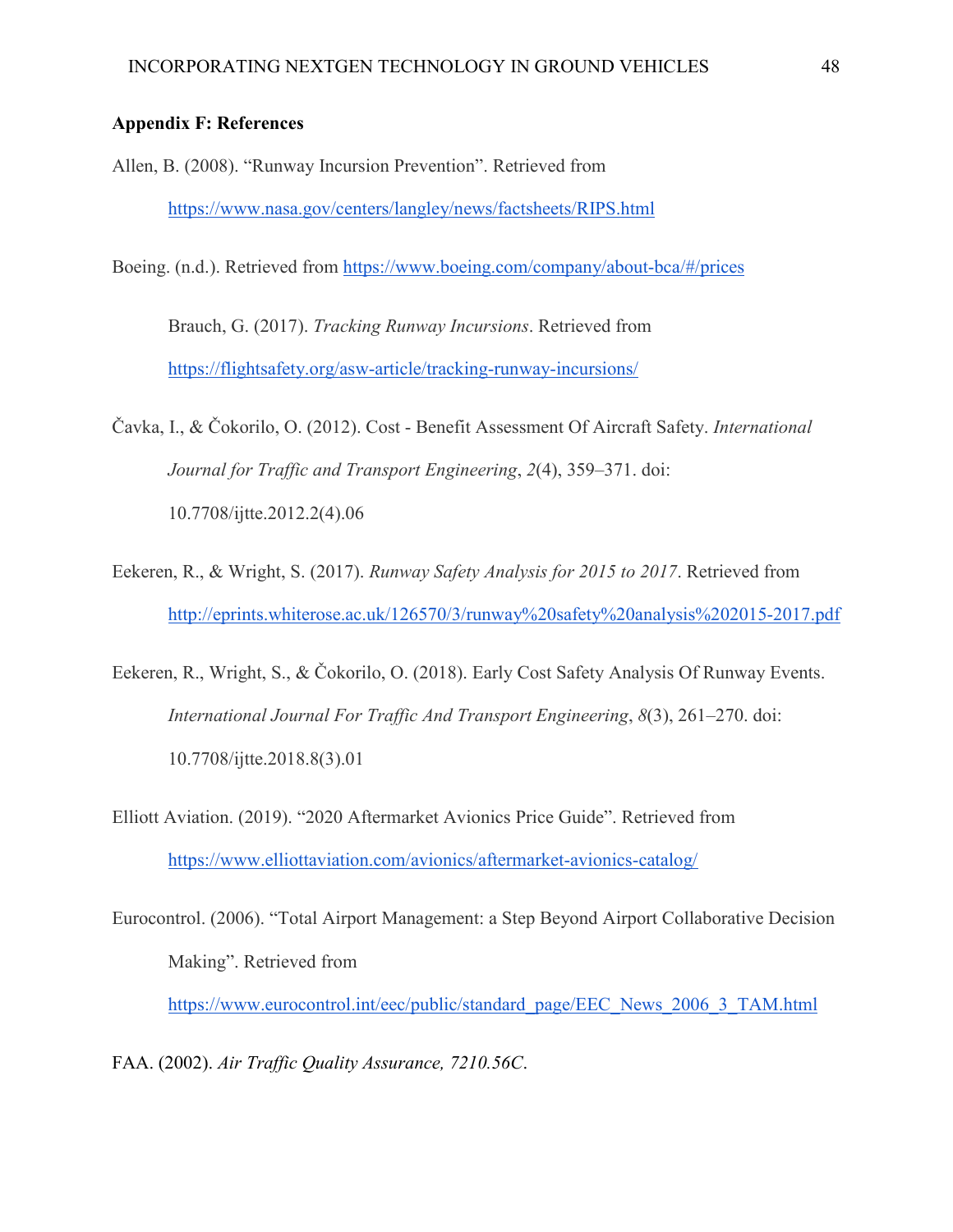FAA. (2005a). *FAA Runway Safety Report*. Retrieved from

[https://www.faa.gov/airports/runway\\_safety/publications/media/pdf/report5.pdf](https://www.faa.gov/airports/runway_safety/publications/media/pdf/report5.pdf)

- FAA. (2005b). *System Safety Process Steps.* Retrieved from [https://www.faa.gov/regulations\\_policies/handbooks\\_manuals/aviation/risk\\_management](https://www.faa.gov/regulations_policies/handbooks_manuals/aviation/risk_management/media/ssprocdscrp.pdf) [/media/ssprocdscrp.pdf](https://www.faa.gov/regulations_policies/handbooks_manuals/aviation/risk_management/media/ssprocdscrp.pdf)
- FAA. (2007). *Advisory Circular: Introduction to Safety Management Systems (SMS) for Airport Operators*. (AC Number: AC 150/5200-37). Retrieved from [https://www.faa.gov/documentLibrary/media/Advisory\\_Circular/AC\\_150\\_5200-37.pdf](https://www.faa.gov/documentLibrary/media/Advisory_Circular/AC_150_5200-37.pdf)
- FAA. (2012a). *Advisory Circular: Performance Specification for Airport Vehicle Runway Incursion Warning Systems (RIWS)*. (AC Number: 150/5210-25). Retrieved from [https://www.faa.gov/documentLibrary/media/Advisory\\_Circular/AC\\_150\\_5210-25.pdf](https://www.faa.gov/documentLibrary/media/Advisory_Circular/AC_150_5210-25.pdf)

FAA. (2012b). *Advisory Circular, 91-73B*.

- FAA. (2014a). "Airport Surface Detection Equipment, Model X (ASDE-X)". Retrieved from [https://www.faa.gov/air\\_traffic/technology/asde-x/](https://www.faa.gov/air_traffic/technology/asde-x/)
- FAA. (2014b). "Fact Sheet Airport Surface Detection Equipment, Model X (ASDE-X)". Retrieved from [https://www.faa.gov/news/fact\\_sheets/news\\_story.cfm?newsId=629](https://www.faa.gov/news/fact_sheets/news_story.cfm?newsId=629)
- FAA. (2014c). "Fact Sheet Runway Safety". Retrieved from [https://www.faa.gov/news/fact\\_sheets/news\\_story.cfm?newsId=14895](https://www.faa.gov/news/fact_sheets/news_story.cfm?newsId=14895)
- FAA. (2015a). "Runway Safety". Retireved from [https://www.faa.gov/airports/runway\\_safety/news/runway\\_incursions/](https://www.faa.gov/airports/runway_safety/news/runway_incursions/)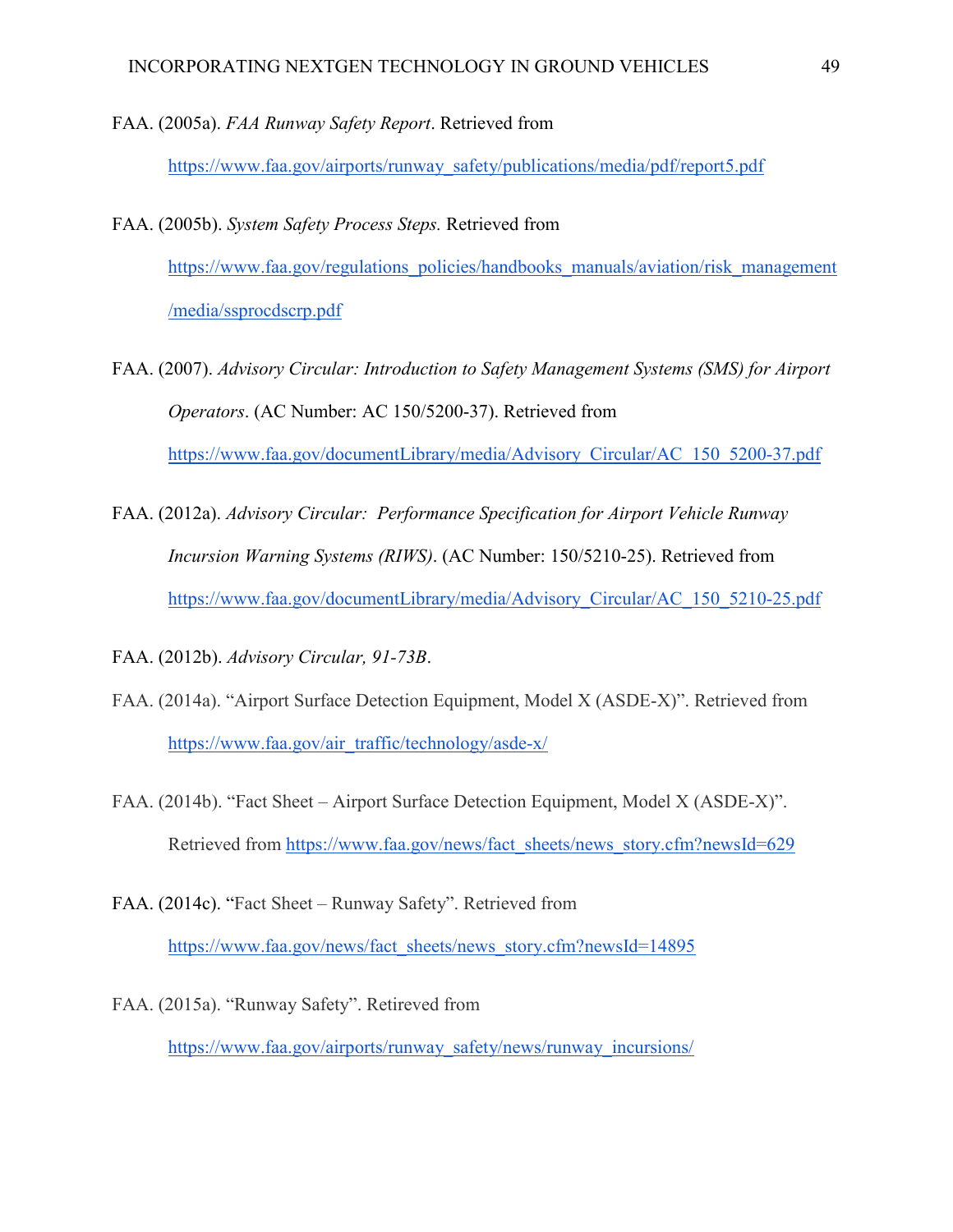- FAA. (2015b). "Runway Status Lights Pilot Reference Guide". Retrieved from [https://www.faa.gov/air\\_traffic/technology/rwsl/pet/](https://www.faa.gov/air_traffic/technology/rwsl/pet/)
- FAA. (2015c). *FAA Runway Safety Report*
- FAA. (2016). *Treatment of the Values of Life and Injury in Economic Analysis*. Retrieved from [https://www.faa.gov/regulations\\_policies/policy\\_guidance/benefit\\_cost/media/econ](https://www.faa.gov/regulations_policies/policy_guidance/benefit_cost/media/econ-value-section-2-tx-values.pdf)[value-section-2-tx-values.pdf](https://www.faa.gov/regulations_policies/policy_guidance/benefit_cost/media/econ-value-section-2-tx-values.pdf)
- FAA. (2017). *FAA Guide to Ground Vehicle Operations.* Retrieved from [https://www.faa.gov/airports/runway\\_safety/media/Ground\\_Vehicle\\_Guide\\_Proof\\_Final.](https://www.faa.gov/airports/runway_safety/media/Ground_Vehicle_Guide_Proof_Final.pdf) [pdf](https://www.faa.gov/airports/runway_safety/media/Ground_Vehicle_Guide_Proof_Final.pdf)
- FAA. (2019a). "Airport Sustainability". Retrieved from <https://www.faa.gov/airports/environmental/sustainability/>
- FAA. (2019b). *Safety Management System Manual.* Retrieved from [https://www.faa.gov/air\\_traffic/publications/media/ATO-SMS-Manual.pdf](https://www.faa.gov/air_traffic/publications/media/ATO-SMS-Manual.pdf)
- FAA. (2020a, April 16). "Runway Safety Statistics". Retrieved from FAA website[:](https://www.faa.gov/airports/runway_safety/statistics/) [https://www.faa.gov/airports/runway\\_safety/statistics/](https://www.faa.gov/airports/runway_safety/statistics/)
- FAA. (2020b, April 16). "Runway Incursion Totals by quarter FY2020 vs. FY2019". Retrieved from FAA website[:](https://www.faa.gov/airports/runway_safety/statistics/year/?fy1=2020&fy2=2019)

[https://www.faa.gov/airports/runway\\_safety/statistics/year/?fy1=2020&fy2=2019](https://www.faa.gov/airports/runway_safety/statistics/year/?fy1=2020&fy2=2019)

FAA. (n.d.-a) "Air Traffic Activity System (ATADS) Airport Operations [Data File]". Retrieved from<https://aspm.faa.gov/opsnet/sys/Airport.asp>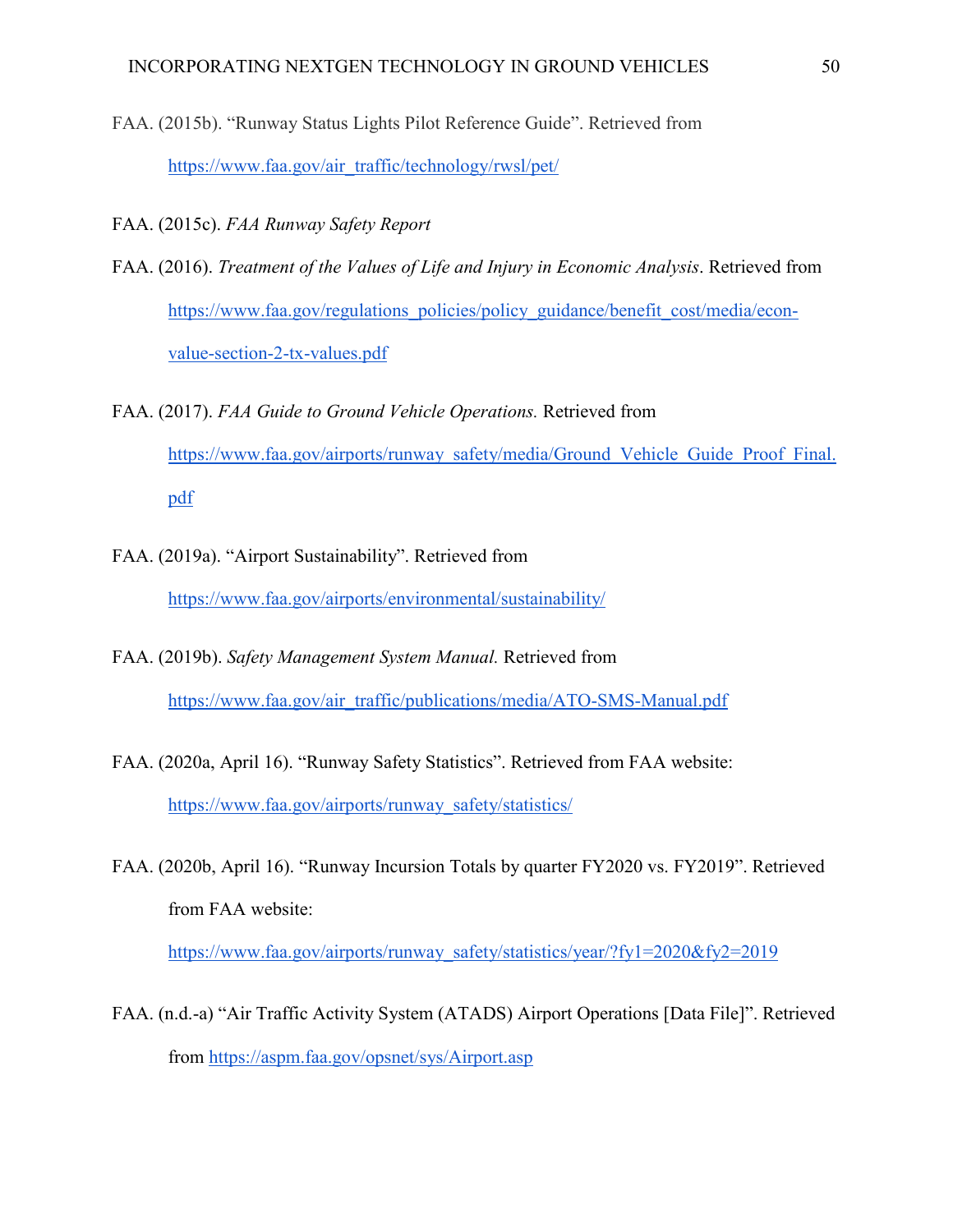- FAA. (n.d.-b). *National Runway Safety Plan 2015-2017*. Retrieved from FAA website[:](https://www.faa.gov/airports/runway_safety/publications/media/2015_ATO_Safety_National_Runway_Safety_Plan.pdf) [https://www.faa.gov/airports/runway\\_safety/publications/media/2015\\_ATO\\_Safety\\_Nati](https://www.faa.gov/airports/runway_safety/publications/media/2015_ATO_Safety_National_Runway_Safety_Plan.pdf) [onal\\_Runway\\_Safety\\_Plan.pdf](https://www.faa.gov/airports/runway_safety/publications/media/2015_ATO_Safety_National_Runway_Safety_Plan.pdf)
- FAA. (n.d.-c). *Reducing the Number of Vehicle/Pedestrian Deviations in Your Airport*. Retrieved from FAA website[:](https://www.sccgov.org/sites/air/resources/Documents/Safety/ReduceNumberVPD.pdf)

<https://www.sccgov.org/sites/air/resources/Documents/Safety/ReduceNumberVPD.pdf>

- FAA. (n.d.-d.). "FAA Runway Safety Office- Runway Incursions (RWS) [Data file]". Retrieved from<https://www.asias.faa.gov/apex/f?p=100:28::::::>
- Honeywell. (n.d.). "Runway Awareness and Advisory System RAAS". Retrieved fro[m](https://aerospace.honeywell.com/en/learn/products/terrain-and-traffic-awareness/runway-awareness-and-advisory-system) [https://aerospace.honeywell.com/en/learn/products/terrain-and-traffic-awareness/runway](https://aerospace.honeywell.com/en/learn/products/terrain-and-traffic-awareness/runway-awareness-and-advisory-system)[awareness-and-advisory-system](https://aerospace.honeywell.com/en/learn/products/terrain-and-traffic-awareness/runway-awareness-and-advisory-system)
- International Institute for Sustainable Development. (2019). "Sustainable Development". Retrieved from:<https://www.iisd.org/topic/sustainable-development>
- Komite Nasional Keselamatan Transportasi. (2017). *Final Aircraft Accident Investigation Report*. Medan. (KNKT.17.08.25.04).
- National Transportation Safety Board, (2000). *Safety Recommendation Letter to the FAA Administrator, A-00-66*, July 6, 2000.
- Prinzel, L. J., & Jones, D. R. (2007). *Cockpit Technology for the Prevention of General Aviation Runway Incursions*. 2007 International Symposium on Aviation Psychology, 546-551. [https://corescholar.libraries.wright.edu/isap\\_2007/42](https://corescholar.libraries.wright.edu/isap_2007/42)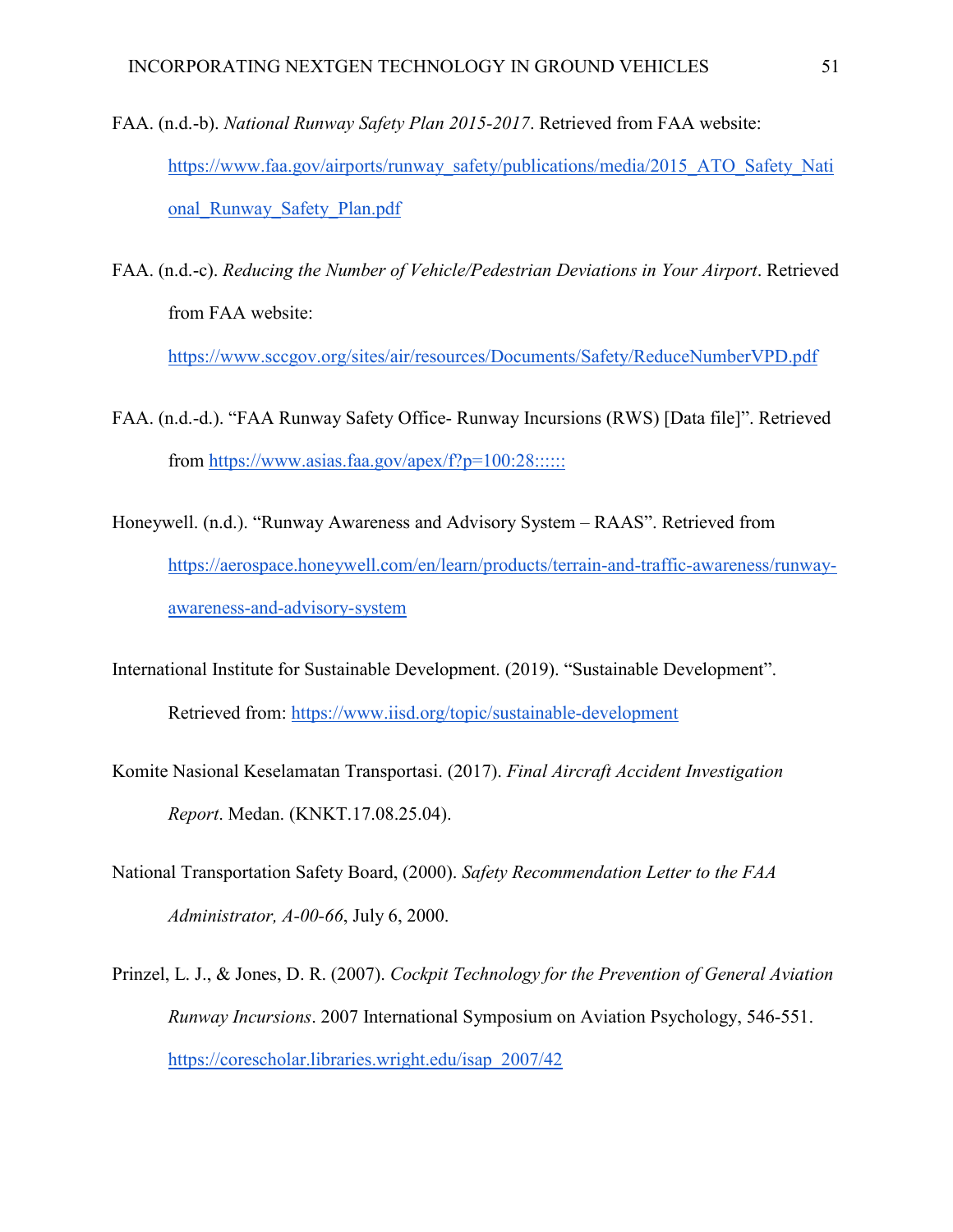Rose, M. (2003). *Effectiveness Analysis for ASDE-X in the Absence of Historical Data*. Retrieved from

[http://www.nextor.org/Conferences/200401\\_NAS\\_Performance/Marc\\_Rose\\_04.pdf](http://www.nextor.org/Conferences/200401_NAS_Performance/Marc_Rose_04.pdf)

Runnels, M. (2009). *ASDE-X and NextGen Total Airport Operations Management*. Retrieved from [https://thehill.com/sites/default/files/Sensis\\_ATCA\\_08\\_Runnels\\_Total\\_0.pdf](https://thehill.com/sites/default/files/Sensis_ATCA_08_Runnels_Total_0.pdf)

Purdue University. (n.d.-a). "About Purdue University". Retrieved from: <https://www.purdue.edu/caps/training/internship/aboutPurdue/index.html>

- Purdue University. (n.d.-b). "About Aviation and Transportation Technology". Retrieved from: <https://polytechnic.purdue.edu/schools/aviation-and-transportation-technology/about>
- Safe-Runway GmbH. "Runway accidents costs". (n.d.). Retrieved from [https://www.safe](https://www.safe-runway.com/2016)[runway.com/2016](https://www.safe-runway.com/2016)
- SKYbrary Wiki. (2019, April 29). "Runway Awareness and Advisory System (RAAS)". Retrieved from [https://www.skybrary.aero/index.php/Runway\\_Awareness\\_and\\_Advisory\\_System\\_\(RAA](https://www.skybrary.aero/index.php/Runway_Awareness_and_Advisory_System_(RAAS)) [S\)](https://www.skybrary.aero/index.php/Runway_Awareness_and_Advisory_System_(RAAS))
- U.S. Bureau of Labor Statics. (2019). 49-2091 Avionics Technicians. *Occupational Employment Statistics*. Retrieved from<https://www.bls.gov/oes/2018/may/oes492091.htm>

United States Congress, & Senate. (2009). *An Examination of the Federal Aviation Administration's Safety and Modernization Performance*. Retrieved from <https://play.google.com/books/reader?id=VbLZt9mhGUsC&hl=en&pg=GBS.PP3>